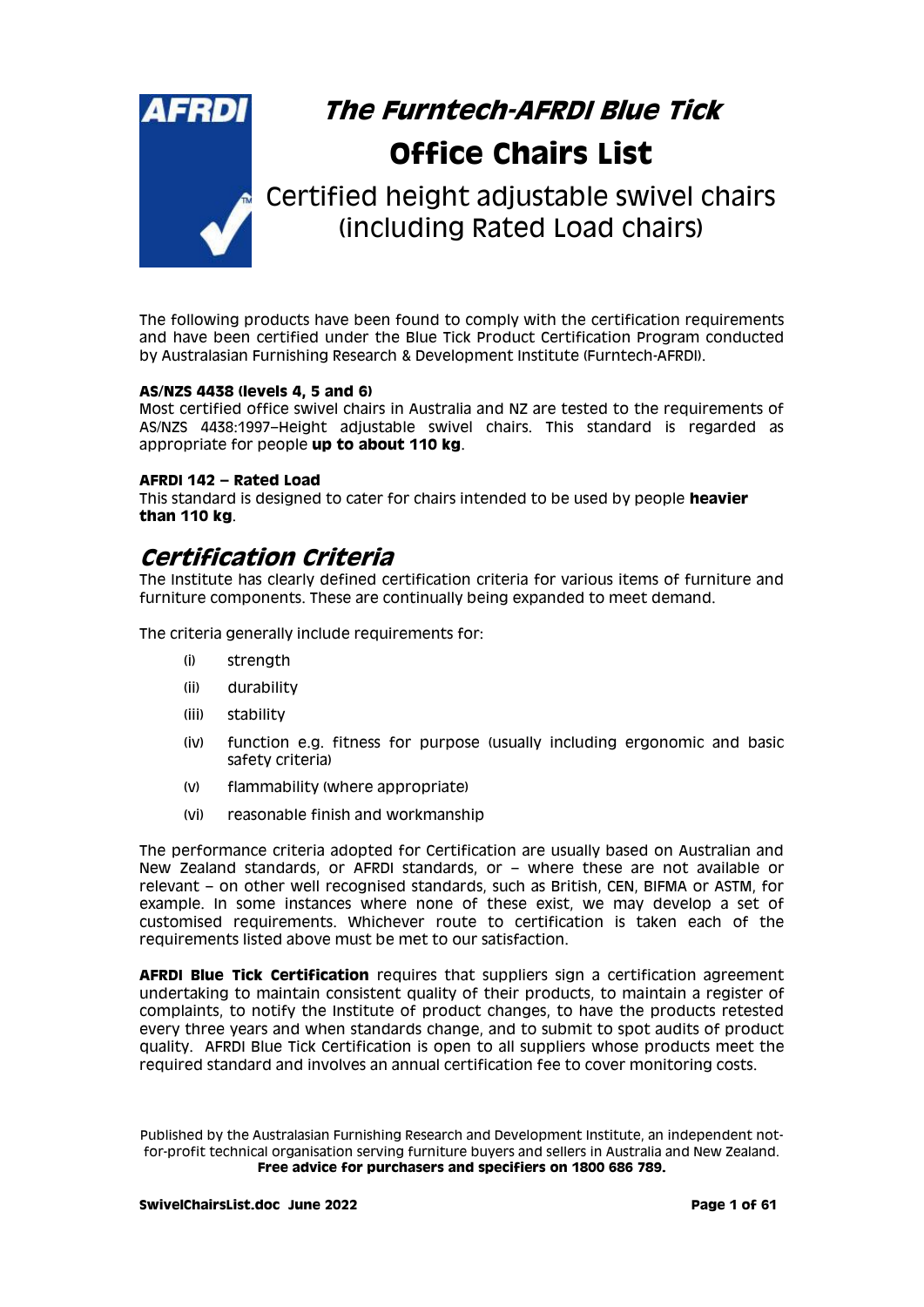Published by the Australasian Furnishing Research and Development Institute an independent notfor-profit technical organisation serving furniture buyers and sellers in Australia and New Zealand. **Free advice for purchasers and specifiers on 1800 686 789.**

The Institute welcomes questions concerning the standard or the products listed and, in particular, where products not listed below are represented as complying with standards.

| Flokk Australia Pty Ltd (formerly Scandinavian Business Seating) 23 |  |
|---------------------------------------------------------------------|--|
|                                                                     |  |
|                                                                     |  |
|                                                                     |  |
|                                                                     |  |
|                                                                     |  |
|                                                                     |  |
|                                                                     |  |
|                                                                     |  |

### **Blue Tick Approved Products**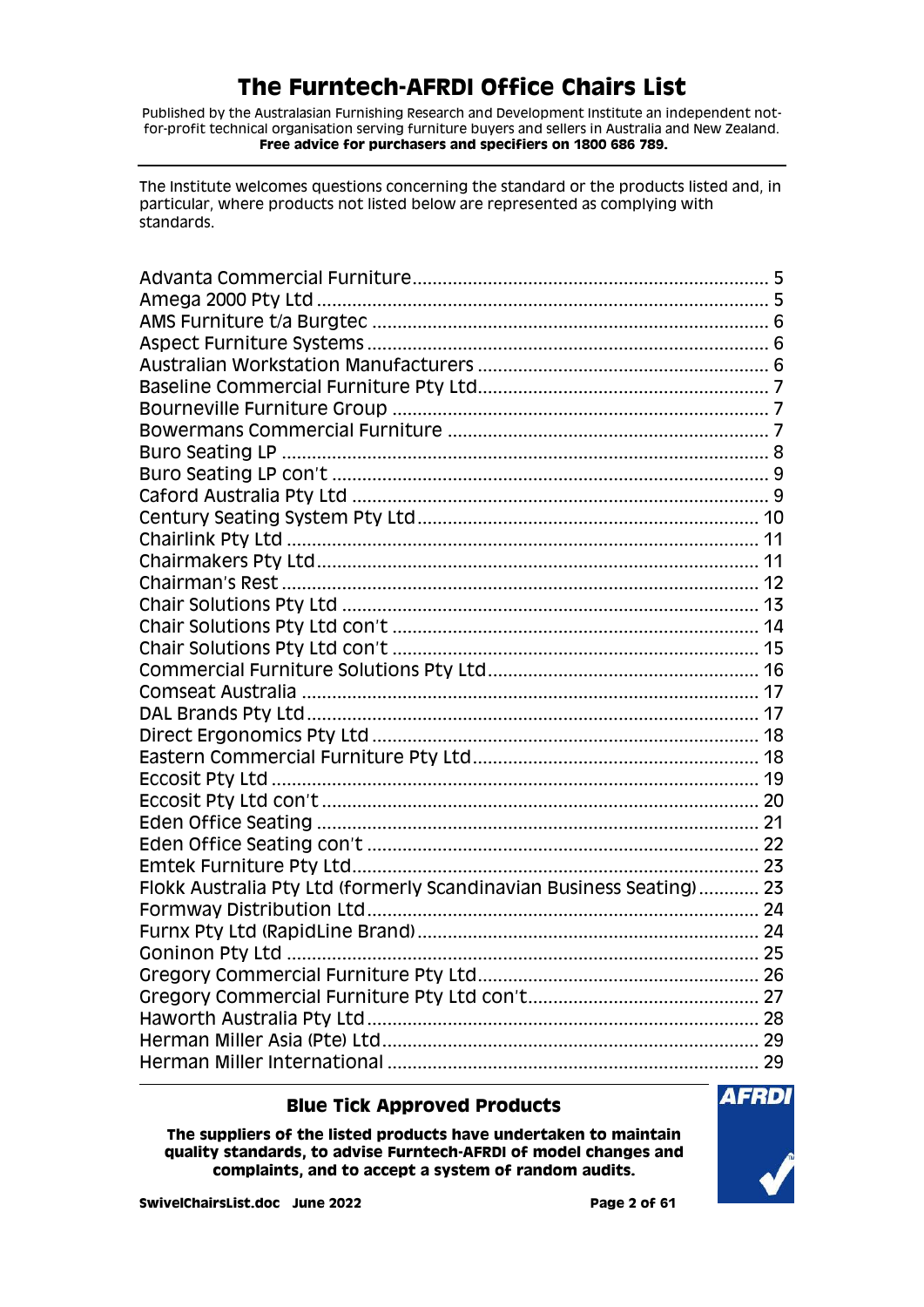Published by the Australasian Furnishing Research and Development Institute an independent notfor-profit technical organisation serving furniture buyers and sellers in Australia and New Zealand. Free advice for purchasers and specifiers on 1800 686 789.

| <b>Stateline Furniture Sales</b> |  |
|----------------------------------|--|
|                                  |  |
|                                  |  |
|                                  |  |
|                                  |  |
|                                  |  |
|                                  |  |
| Stylecraft                       |  |
|                                  |  |
|                                  |  |

### **Blue Tick Approved Products**

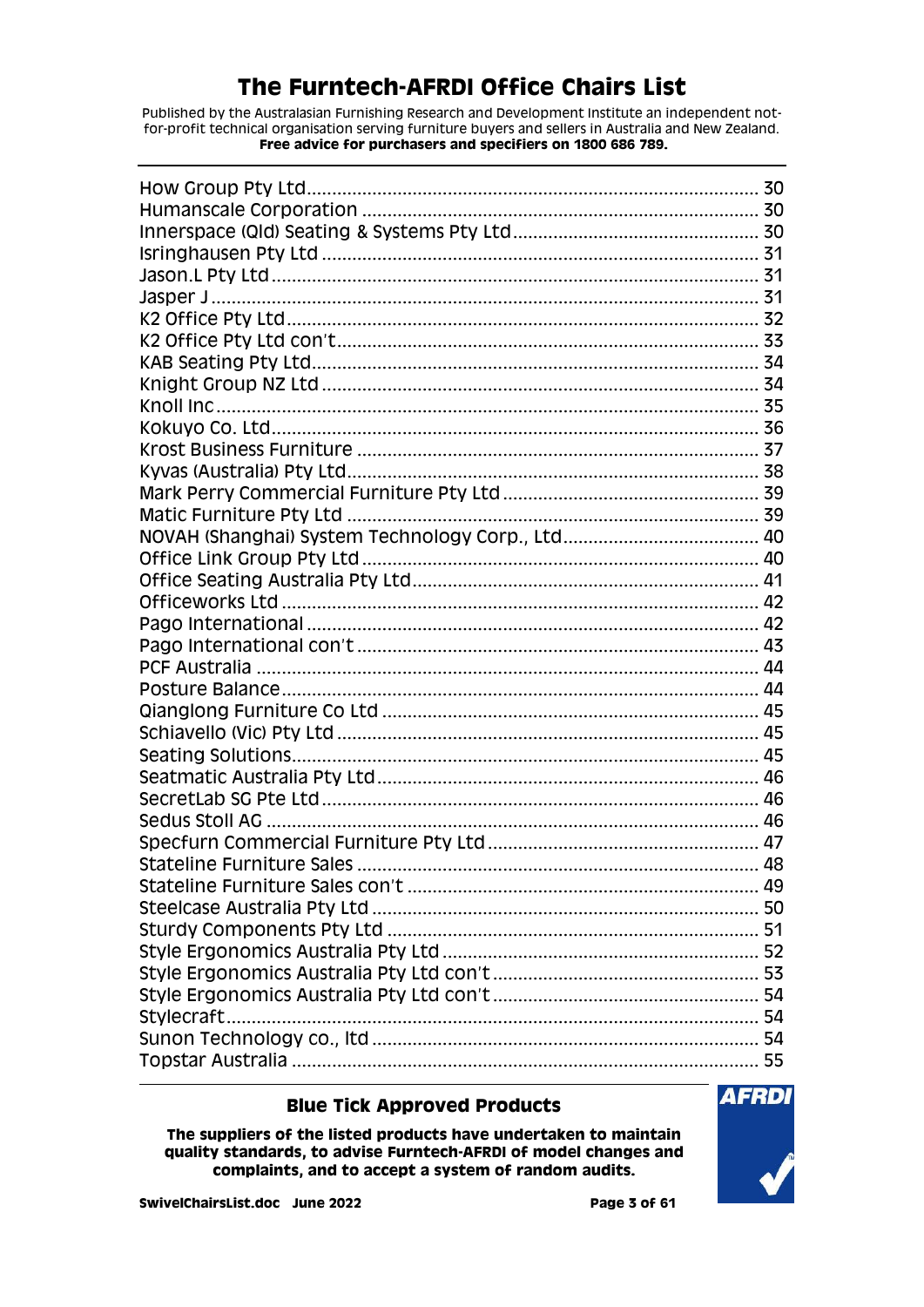Published by the Australasian Furnishing Research and Development Institute an independent notfor-profit technical organisation serving furniture buyers and sellers in Australia and New Zealand. **Free advice for purchasers and specifiers on 1800 686 789.**

### **Blue Tick Approved Products**

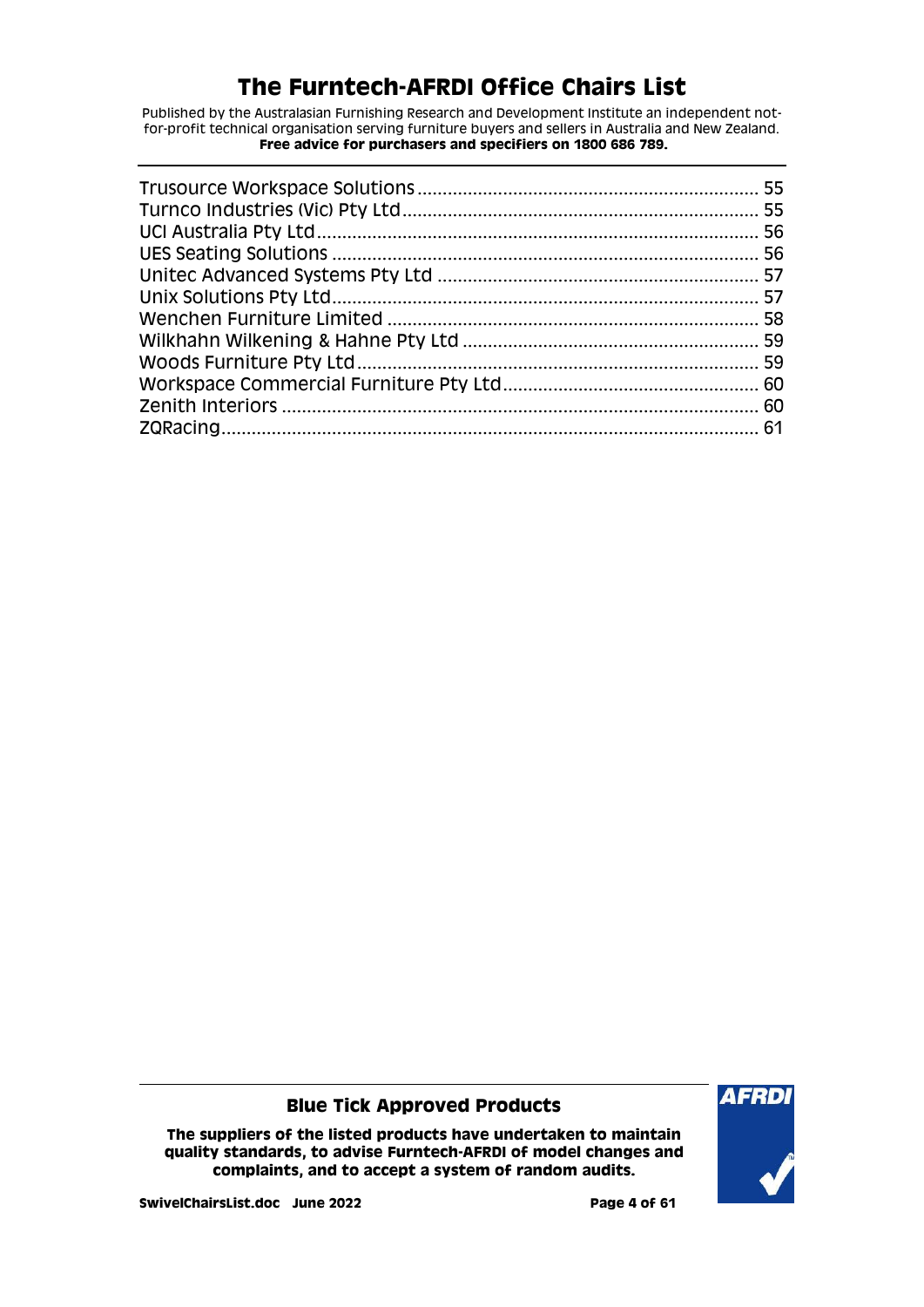Published by the Australasian Furnishing Research and Development Institute an independent notfor-profit technical organisation serving furniture buyers and sellers in Australia and New Zealand. **Free advice for purchasers and specifiers on 1800 686 789.**

## <span id="page-4-0"></span>**Advanta Commercial Furniture**

| Phone: 1800 800 980                                   | Website: www.advanta.com.au |                                      |                                        |                      |  |
|-------------------------------------------------------|-----------------------------|--------------------------------------|----------------------------------------|----------------------|--|
|                                                       | Email:                      | advanta@advanta.com.au               |                                        |                      |  |
| <b>Product</b>                                        |                             | <b>Standard</b><br><b>Test Level</b> | <b>Expiry Date of</b><br>Certification | <b>Reference No.</b> |  |
| Rialto Task Chair<br>Medium and High Back             |                             | AS/NZS<br>4438<br>Level 6            | 23/3/22                                | 14721/1              |  |
| Cruze Task Chair<br>Medium and High Back              |                             | AS/NZS<br>4438<br>Level 6            | 23/3/22                                | 14721/2              |  |
| Eko-Linear Task/Manager Chair<br>Medium and High Back |                             | AS/NZS<br>4438<br>Level 6            | 23/3/22                                | 14721/4              |  |
| Eko-Linear Mesh Back Chair                            |                             | AS/NZS<br>4438<br>Level 6            | 23/3/22                                | 14721/6              |  |
| Aveya                                                 |                             | AS/NZS<br>4438<br>Level 6            | 25/2/23                                | 15184/1              |  |
| <b>DASH Chair</b>                                     |                             | AS/NZS<br>4438<br>Level 6            | 10/8/23                                | 15528/1              |  |

*Contact Advanta Commercial Furniture regarding certificate details.*

## <span id="page-4-1"></span>**Amega 2000 Pty Ltd**

| Phone:            | (03) 9330 4548 | Website:<br>Email: |                                      |                                        |               |
|-------------------|----------------|--------------------|--------------------------------------|----------------------------------------|---------------|
| <b>Product</b>    |                |                    | <b>Standard</b><br><b>Test Level</b> | <b>Expiry Date of</b><br>Certification | Reference No. |
| Jasper Mesh Chair |                | Certificate        | AS/NZS<br>4438<br>Level 5            | 30/1/23                                | 15214/1       |
| Clancy Chair      |                | Certificate        | AS/NZS<br>4438<br>Level 6            | 5/11/23                                | 15664/1       |

### **Blue Tick Approved Products**

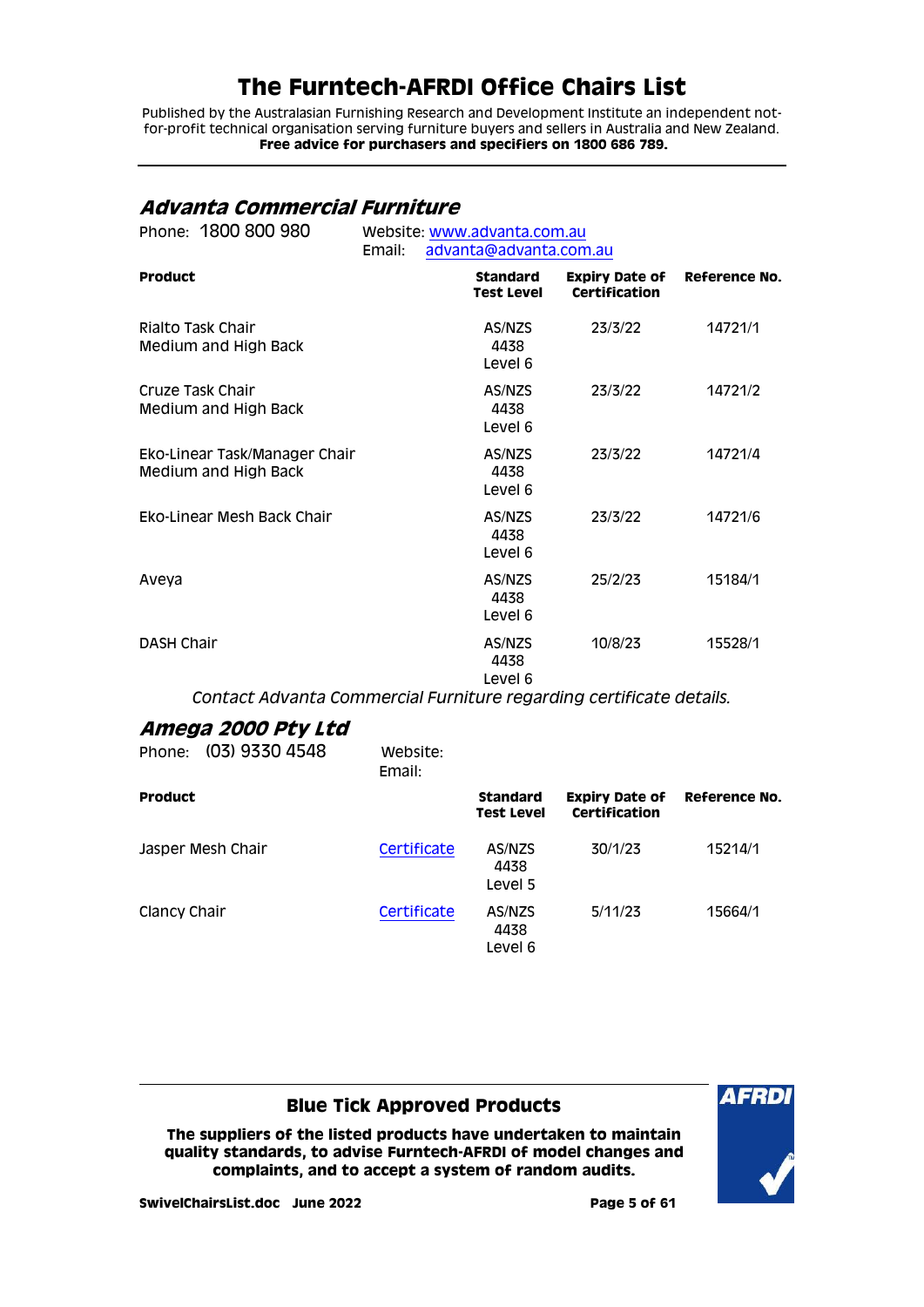Published by the Australasian Furnishing Research and Development Institute an independent notfor-profit technical organisation serving furniture buyers and sellers in Australia and New Zealand. **Free advice for purchasers and specifiers on 1800 686 789.**

## <span id="page-5-0"></span>**AMS Furniture t/a Burgtec**

| 1300 799 841<br>Phone: | Email:      | Website: www.amsfurniture.com.au<br>nkennard@amsgroup.net.au |                                        |               |
|------------------------|-------------|--------------------------------------------------------------|----------------------------------------|---------------|
| <b>Product</b>         |             | <b>Standard</b><br><b>Test Level</b>                         | <b>Expiry Date of</b><br>Certification | Reference No. |
| Joya Chair             | Certificate | AS/NZS<br>4438<br>Level 6                                    | 27/9/22                                | 14958/1       |
| Scope Chair            | Certificate | AS/NZS<br>4438<br>Level 6                                    | 9/10/22                                | 15087/1       |

## <span id="page-5-1"></span>**Aspect Furniture Systems**

| (02) 9929 2200<br>Phone:    | Website:<br>Email: | andy@aspectfurniture.com             |                                        |               |
|-----------------------------|--------------------|--------------------------------------|----------------------------------------|---------------|
| <b>Product</b>              |                    | <b>Standard</b><br><b>Test Level</b> | <b>Expiry Date of</b><br>Certification | Reference No. |
| Portone Chair<br>COESFF-FJD | Certificate        | AS/NZS<br>4438<br>Level 6            | 28/7/23                                | 15527/1       |
| Zephyr Light Chair          | Certificate        | AS/NZS<br>4438<br>Level 6            | 30/10/23                               | 15656/1       |
| Zone Chair                  | Certificate        | AS/NZS<br>4438<br>Level 6            | 9/11/24                                | 16207/1       |

### <span id="page-5-2"></span>**Australian Workstation Manufacturers**

|                | Phone: (02) 9700 7403 | Email:      | Website: www.awm.net.au<br>sales@awm.net.au |                                        |               |  |
|----------------|-----------------------|-------------|---------------------------------------------|----------------------------------------|---------------|--|
| <b>Product</b> |                       |             | <b>Standard</b><br><b>Test Level</b>        | <b>Expiry Date of</b><br>Certification | Reference No. |  |
| Q70            |                       | Certificate | AS/NZS<br>4438<br>Level 6                   | 12/9/23                                | 15579/1       |  |

### **Blue Tick Approved Products**

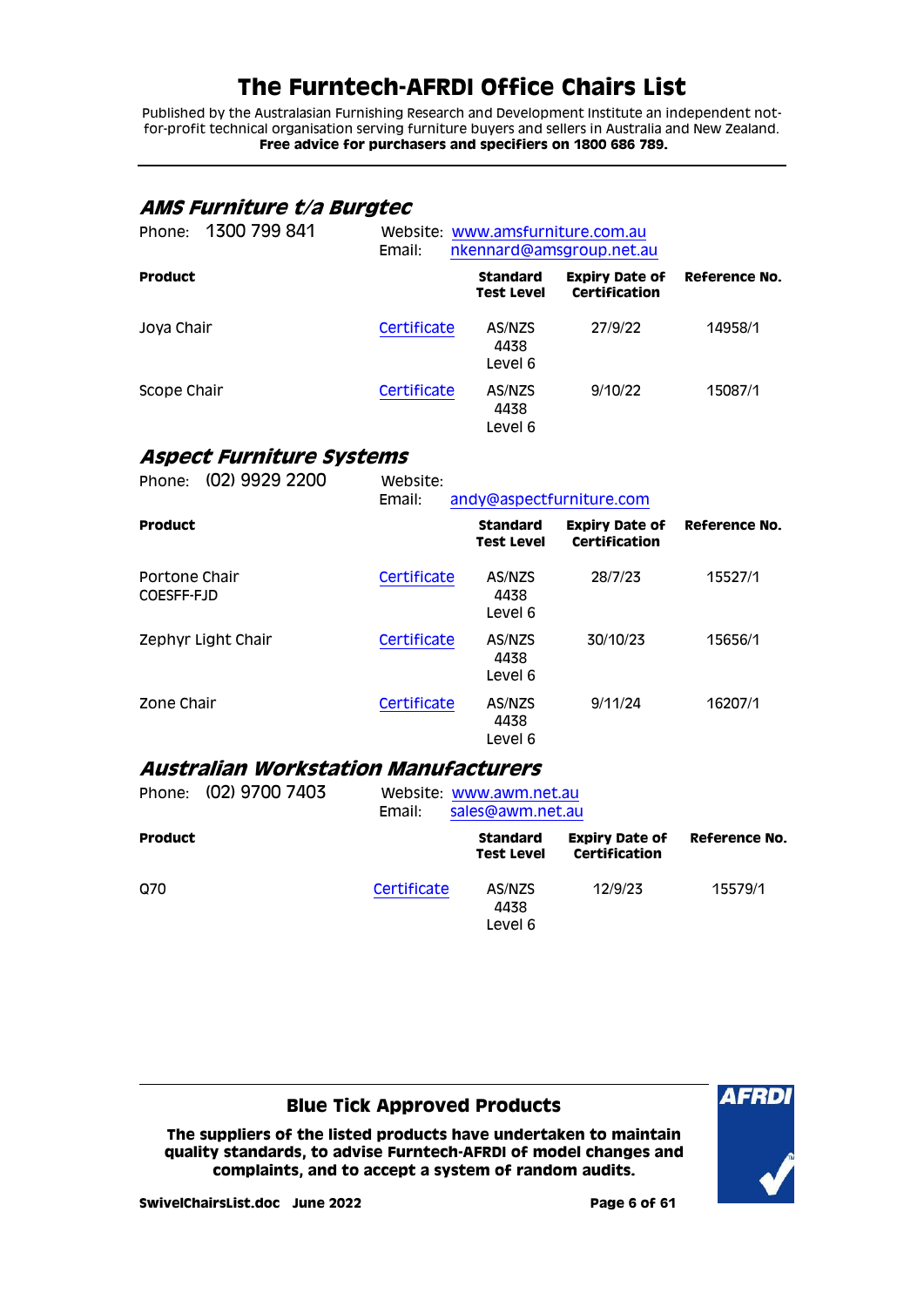Published by the Australasian Furnishing Research and Development Institute an independent notfor-profit technical organisation serving furniture buyers and sellers in Australia and New Zealand. **Free advice for purchasers and specifiers on 1800 686 789.**

#### <span id="page-6-1"></span><span id="page-6-0"></span>**Baseline Commercial Furniture Pty Ltd** Phone: (03) 9448 8078 Website: [www.baselinecf.com.au](http://www.baselinecf.com.au/) Email: [info@baselinecf.com.au](mailto:info@baselinecf.com.au) **Product Standard Test Level Expiry Date of Certification Reference No.** FUSE [Certificate](http://certifications.furntech.org.au/fs/index.php?dir=16000/16200/&file=16291-1_220530_ct.pdf) AS/NZS 4438 Level 6 31/5/25 16291/1 **Bourneville Furniture Group** Phone: 0011 64 9634 3822 Website: Email: **Product Standard Test Level Expiry Date of Certification Reference No.** BFG Alto HB Mesh Chair [Certificate](http://www.furntech.org.au/fs/index.php?dir=15000/15100/&file=15137-1_191015_ct.pdf) AFRDI 142 Rated Load 135 kg SS 28/8/22 15137/1 Tivoli Chair **[Certificate](http://www.furntech.org.au/fs/index.php?dir=15000/15200/&file=15239-1_210803_ct.pdf)** AS/NZS 4438 Level 6 20/2/24 15239/1

#### <span id="page-6-2"></span>**Bowermans Commercial Furniture**

| Phone:             | (02) 9787 1311                                 | Email:      | Website: www.bowermans.com.au        |                                        |                      |
|--------------------|------------------------------------------------|-------------|--------------------------------------|----------------------------------------|----------------------|
| <b>Product</b>     |                                                |             | <b>Standard</b><br><b>Test Level</b> | <b>Expiry Date of</b><br>Certification | <b>Reference No.</b> |
| <b>WRCXB472867</b> | Xenium Mesh Back Task Chair                    | Certificate | AS/NZS<br>4438<br>Level 6            | 11/11/23                               | 15749/1              |
| WRCXB472874        | Xenium Duo Back Task Chair                     | Certificate | AS/NZS<br>4438<br>Level 6            | 11/11/23                               | 15749/2              |
|                    | Xilium Mesh Back Task Chair<br>WXIL00200000326 | Certificate | AS/NZS<br>4438<br>Level 6            | 16/3/24                                | 15748/1              |

### **Blue Tick Approved Products**

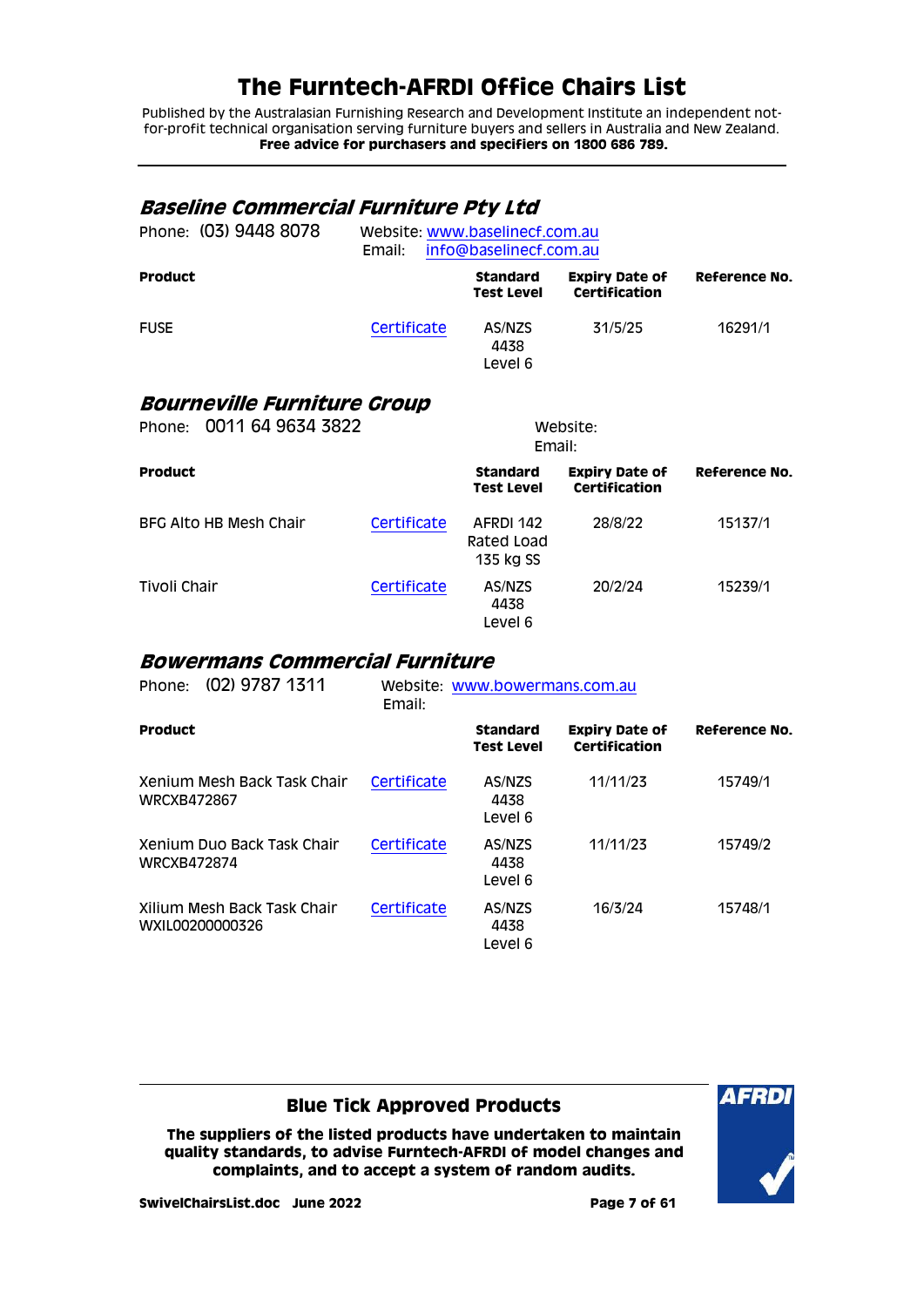Published by the Australasian Furnishing Research and Development Institute an independent notfor-profit technical organisation serving furniture buyers and sellers in Australia and New Zealand. **Free advice for purchasers and specifiers on 1800 686 789.**

### <span id="page-7-0"></span>**Buro Seating LP**

| 0011 64 9271 5999<br>Phone:                                                                      | Email:      | Website: www.buroseating.com<br>chris.phillips@buroseating.com    |                                               |                      |  |
|--------------------------------------------------------------------------------------------------|-------------|-------------------------------------------------------------------|-----------------------------------------------|----------------------|--|
| <b>Product</b>                                                                                   |             | <b>Standard</b><br><b>Test Level</b>                              | <b>Expiry Date of</b><br><b>Certification</b> | <b>Reference No.</b> |  |
| <b>Buro Alto Chair</b>                                                                           | Certificate | AFRDI 142<br>Rated Load<br>135 kg SS                              | 28/8/22                                       | 14998/1              |  |
| Konfurb Luna Chair                                                                               | Certificate | AFRDI 142<br>Rated Load<br>135 kg SS                              | 20/9/22                                       | 14872/1              |  |
| <b>Buro Aura Ergo Plus</b><br>Medium and High Back<br>Small, Medium, Large &<br>Extra Large Seat | Certificate | AS/NZS<br>4438<br>Level 6                                         | 2/2/23                                        | 15221/1              |  |
| <b>Buro Metro</b><br>Medium and High Back<br>Small, Medium, Large &<br>Extra Large Seat          | Certificate | AS/NZS<br>4438<br>Level 6                                         | 2/2/23                                        | 15221/2              |  |
| <b>Buro Roma</b><br>Medium and High Back<br>Small, Medium, Large &<br>Extra Large Seat           | Certificate | AS/NZS<br>4438<br>Level 6                                         | 2/2/23                                        | 15221/4              |  |
| <b>Buro Verve Chair</b><br>Mid and High Back                                                     | Certificate | AS/NZS<br>4438<br>Level 6                                         | 2/6/23                                        | 15418/1              |  |
| Buro Metro II 24/7 Chair<br>Medium and High Back                                                 | Certificate | AFRDI 142<br>Rated Load<br>160 kg MS<br>AS/NZS<br>4438<br>Level 6 | 31/7/23                                       | 15469/1              |  |
| Buro Persona 24/7 Chair                                                                          | Certificate | AFRDI 142<br>Rated Load<br>160 kg MS<br>AS/NZS<br>4438<br>Level 6 | 4/2/24                                        | 15804/1              |  |
| <b>Buro Tidal Chair</b><br>Medium and High Back                                                  | Certificate | AS/NZS<br>4438<br>Level 6                                         | 4/6/24                                        | 15976/1              |  |

### **Blue Tick Approved Products**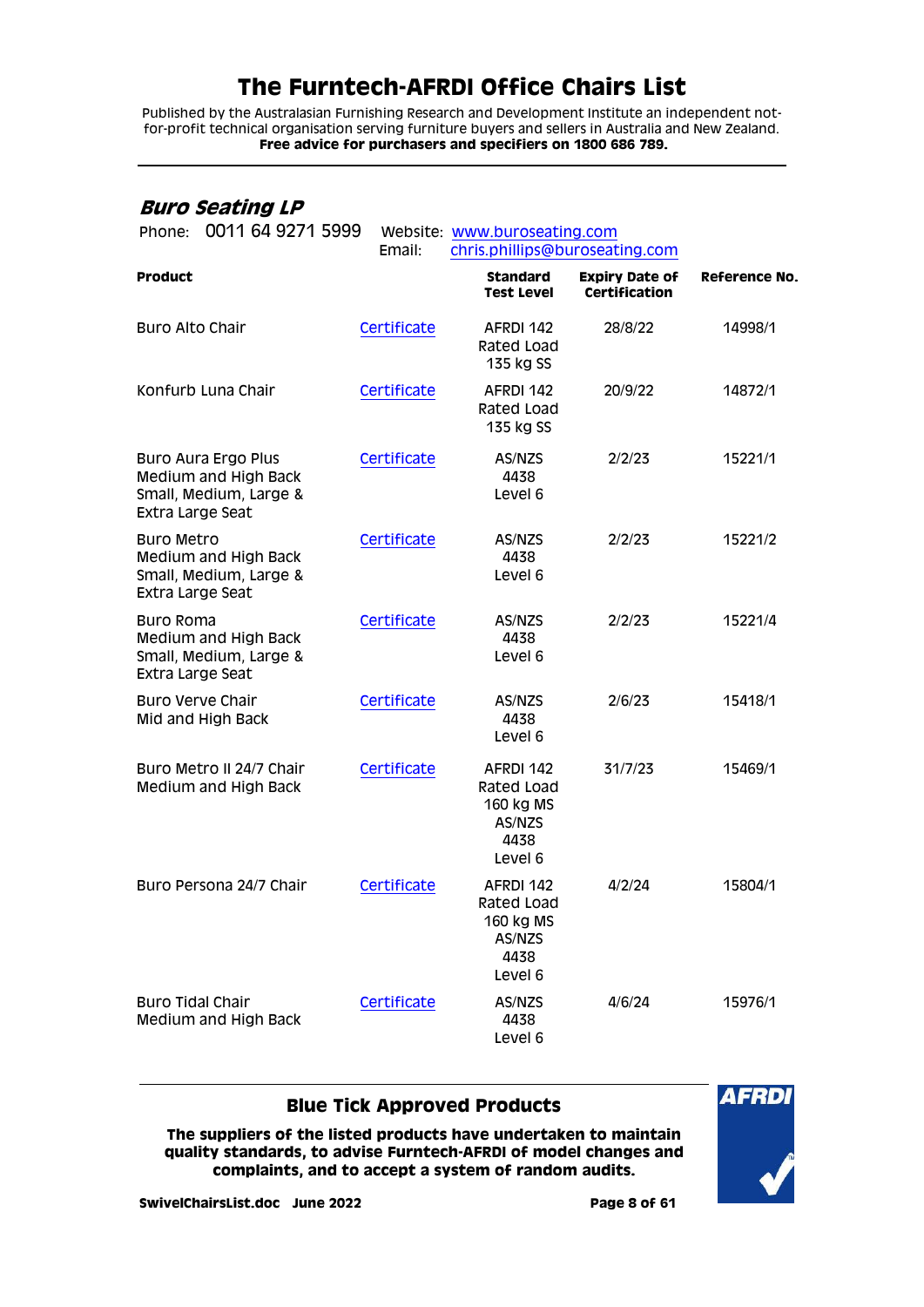Published by the Australasian Furnishing Research and Development Institute an independent notfor-profit technical organisation serving furniture buyers and sellers in Australia and New Zealand. **Free advice for purchasers and specifiers on 1800 686 789.**

### <span id="page-8-0"></span>**Buro Seating LP con't**

| 0011 64 9271 5999<br>Phone:                                | Email:      | Website: www.buroseating.com         | chris.phillips@buroseating.com                |               |
|------------------------------------------------------------|-------------|--------------------------------------|-----------------------------------------------|---------------|
| <b>Product</b>                                             |             | <b>Standard</b><br><b>Test Level</b> | <b>Expiry Date of</b><br><b>Certification</b> | Reference No. |
| Buro Tidal Mesh Back Chair                                 | Certificate | AS/NZS<br>4438<br>Level 6            | 4/6/24                                        | 15976/2       |
| Mandura Bunjil Chair<br>Medium and High Back               | Certificate | AS/NZS<br>4438<br>Level 6            | 4/6/24                                        | 16203/1       |
| Mandura Bunjil Mesh Chair                                  | Certificate | AS/NZS<br>4438<br>Level 6            | 4/6/24                                        | 16203/2       |
| <b>Mentor Chair</b><br><b>Upholstered and Mesh Backs</b>   | Certificate | AFRDI 142<br>Rated Load<br>135 kg SS | 6/6/24                                        | 15985/1       |
| Vela Chair<br>Mid and High (Upholstered and<br>Mesh) Backs | Certificate | AFRDI 142<br>Rated Load<br>135 kg SS | 6/6/24                                        | 15985/2       |
| Mondo Java<br>Medium and High Back                         | Certificate | AS/NZS<br>4438<br>Level 6            | 12/7/24                                       | 16042/1       |
| Roma Executive 24/7 Chair                                  | Certificate | AFRDI 142<br>Rated Load<br>160 kg MS | 8/10/24                                       | 16170/1       |

### <span id="page-8-1"></span>**Caford Australia Pty Ltd**

| Phone: (03) 9799 9301 | Website: www.caford.com<br>Email: | sales@caford.com                     |                                        | Reference No. |
|-----------------------|-----------------------------------|--------------------------------------|----------------------------------------|---------------|
| <b>Product</b>        |                                   | <b>Standard</b><br><b>Test Level</b> | <b>Expiry Date of</b><br>Certification |               |
| <b>VENUS VE-03H</b>   | Certificate                       | AS/NZS<br>4438<br>Level 6            | 21/11/24                               | 16114/1       |
| <b>WIN 02</b>         | Certificate                       | AS/NZS<br>4438<br>Level 6            | 21/11/24                               | 16115/1       |

### **Blue Tick Approved Products**

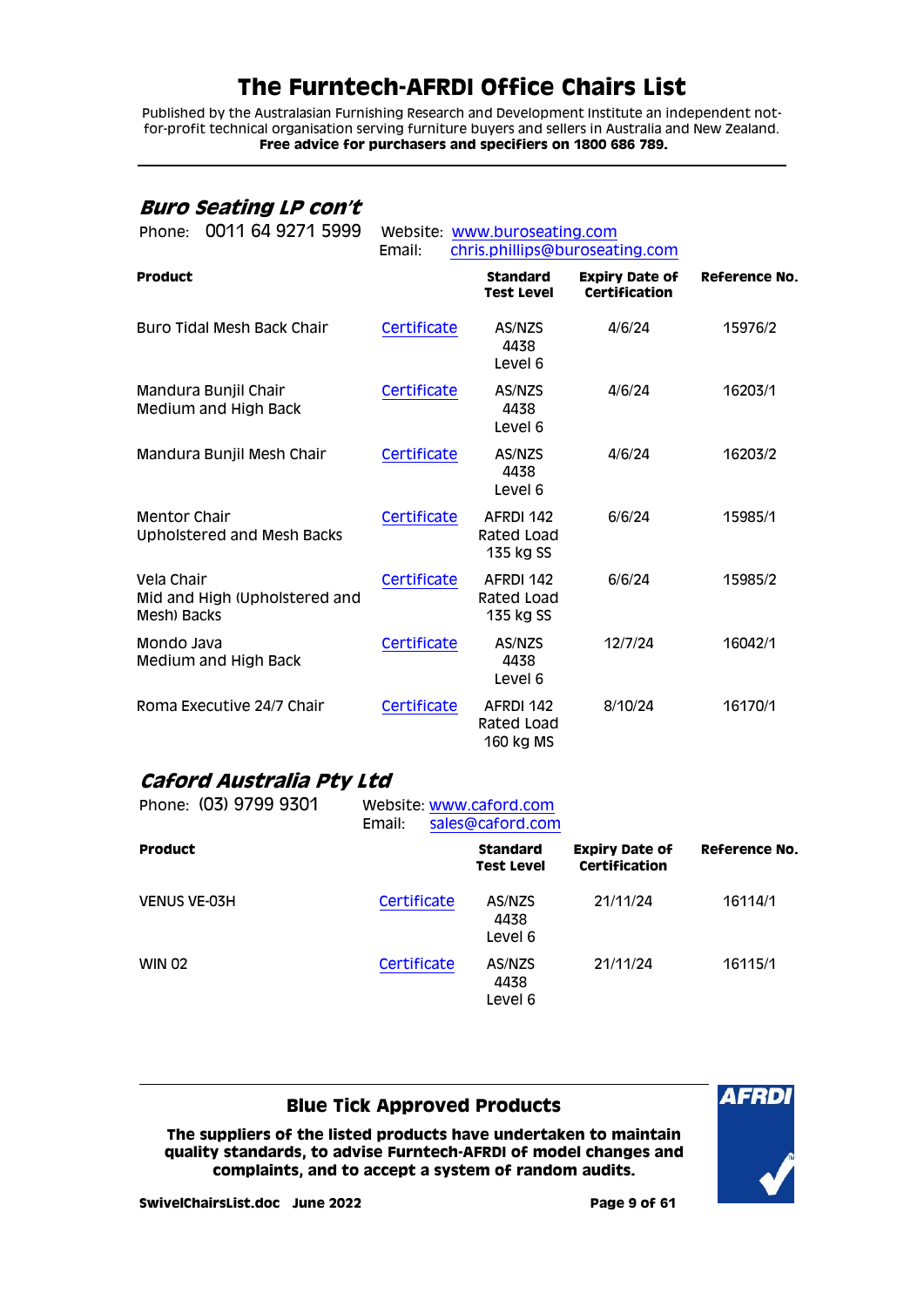Published by the Australasian Furnishing Research and Development Institute an independent notfor-profit technical organisation serving furniture buyers and sellers in Australia and New Zealand. **Free advice for purchasers and specifiers on 1800 686 789.**

## <span id="page-9-0"></span>**Century Seating System Pty Ltd**

| Phone: (02) 9708 6163                    | Website: www.centuryseating.com.au<br>Email:<br>sales@centuryseating.com.au |                                        |               |  |
|------------------------------------------|-----------------------------------------------------------------------------|----------------------------------------|---------------|--|
| <b>Product</b>                           | <b>Standard</b><br><b>Test Level</b>                                        | <b>Expiry Date of</b><br>Certification | Reference No. |  |
| <b>Bug Chair</b><br>Medium and High Back | AS/NZS<br>4438<br>Level 6                                                   | 27/10/22                               | 15078/1       |  |
| Omega Chair<br>Medium and High Back      | AS/NZS<br>4438<br>Level 6                                                   | 1/4/23                                 | 15322/1       |  |
| Mega Chair                               | AS/NZS<br>4438<br>Level 6                                                   | 1/4/23                                 | 15322/2       |  |
| Klass Chair                              | AS/NZS<br>4438<br>Level 6                                                   | 1/4/23                                 | 15322/3       |  |
| Alpha Chair<br>Medium and High Back      | AFRDI 142<br>Rated Load<br>160 kg MS                                        | 11/4/23                                | 15334/1       |  |
| Dom Chair                                | AFRDI 142<br>Rated Load<br>160 kg MS                                        | 11/4/23                                | 15334/2       |  |
| Tran Chair<br>Medium and High Back       | AFRDI 142<br>Rated Load<br>160 kg MS                                        | 11/4/23                                | 15334/3       |  |
| Atlas Task Chair                         | AS/NZS<br>4438<br>Level 6                                                   | 16/12/23                               | 15743/1       |  |
| Sega Chair<br>Medium and High Back       | AS/NZS<br>4438<br>Level 6                                                   | 14/8/24                                | 16085/1       |  |
|                                          | Contact Century Seating regarding certificate details.                      |                                        |               |  |

### **Blue Tick Approved Products**

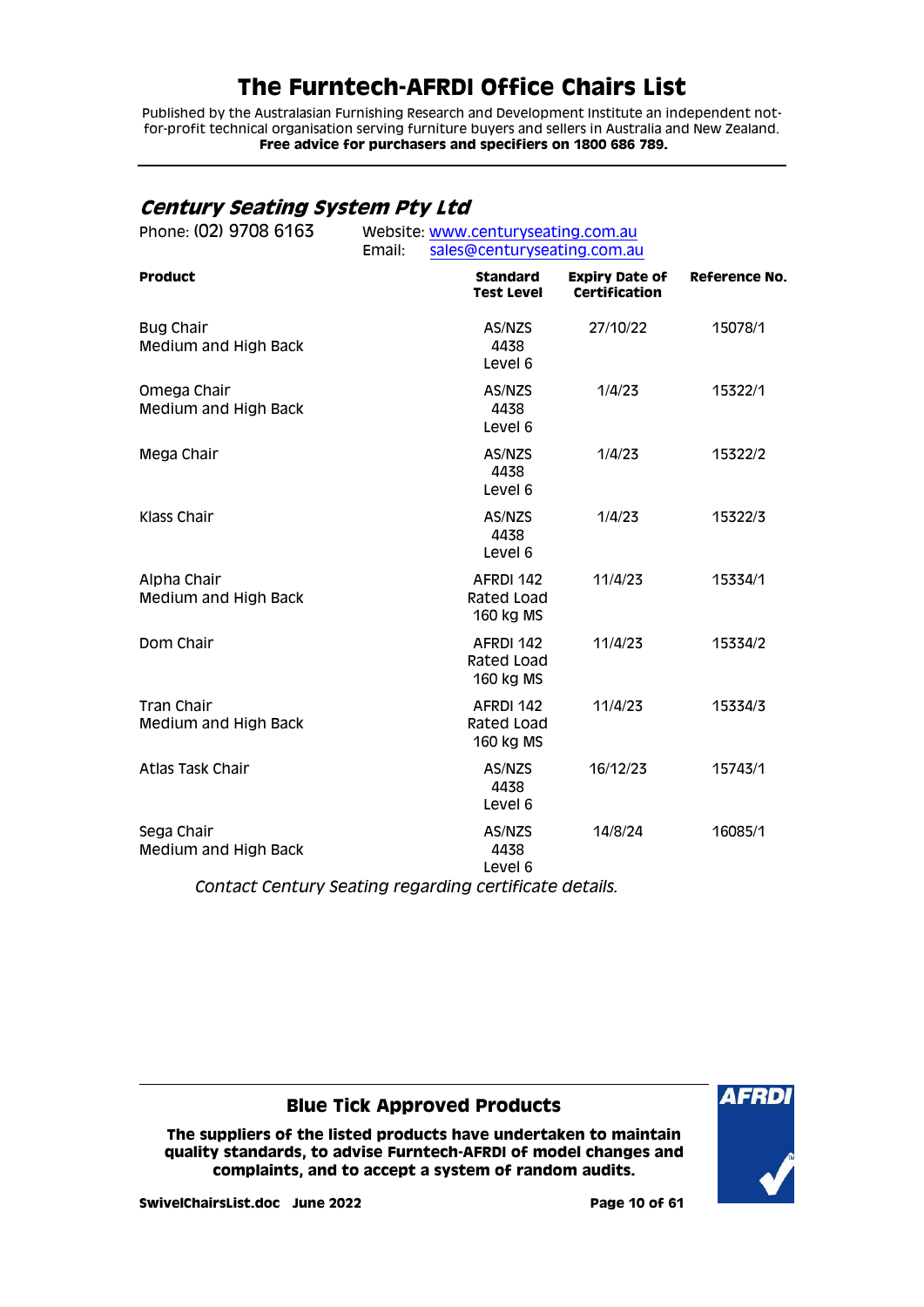Published by the Australasian Furnishing Research and Development Institute an independent notfor-profit technical organisation serving furniture buyers and sellers in Australia and New Zealand. **Free advice for purchasers and specifiers on 1800 686 789.**

## <span id="page-10-0"></span>**Chairlink Pty Ltd**

| Phone: (03) 9547 6889 | Website: www.chairlink.com.au<br>tuan@chairlink.com.au<br>Email: |                                      |                                               |               |
|-----------------------|------------------------------------------------------------------|--------------------------------------|-----------------------------------------------|---------------|
| <b>Product</b>        |                                                                  | <b>Standard</b><br><b>Test Level</b> | <b>Expiry Date of</b><br><b>Certification</b> | Reference No. |
| <b>BC Lumbar Soft</b> | Certificate                                                      | AS/NZS<br>4438<br>Level 6            | 3/8/23                                        | 15539/1       |
| Boss High Back        | Certificate                                                      | AS/NZS<br>4438<br>Level 6            | 3/8/23                                        | 15539/2       |

## <span id="page-10-1"></span>**Chairmakers Pty Ltd**

| Phone: (03) 9459 3111                                    | Website: www.chairmakers.com.au<br>sales@chairmakers.com.au<br>Email: |                               |                                               |               |
|----------------------------------------------------------|-----------------------------------------------------------------------|-------------------------------|-----------------------------------------------|---------------|
| <b>Product</b>                                           |                                                                       | <b>Standard</b><br>Test Level | <b>Expiry Date of</b><br><b>Certification</b> | Reference No. |
| Klassic Chair<br>Low, Medium and High Back               | Certificate                                                           | AS/NZS<br>4438<br>Level 6     | 27/5/22                                       | 14735/1       |
| Leeda Chair<br>Medium and High Back                      | Certificate                                                           | AS/NZS<br>4438<br>Level 6     | 27/5/22                                       | 14735/2       |
| Euro Chair<br>Low, Medium and High Back                  | Certificate                                                           | AS/NZS<br>4438<br>Level 6     | 27/5/22                                       | 14735/3       |
| Data Chair<br>Medium, High and Extra High<br><b>Back</b> | Certificate                                                           | AS/NZS<br>4438<br>Level 6     | 27/5/22                                       | 14735/4       |
| Magnum Chair<br>Medium and High Back                     | Certificate                                                           | AS/NZS<br>4438<br>Level 6     | 27/5/22                                       | 14735/5       |

### **Blue Tick Approved Products**

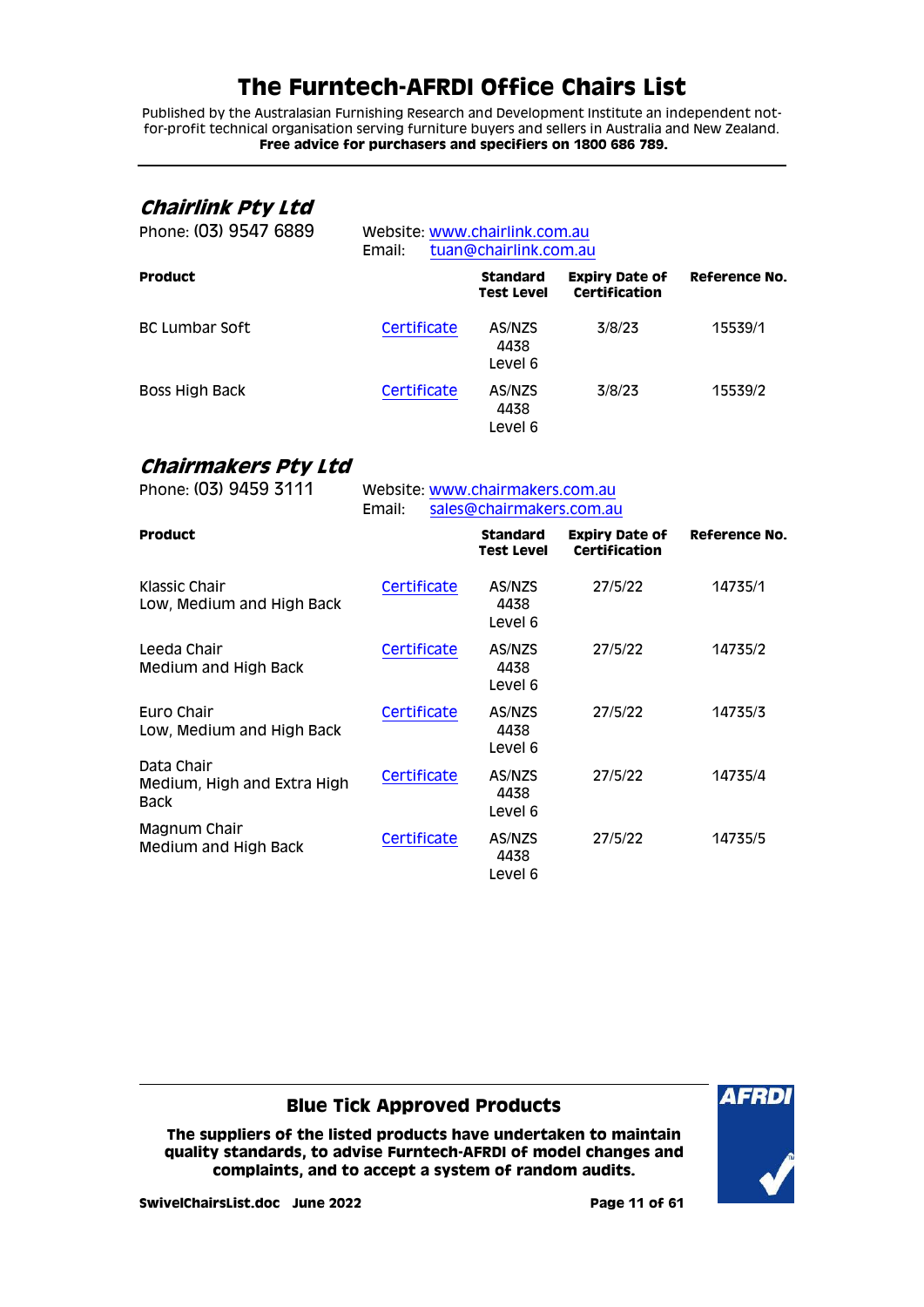Published by the Australasian Furnishing Research and Development Institute an independent notfor-profit technical organisation serving furniture buyers and sellers in Australia and New Zealand. **Free advice for purchasers and specifiers on 1800 686 789.**

### <span id="page-11-0"></span>**Chairman's Rest**

| Phone: 1300 889 929                                            | Website:<br>Email: | andrew@chairmansrest.com.au          |                                        |               |
|----------------------------------------------------------------|--------------------|--------------------------------------|----------------------------------------|---------------|
| <b>Product</b>                                                 |                    | <b>Standard</b><br><b>Test Level</b> | <b>Expiry Date of</b><br>Certification | Reference No. |
| Jacky Chair<br><b>Medium Back</b>                              |                    | AS/NZS<br>4438<br>Level 6            | 30/4/22                                | 14826/1       |
| Penny Chair<br><b>Medium Back</b>                              |                    | AS/NZS<br>4438<br>Level 6            | 30/4/22                                | 14826/2       |
| Matrix Chair<br><b>Medium Back</b>                             |                    | AS/NZS<br>4438<br>Level 6            | 30/4/22                                | 14826/3       |
| Lilly Chair<br><b>Medium Back</b>                              |                    | AS/NZS<br>4438<br>Level 6            | 30/4/22                                | 14826/4       |
| Kate Chair<br><b>Medium Back</b>                               |                    | AS/NZS<br>4438<br>Level 6            | 30/4/22                                | 14826/5       |
| Skin<br>Contact Chairman's Rest regarding certificate details. |                    | AS/NZS<br>4438<br>Level 6            | 18/11/23                               | 15696/1       |

**Blue Tick Approved Products**

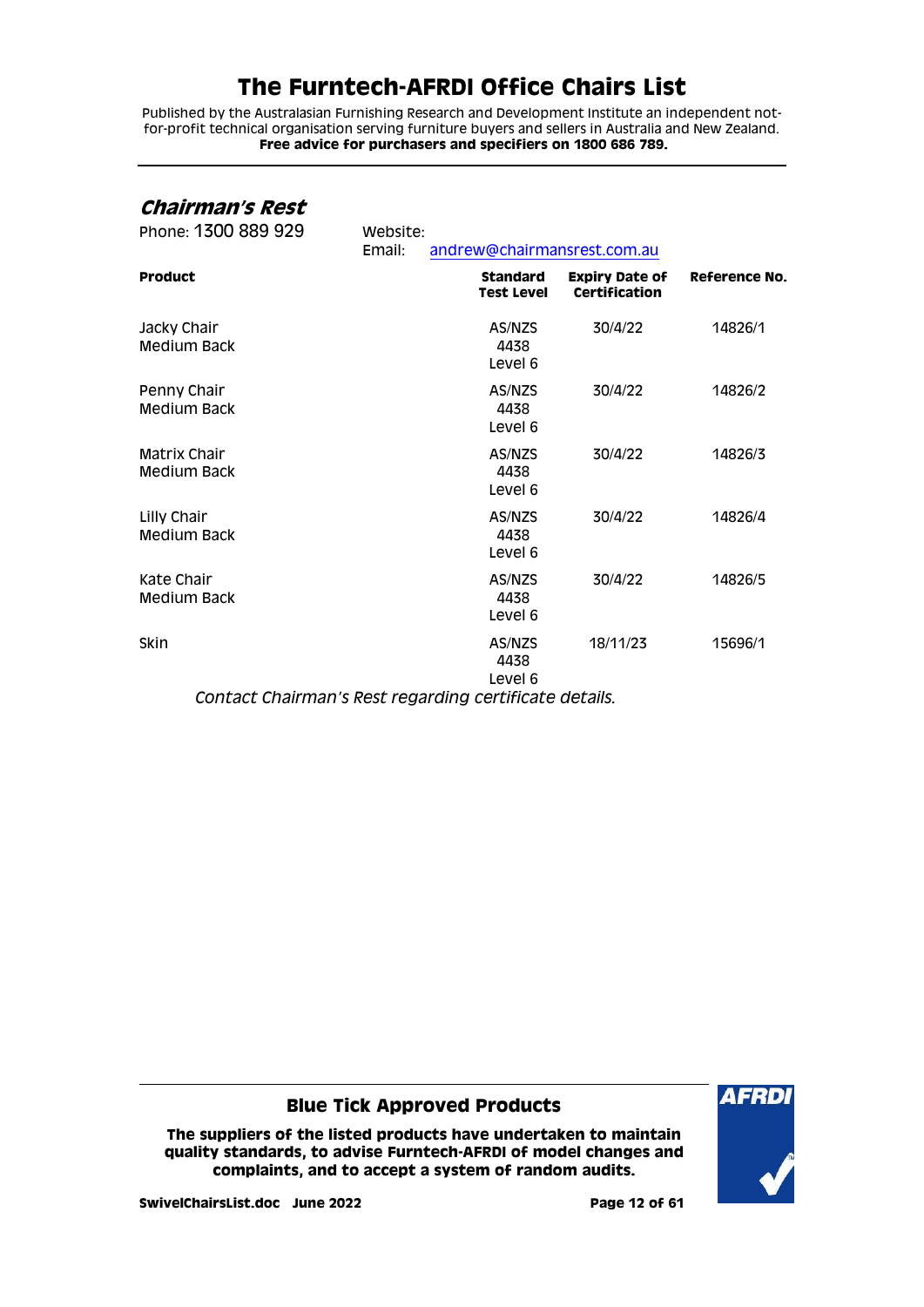Published by the Australasian Furnishing Research and Development Institute an independent notfor-profit technical organisation serving furniture buyers and sellers in Australia and New Zealand. **Free advice for purchasers and specifiers on 1800 686 789.**

## <span id="page-12-0"></span>**Chair Solutions Pty Ltd**

| Phone: (07) 3267 6233      | Website:<br>Email:<br>accounts@chairsolutions.com.au |                                      |                                               |                      |
|----------------------------|------------------------------------------------------|--------------------------------------|-----------------------------------------------|----------------------|
| <b>Product</b>             |                                                      | <b>Standard</b><br><b>Test Level</b> | <b>Expiry Date of</b><br><b>Certification</b> | <b>Reference No.</b> |
| Essentia Quattro Executive | Certificate                                          | AS/NZS<br>4438<br>Level 6            | 23/3/22                                       | 14703/1              |
| <b>Flair Executive</b>     | Certificate                                          | AS/NZS<br>4438<br>Level 6            | 23/3/22                                       | 14703/2              |
| Essentia Domino Executive  | Certificate                                          | AS/NZS<br>4438<br>Level 6            | 23/3/22                                       | 14703/3              |
| Tempra Gel Executive       | Certificate                                          | AS/NZS<br>4438<br>Level 6            | 23/3/22                                       | 14703/4              |
| <b>Apollo Executive</b>    | Certificate                                          | AS/NZS<br>4438<br>Level 6            | 23/3/22                                       | 14703/5              |
| Quattro Task Chair         | Certificate                                          | AS/NZS<br>4438<br>Level 6            | 23/3/22                                       | 14704/1              |
| Apollo Task Chair          | Certificate                                          | AS/NZS<br>4438<br>Level 6            | 23/3/22                                       | 14704/2              |
| Tempra Gel Task Chair      | Certificate                                          | AS/NZS<br>4438<br>Level 6            | 23/3/22                                       | 14704/3              |
| CS Lab 300                 | Certificate                                          | AS/NZS<br>4438<br>Level 6            | 13/4/22                                       | 14755/1              |
| Eko Synchro                | Certificate                                          | AFRDI 142<br>Rated Load<br>135 kg SS | 2/7/22                                        | 14836/1              |
| Konnect Mesh Chair         | Certificate                                          | AFRDI 142<br>Rated Load<br>135 kg SS | 2/7/22                                        | 15733/1              |
| <b>Team Air Chair</b>      | Certificate                                          | AS/NZS<br>4438<br>Level 6            | 21/10/22                                      | 15076/1              |

### **Blue Tick Approved Products**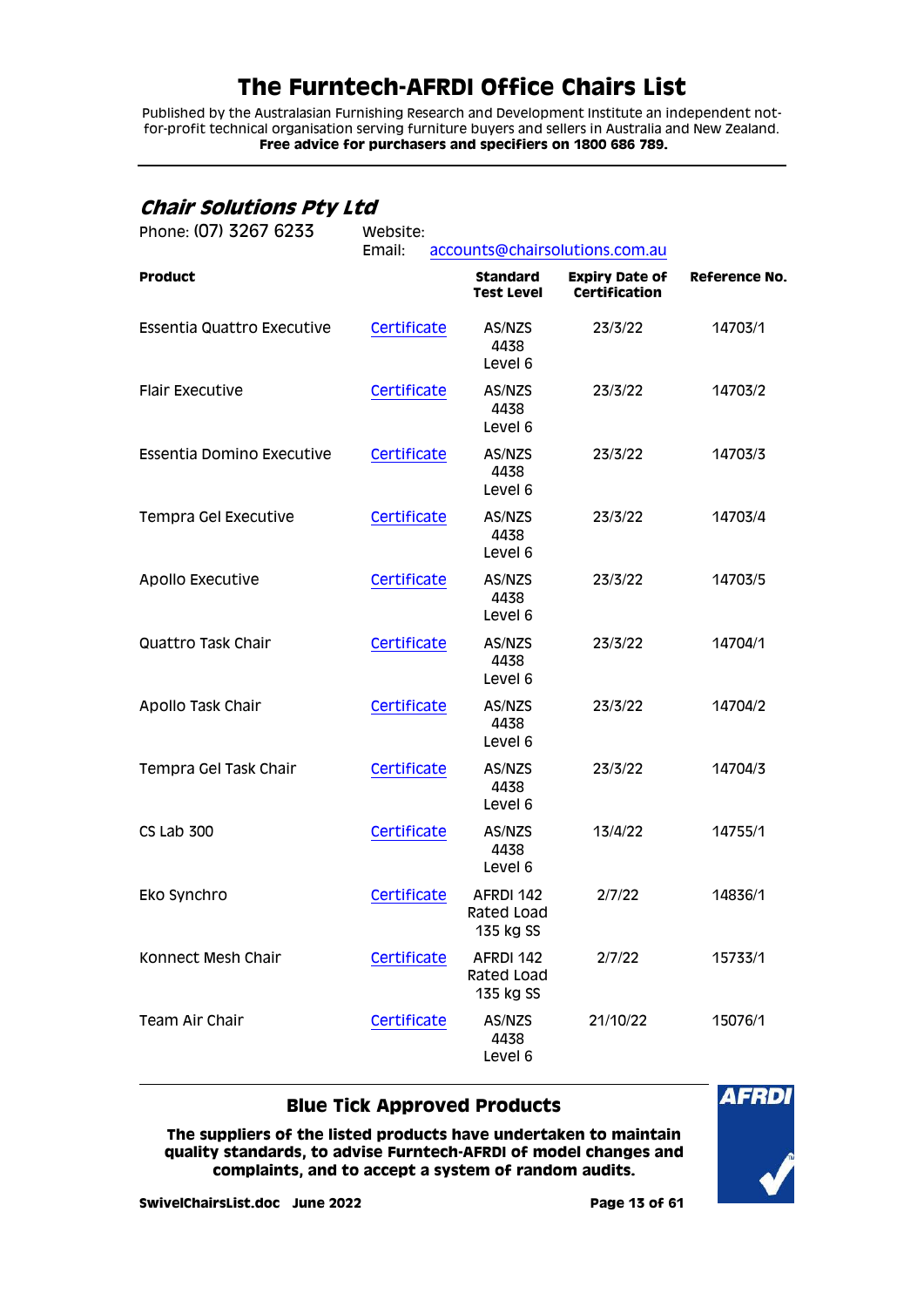Published by the Australasian Furnishing Research and Development Institute an independent notfor-profit technical organisation serving furniture buyers and sellers in Australia and New Zealand. **Free advice for purchasers and specifiers on 1800 686 789.**

## <span id="page-13-0"></span>**Chair Solutions Pty Ltd con't**

| Phone: (07) 3267 6233                                                       | Website:<br>Email:<br>accounts@chairsolutions.com.au |                                      |                                               |                      |  |
|-----------------------------------------------------------------------------|------------------------------------------------------|--------------------------------------|-----------------------------------------------|----------------------|--|
| <b>Product</b>                                                              |                                                      | <b>Standard</b><br><b>Test Level</b> | <b>Expiry Date of</b><br><b>Certification</b> | <b>Reference No.</b> |  |
| Sit Fit Mesh Chair                                                          | Certificate                                          | AS/NZS<br>4438<br>Level 6            | 21/10/22                                      | 15076/2              |  |
| Eko Task Chair                                                              | Certificate                                          | AS/NZS<br>4438<br>Level 6            | 21/10/22                                      | 15076/3              |  |
| Domino II Chair                                                             | Certificate                                          | AFRDI 142<br>Rated Load<br>135 kg SS | 10/12/22                                      | 15141/1              |  |
| Sit Fit HD                                                                  | Certificate                                          | AFRDI 142<br>Rated Load<br>160 kg SS | 15/12/22                                      | 15159/1              |  |
| Atlas 160                                                                   | Certificate                                          | AFRDI 142<br>Rated Load<br>160 kg SS | 15/12/22                                      | 15159/2              |  |
| Team Air H/D Chair                                                          | Certificate                                          | AFRDI 142<br>Rated Load<br>160 kg MS | 3/3/23                                        | 15276/1              |  |
| Delta Plus Synchro Chair<br>Medium and High Back<br>Standard and Large Seat | Certificate                                          | AS/NZS<br>4438<br>Level 6            | 7/4/23                                        | 15326/1              |  |
| Rexa Plus Synchro Chair<br>Medium and High Back<br>Standard and Large Seat  | Certificate                                          | AS/NZS<br>4438<br>Level 6            | 7/4/23                                        | 15326/2              |  |
| Delta Plus Task Chair<br>Medium and High Back<br>Standard and Large Seat    | Certificate                                          | AS/NZS<br>4438<br>Level 6            | 26/5/23                                       | 15390/1              |  |
| Sit Fit Chair<br>Medium and High Back<br>Standard and Large Seat            | Certificate                                          | AS/NZS<br>4438<br>Level 6            | 26/5/23                                       | 15390/2              |  |
| Bodyline Plus Task Chair<br>Medium and High Back<br>Standard and Large Seat | Certificate                                          | AS/NZS<br>4438<br>Level 6            | 26/5/23                                       | 15390/3              |  |
| Rexa Plus Task Chair<br>Medium and High Back<br>Standard and Large Seat     | Certificate                                          | AS/NZS<br>4438<br>Level 6            | 26/5/23                                       | 15390/4              |  |

### **Blue Tick Approved Products**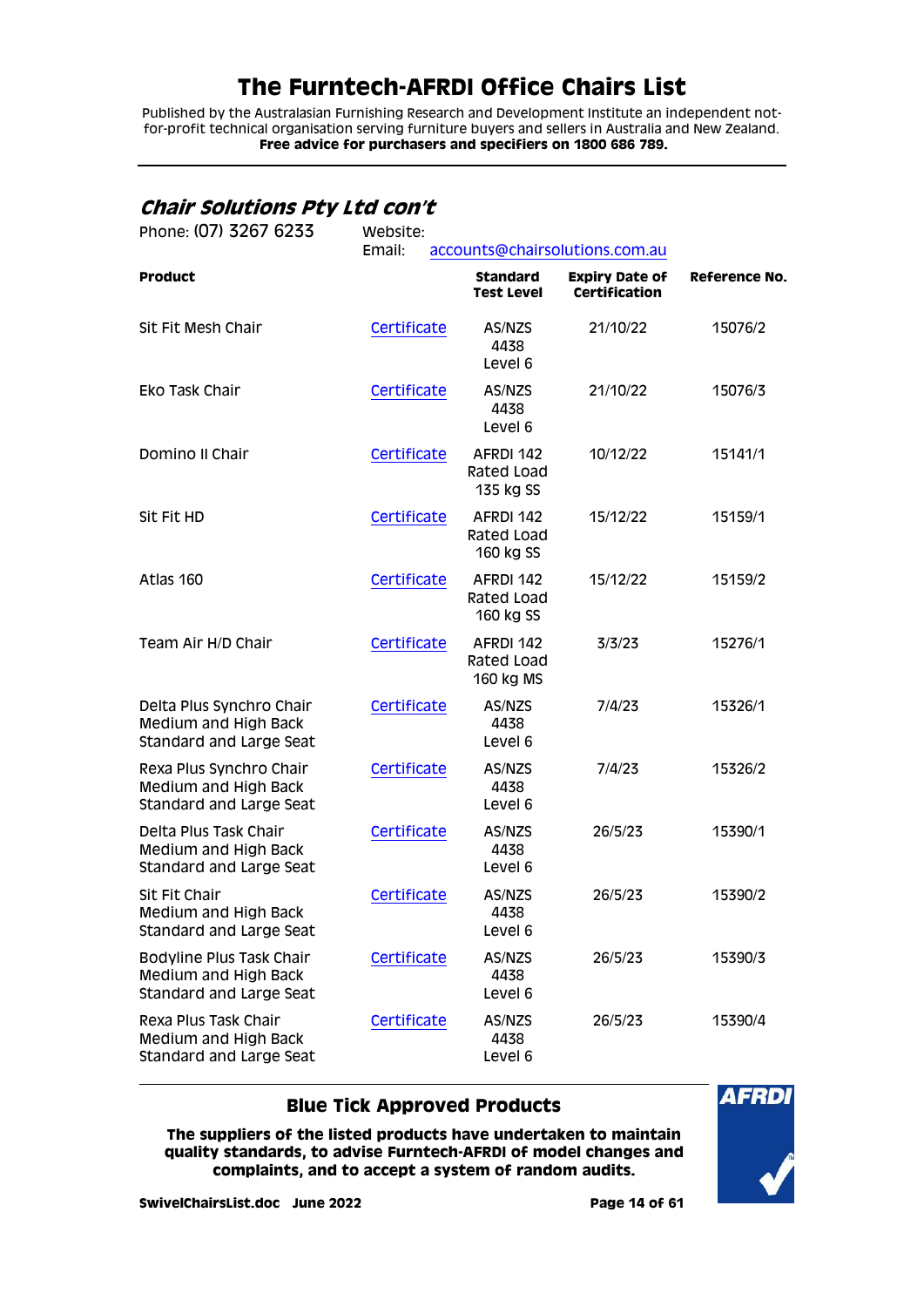Published by the Australasian Furnishing Research and Development Institute an independent notfor-profit technical organisation serving furniture buyers and sellers in Australia and New Zealand. **Free advice for purchasers and specifiers on 1800 686 789.**

## <span id="page-14-0"></span>**Chair Solutions Pty Ltd con't**

| Phone: (07) 3267 6233                                                       | Website:<br>Email: |                                      | accounts@chairsolutions.com.au                |               |
|-----------------------------------------------------------------------------|--------------------|--------------------------------------|-----------------------------------------------|---------------|
| <b>Product</b>                                                              |                    | <b>Standard</b><br><b>Test Level</b> | <b>Expiry Date of</b><br><b>Certification</b> | Reference No. |
| Anatome Luxe Fit<br>Medium and High Back<br>Standard and Large Seat         | Certificate        | AS/NZS<br>4438<br>Level 6            | 26/5/23                                       | 16331/1       |
| Delta Task Chair<br><b>Medium and High Back</b><br>Standard and Large Seat  | Certificate        | AS/NZS<br>4438<br>Level 6            | 31/5/23                                       | 15391/1       |
| Aspen Logic Task Chair<br>Medium and High Back<br>Standard and Large Seat   | Certificate        | AS/NZS<br>4438<br>Level 6            | 31/5/23                                       | 15391/2       |
| Energy Task Chair<br><b>Medium and High Back</b><br>Standard and Large Seat | Certificate        | AS/NZS<br>4438<br>Level 6            | 31/5/23                                       | 15391/3       |
| Alpha Logic Task Chair<br>Medium and High Back<br>Standard and Large Seat   | Certificate        | AS/NZS<br>4438<br>Level 6            | 31/5/23                                       | 15391/4       |
| Bodyline Task Chair<br>Medium and High Back<br>Standard and Large Seat      | Certificate        | AS/NZS<br>4438<br>Level 6            | 31/5/23                                       | 15391/5       |
| Rexa Task Chair<br>Medium and High Back<br>Standard and Large Seat          | Certificate        | AS/NZS<br>4438<br>Level 6            | 31/5/23                                       | 15391/6       |

### **Blue Tick Approved Products**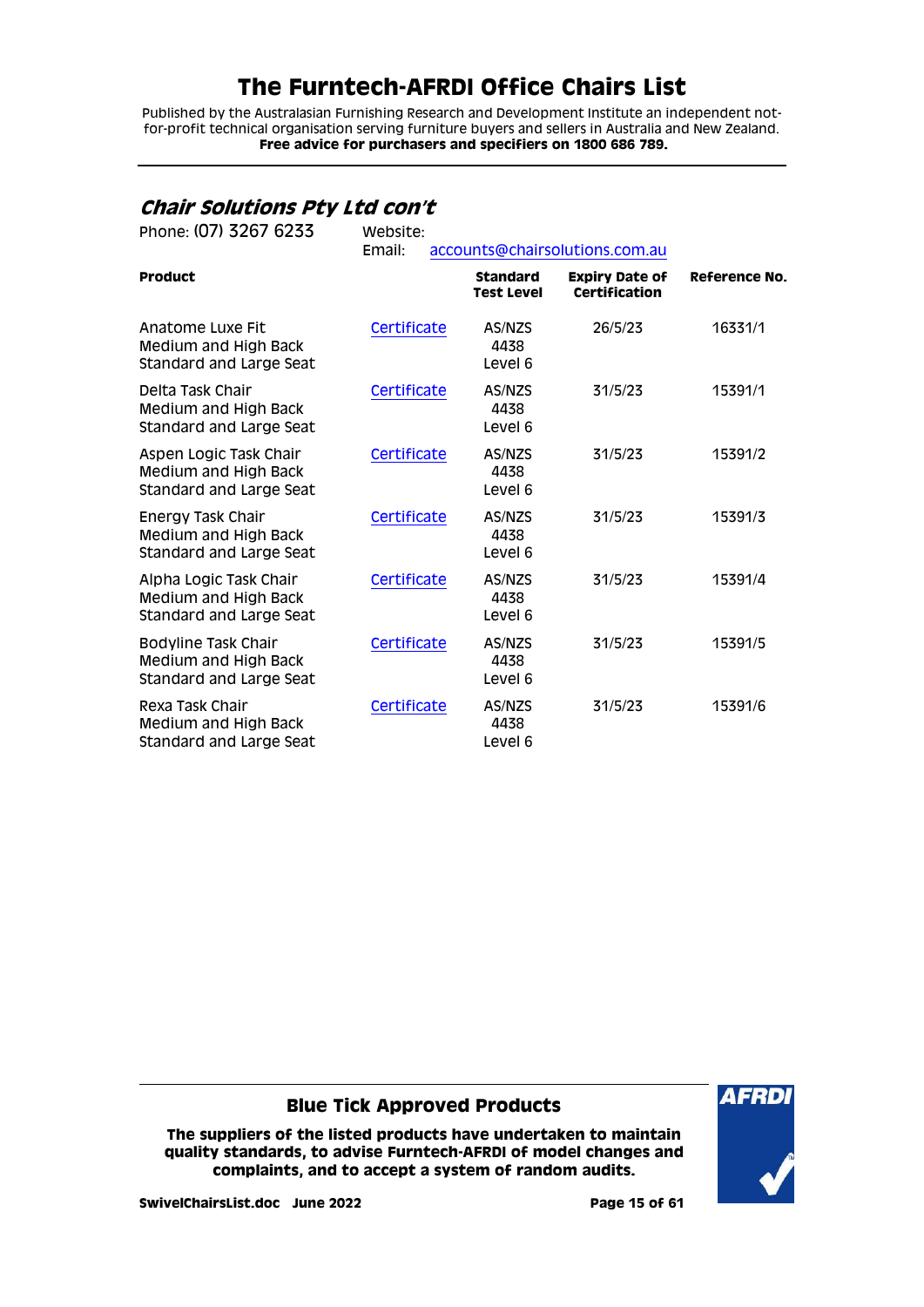Published by the Australasian Furnishing Research and Development Institute an independent notfor-profit technical organisation serving furniture buyers and sellers in Australia and New Zealand. **Free advice for purchasers and specifiers on 1800 686 789.**

## <span id="page-15-0"></span>**Commercial Furniture Solutions Pty Ltd**

| Phone: (03) 9780 8800                                         | Website:<br>Email:<br>thelma@commercialfs.com.au |                                      |                                               |                      |  |
|---------------------------------------------------------------|--------------------------------------------------|--------------------------------------|-----------------------------------------------|----------------------|--|
| <b>Product</b>                                                |                                                  | <b>Standard</b><br><b>Test Level</b> | <b>Expiry Date of</b><br><b>Certification</b> | <b>Reference No.</b> |  |
| Galaxy Chair<br>Medium and High Back<br>Medium and Large Seat | Certificate                                      | AS/NZS<br>4438<br>Level 6            | 22/5/24                                       | 15963/1              |  |
| Delta Chair<br>Medium and High Back<br>Medium Seat            | Certificate                                      | AS/NZS<br>4438<br>Level 6            | 22/5/24                                       | 15963/2              |  |
| Mars Chair<br><b>Medium Back</b><br>Medium Seat               | Certificate                                      | AS/NZS<br>4438<br>Level 6            | 22/5/24                                       | 15963/4              |  |
| Magnum Chair<br>Medium and High Back<br>Large Seat            | Certificate                                      | AS/NZS<br>4438<br>Level 6            | 22/5/24                                       | 15963/5              |  |
| Clue Chair<br>Medium and High Back<br>Large Seat              | Certificate                                      | AS/NZS<br>4438<br>Level 6            | 22/5/24                                       | 15963/6              |  |
| Lyra Chair<br>Medium and High Back<br>Large Seat              | Certificate                                      | AS/NZS<br>4438<br>Level 6            | 22/5/24                                       | 15963/7              |  |
| Leo Task Chair<br>Medium and High Back                        | Certificate                                      | AS/NZS<br>4438<br>Level 6            | 29/5/24                                       | 15964/1              |  |
| Leo Mesh Chair<br>Medium and High Back                        | Certificate                                      | AS/NZS<br>4438<br>Level 6            | 29/5/24                                       | 15964/2              |  |

### **Blue Tick Approved Products**

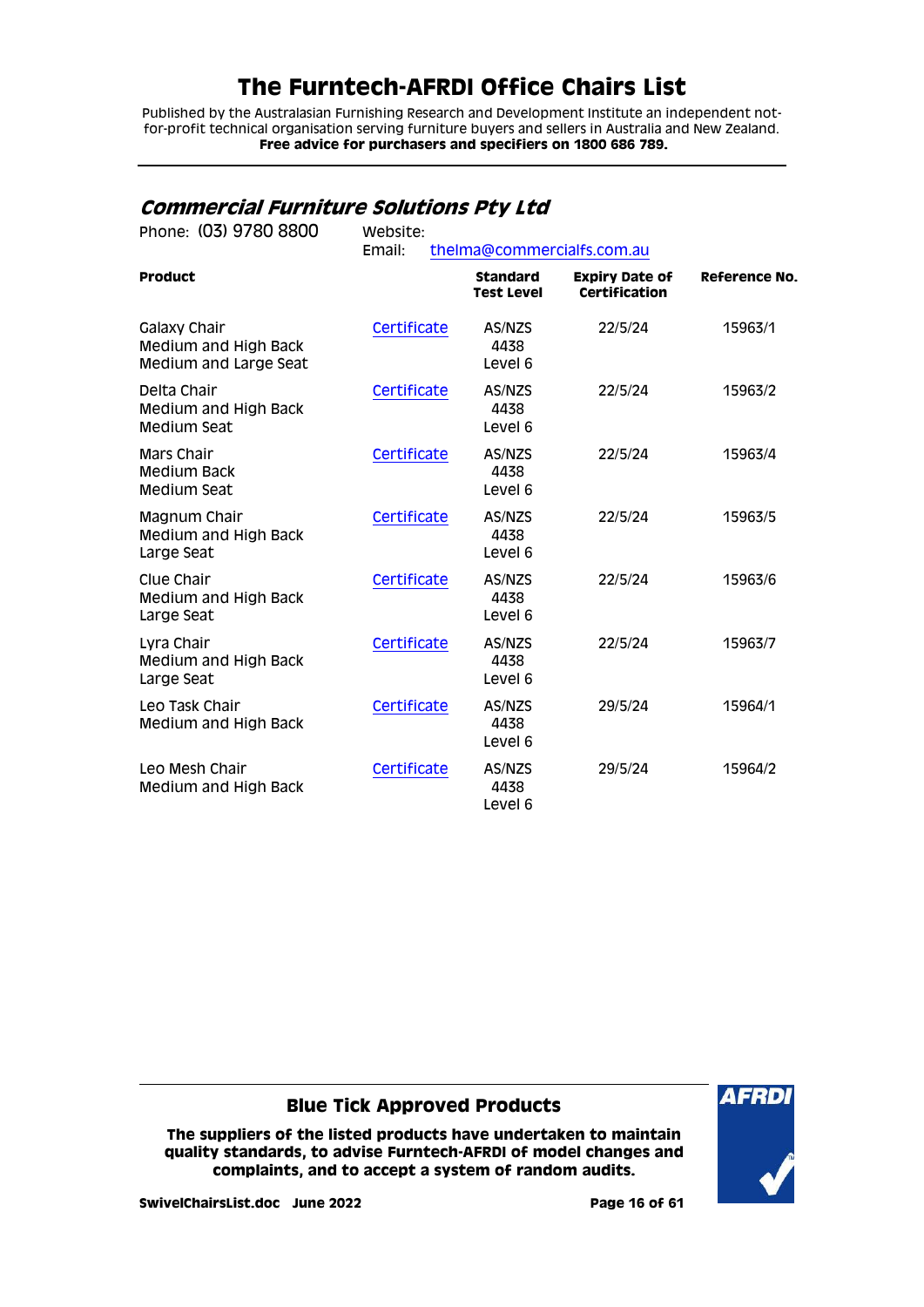Published by the Australasian Furnishing Research and Development Institute an independent notfor-profit technical organisation serving furniture buyers and sellers in Australia and New Zealand. **Free advice for purchasers and specifiers on 1800 686 789.**

### <span id="page-16-0"></span>**Comseat Australia**

| Website: www.comseat.com.au          |                                               |                                                                                  |
|--------------------------------------|-----------------------------------------------|----------------------------------------------------------------------------------|
|                                      |                                               |                                                                                  |
| <b>Standard</b><br><b>Test Level</b> | <b>Expiry Date of</b><br><b>Certification</b> | <b>Reference No.</b>                                                             |
| AS/NZS<br>4438<br>Level 6            | 11/9/23                                       | 15578/1                                                                          |
| AS/NZS<br>4438<br>Level 6            | 11/9/23                                       | 15578/2                                                                          |
| AS/NZS<br>4438<br>Level 6            | 23/11/24                                      | 16226/1                                                                          |
| AS/NZS<br>4438<br>Level 6            | 23/11/24                                      | 16226/2                                                                          |
|                                      |                                               | sales@comseat.com.au<br>Contact Comseat Australia regarding certificate details. |

<span id="page-16-1"></span>*DAL Brands Pty Ltd*<br>Phone:

Website: Email: [david@dalseating.com.au](mailto:david@dalseating.com.au)

| <b>Product</b>                                                                              |             | <b>Standard</b><br><b>Test Level</b> | <b>Expiry Date of</b><br>Certification | <b>Reference No.</b> |
|---------------------------------------------------------------------------------------------|-------------|--------------------------------------|----------------------------------------|----------------------|
| ErgoSelect Spark Heavy Duty<br>High Back Chair                                              | Certificate | AFRDI 142<br>Rated Load<br>160 kg MS | 28/10/21                               | 14501/1              |
| ErgoSelect Swift High Back<br>Chair<br>Small, Medium, Large and X-<br>Large Seat            | Certificate | AS/NZS<br>4438<br>Level 6            | 23/10/23                               | 16057/1              |
| ErgoSelect Swift Medium Back<br>Chair<br>Small, Medium, Large and X-<br>Large Seat          | Certificate | AS/NZS<br>4438<br>Level 6            | 23/10/23                               | 16057/2              |
| ErgoSelect Spark Chair<br>Medium and High Back<br>Small, Medium, Large and X-<br>Large Seat | Certificate | AS/NZS<br>4438<br>Level 6            | 23/10/23                               | 16057/3              |
| ErgoSelect Spark Heavy Duty<br>High Back                                                    | Certificate | AFRDI 142<br>Rated Load<br>160 kg MS | 28/10/24                               | 16185/1              |

### **Blue Tick Approved Products**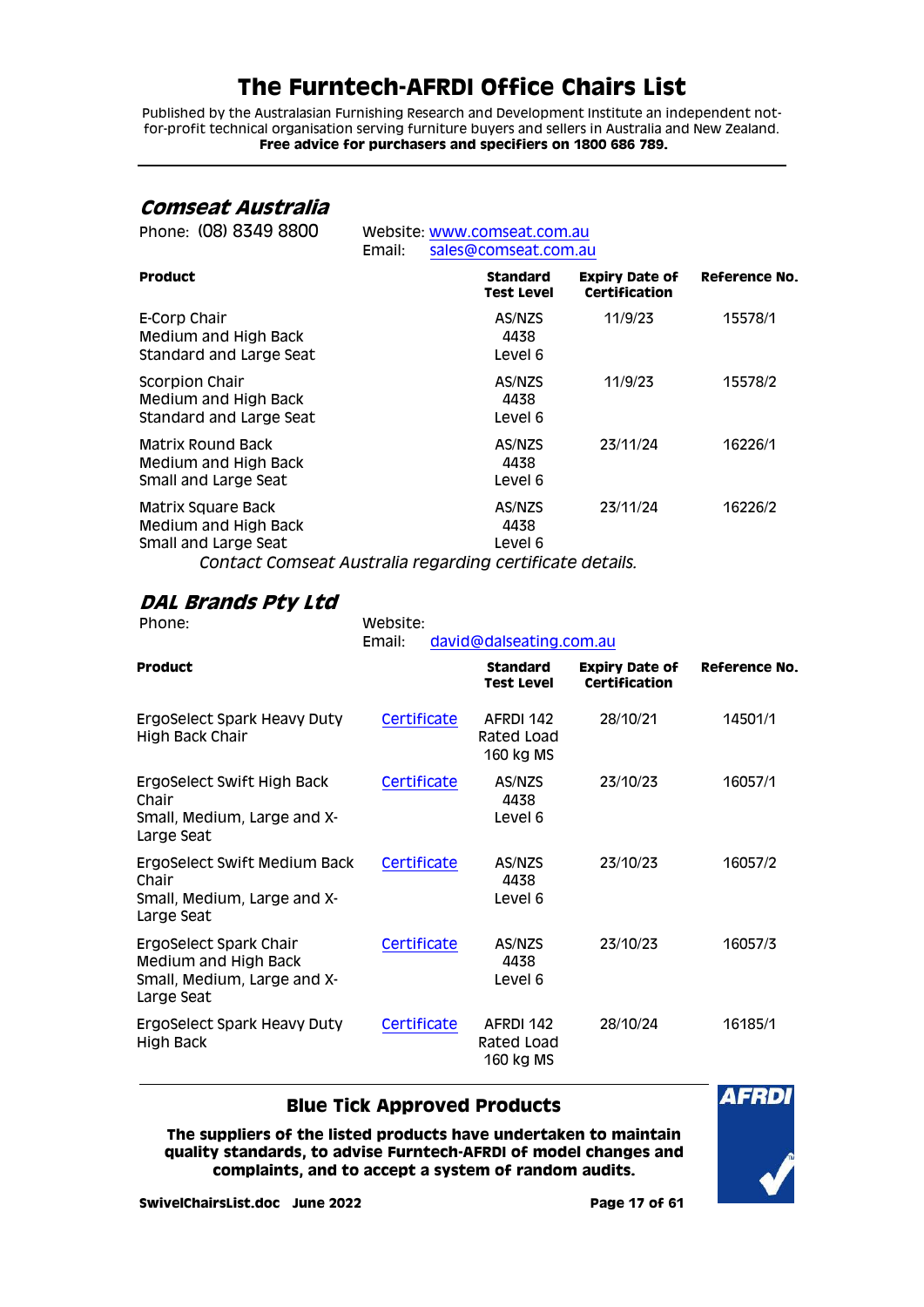Published by the Australasian Furnishing Research and Development Institute an independent notfor-profit technical organisation serving furniture buyers and sellers in Australia and New Zealand. **Free advice for purchasers and specifiers on 1800 686 789.**

## <span id="page-17-0"></span>**Direct Ergonomics Pty Ltd**

| Phone: (02) 8437 5400            | Website: www.directergonomics.com.au<br>sales@directergo.com.au<br>Email: |                               |                                        |               |
|----------------------------------|---------------------------------------------------------------------------|-------------------------------|----------------------------------------|---------------|
| <b>Product</b>                   |                                                                           | <b>Standard</b><br>Test Level | <b>Expiry Date of</b><br>Certification | Reference No. |
| E Zone Task Chair                | Certificate                                                               | AS/NZS<br>4438<br>Level 6     | 22/10/22                               | 15077/1       |
| Uno Task Chair                   | Certificate                                                               | AS/NZS<br>4438<br>Level 6     | 22/10/22                               | 15077/2       |
| Uno Ergo<br>Medium and High Back | Certificate                                                               | AS/NZS<br>4438<br>Level 6     | 9/4/23                                 | 16468/1       |
| Breeze 150                       | Certificate                                                               | AS/NZS<br>4438<br>Level 6     | 9/4/23                                 | 16468/2       |

# <span id="page-17-1"></span>**Eastern Commercial Furniture Pty Ltd**

| Phone: (03) 9818 5444                                                      | Website: www.ecf.com.au<br>Email: | info@ecf.com.au                      |                                               |               |
|----------------------------------------------------------------------------|-----------------------------------|--------------------------------------|-----------------------------------------------|---------------|
| <b>Product</b>                                                             |                                   | <b>Standard</b><br><b>Test Level</b> | <b>Expiry Date of</b><br><b>Certification</b> | Reference No. |
| Coz Executive Chair                                                        | Certificate                       | AS/NZS<br>4438<br>Level 6            | 23/3/22                                       | 14726/1       |
| Coz Task Chair                                                             | Certificate                       | AS/NZS<br>4438<br>Level 6            | 23/3/22                                       | 14726/2       |
| Team Chair                                                                 | Certificate                       | AS/NZS<br>4438<br>Level 6            | 21/10/22                                      | 15075/1       |
| Group Chair                                                                | Certificate                       | AS/NZS<br>4438<br>Level 6            | 21/10/22                                      | 15075/2       |
| Position Series 600 Chair<br>Medium and High Back                          | Certificate                       | AS/NZS<br>4438<br>Level 6            | 6/8/23                                        | 15550/1       |
| Position 700 Series Chair<br>Medium and High Back<br>Medium and Large Seat | Certificate                       | AS/NZS<br>4438<br>Level 6            | 22/5/24                                       | 15962/2       |

### **Blue Tick Approved Products**

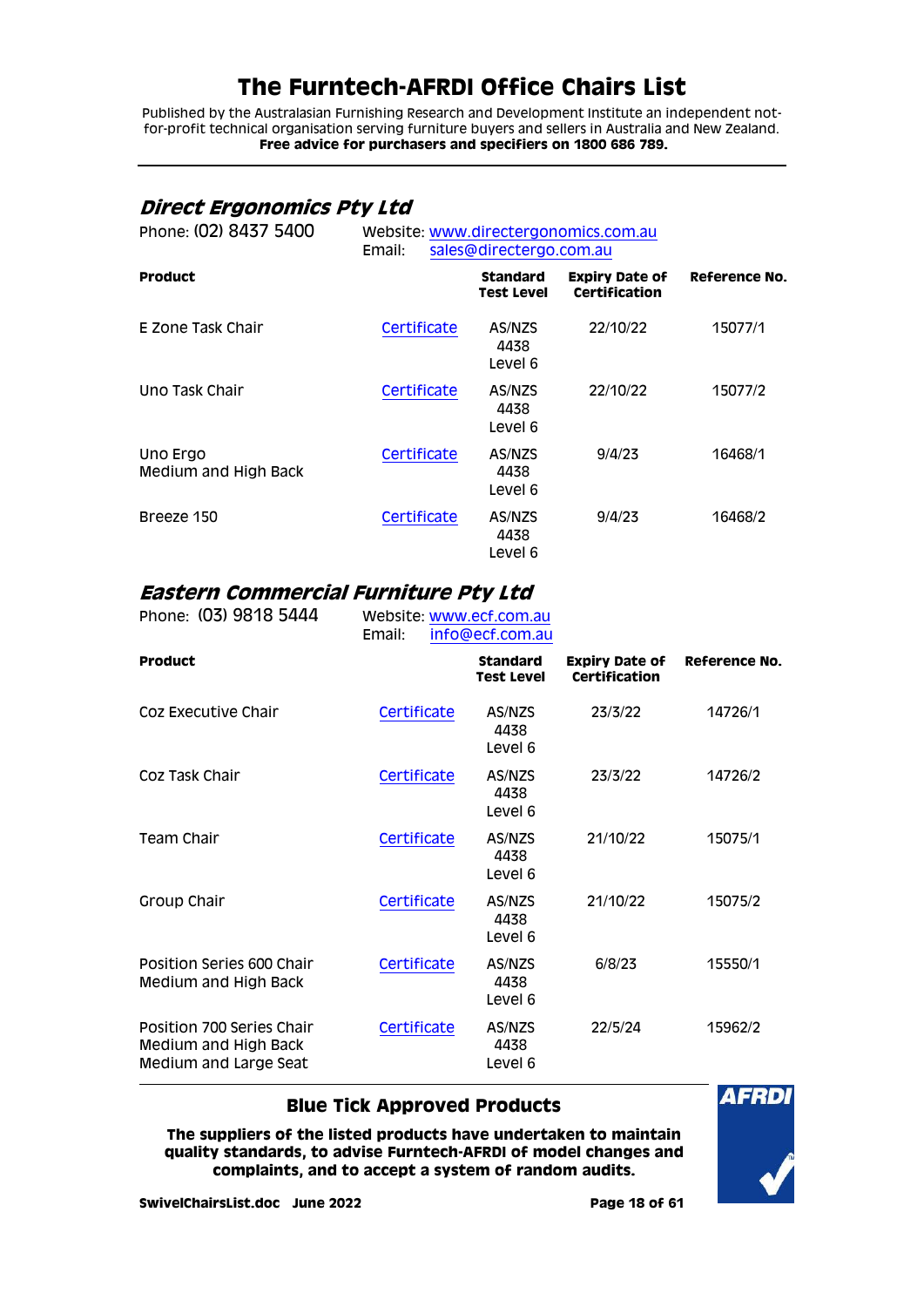Published by the Australasian Furnishing Research and Development Institute an independent notfor-profit technical organisation serving furniture buyers and sellers in Australia and New Zealand. **Free advice for purchasers and specifiers on 1800 686 789.**

### <span id="page-18-0"></span>**Eccosit Pty Ltd**

| Phone: (02) 9516 4577     | Website:<br>Email: | www.eccosit.com.au                   |                                               |                      |  |
|---------------------------|--------------------|--------------------------------------|-----------------------------------------------|----------------------|--|
| <b>Product</b>            |                    | <b>Standard</b><br><b>Test Level</b> | <b>Expiry Date of</b><br><b>Certification</b> | <b>Reference No.</b> |  |
| Aero Chair                |                    | AFRDI 142<br>Rated Load<br>135 kg SS | 18/10/22                                      | 15014/1              |  |
| Apollo Chair              |                    | AS/NZS<br>4438<br>Level 6            | 28/5/23                                       | 15426/1              |  |
| Kate Chair                |                    | AS/NZS<br>4438<br>Level 6            | 28/5/23                                       | 15427/1              |  |
| Ace Chair                 |                    | AS/NZS<br>4438<br>Level 6            | 28/5/23                                       | 15427/2              |  |
| B5 Chair                  |                    | AS/NZS<br>4438<br>Level 6            | 2/6/23                                        | 15428/1              |  |
| <b>B8 Chair</b>           |                    | AS/NZS<br>4438<br>Level 6            | 2/6/23                                        | 15428/2              |  |
| M24 Chair                 |                    | AS/NZS<br>4438<br>Level 6            | 20/7/23                                       | 15488/2              |  |
| M33 Chair                 |                    | AS/NZS<br>4438<br>Level 6            | 20/7/23                                       | 15488/3              |  |
| Style Mesh Chair          |                    | AS/NZS<br>4438<br>Level 6            | 14/10/23                                      | 15634/1              |  |
| Flow Chair                |                    | AS/NZS<br>4438<br>Level 6            | 14/10/23                                      | 15634/2              |  |
| <b>Industrial Stool</b>   |                    | AS/NZS<br>4438<br>Level 4            | 2/2/24                                        | 15831/1              |  |
| 400BR Chair Kit Back Tilt |                    | AS/NZS<br>4438<br>Level 6            | 17/2/24                                       | 15851/1              |  |

### **Blue Tick Approved Products**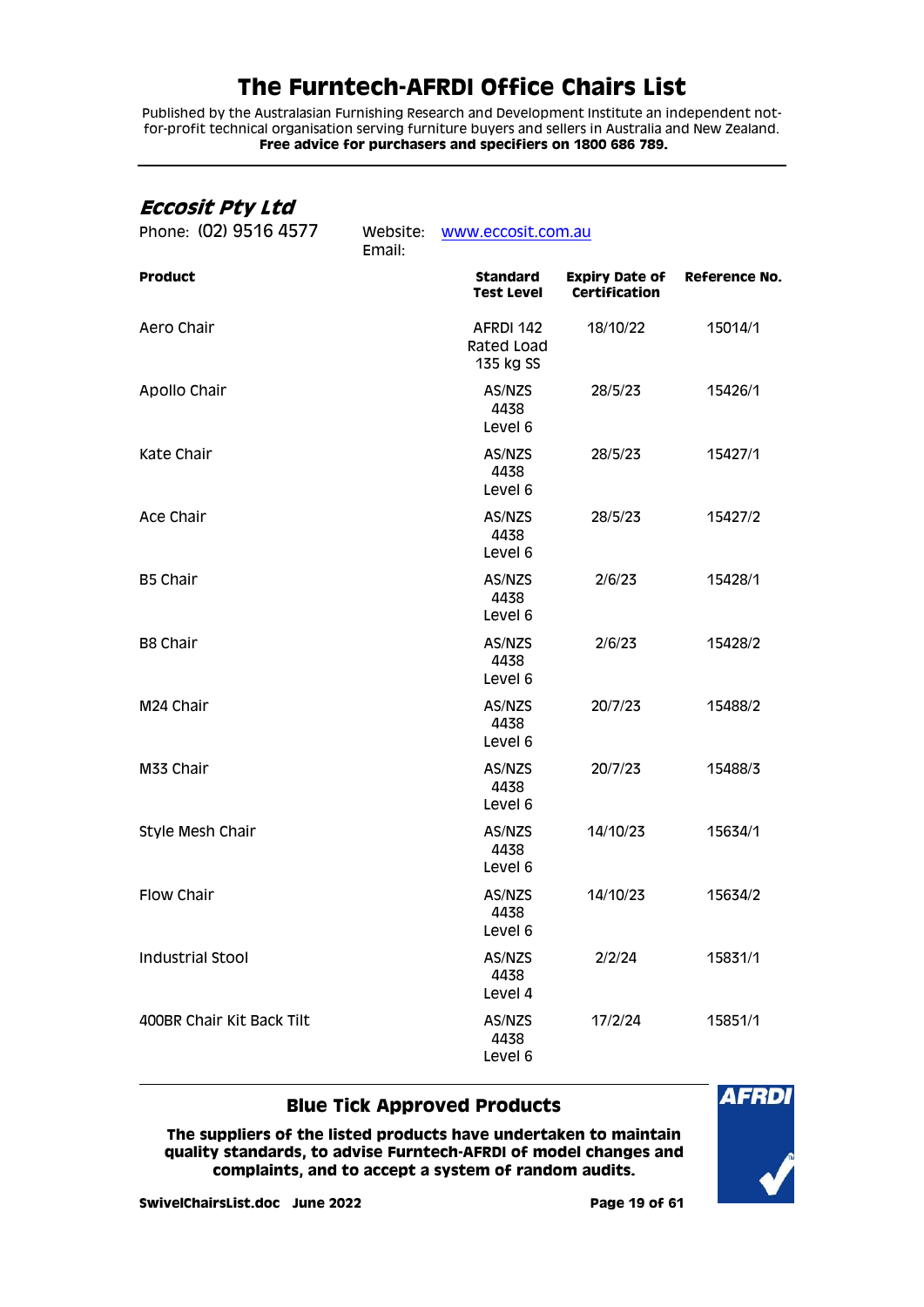Published by the Australasian Furnishing Research and Development Institute an independent notfor-profit technical organisation serving furniture buyers and sellers in Australia and New Zealand. **Free advice for purchasers and specifiers on 1800 686 789.**

### <span id="page-19-0"></span>**Eccosit Pty Ltd con't**

| Phone: (02) 9516 4577 | Email: | Website: www.eccosit.com.au          |                                        |               |  |
|-----------------------|--------|--------------------------------------|----------------------------------------|---------------|--|
| <b>Product</b>        |        | <b>Standard</b><br><b>Test Level</b> | <b>Expiry Date of</b><br>Certification | Reference No. |  |
| M <sub>22</sub> HD    |        | AFRDI 142<br>Rated Load<br>135 kg SS | 1/8/24                                 | 16054/1       |  |

*Contact Eccosit regarding certificate details.*

### **Blue Tick Approved Products**

**The suppliers of the listed products have undertaken to maintain quality standards, to advise Furntech-AFRDI of model changes and complaints, and to accept a system of random audits.**



**SwivelChairsList.doc June 2022 Page 20 of 61**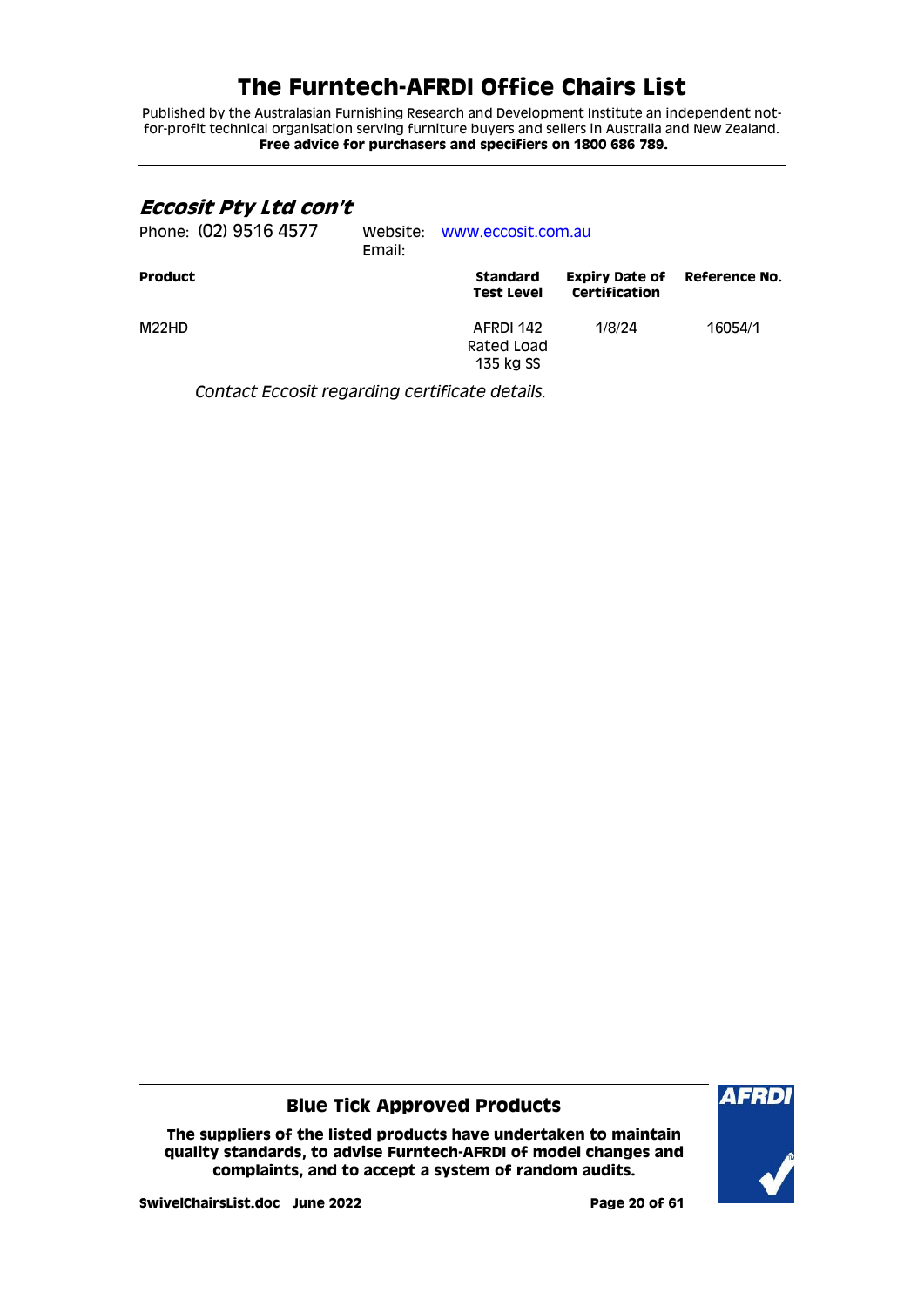Published by the Australasian Furnishing Research and Development Institute an independent notfor-profit technical organisation serving furniture buyers and sellers in Australia and New Zealand. **Free advice for purchasers and specifiers on 1800 686 789.**

## <span id="page-20-0"></span>**Eden Office Seating**

| Phone: 0011 64 9634 0330                             | Email:                                                            | Website: www.edenoffice.co.nz<br>sales@edenoffice.co.nz |                      |  |  |
|------------------------------------------------------|-------------------------------------------------------------------|---------------------------------------------------------|----------------------|--|--|
| <b>Product</b>                                       | <b>Standard</b><br><b>Test Level</b>                              | <b>Expiry Date of</b><br>Certification                  | <b>Reference No.</b> |  |  |
| <b>Strategy Chair</b>                                | AFRDI 142<br>Rated Load<br>135 kg SS<br>AS/NZS<br>4438<br>Level 6 | 30/1/23                                                 | 14833/3              |  |  |
| Cloud Chair                                          | AFRDI 142<br>Rated Load<br>135 kg SS<br>AS/NZS<br>4438<br>Level 6 | 6/3/23                                                  | 15278/1              |  |  |
| Duoflex Chair                                        | AFRDI 142<br>Rated Load<br>135 kg SS<br>AS/NZS<br>4438<br>Level 6 | 6/3/23                                                  | 15278/2              |  |  |
| Spectrum Long/Wide Seat<br>Chair                     | AFRDI 142<br>Rated Load<br>160 kg SS<br>AS/NZS<br>4438<br>Level 6 | 12/3/23                                                 | 15279/1              |  |  |
| Chorus Chair<br>3.40 Medium Back &<br>3.50 High Back | AFRDI 142<br>Rated Load<br>160 kg MS<br>AS/NZS<br>4438<br>Level 6 | 23/3/23                                                 | 14945/1              |  |  |
| Spectrum 500                                         | AFRDI 142<br>Rated Load<br>160 kg MS<br>AS/NZS<br>4438<br>Level 6 | 21/4/23                                                 | 15344/1              |  |  |
| Arena 3.50 Chair                                     | AFRDI 142<br>Rated Load<br>160 kg MS                              | 18/12/23                                                | 15745/1              |  |  |

### **Blue Tick Approved Products**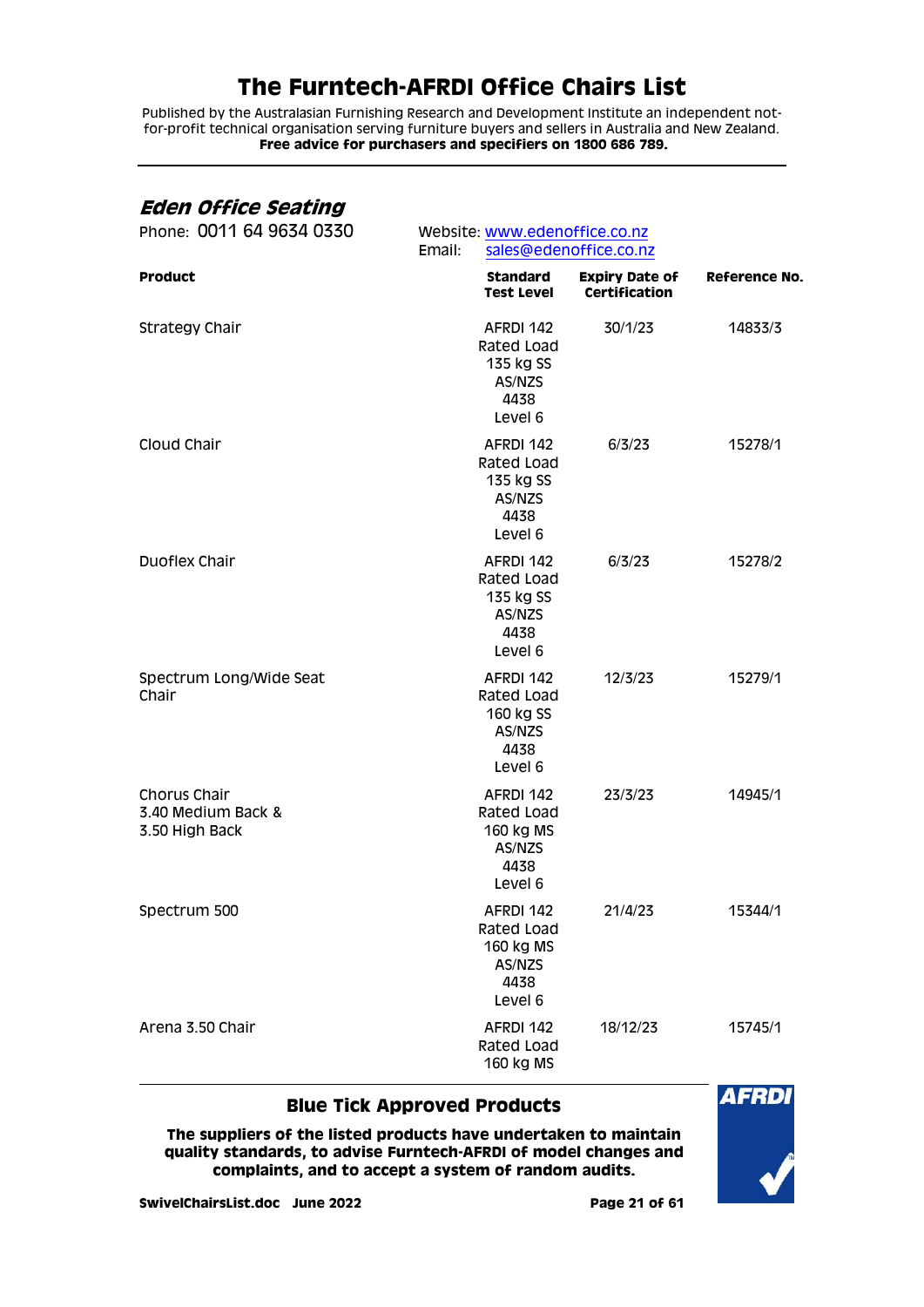Published by the Australasian Furnishing Research and Development Institute an independent notfor-profit technical organisation serving furniture buyers and sellers in Australia and New Zealand. **Free advice for purchasers and specifiers on 1800 686 789.**

## <span id="page-21-0"></span>**Eden Office Seating con't**

| Phone: 0011 64 9634 0330                    |                                                                   | Website: www.edenoffice.co.nz                 |                      |  |  |
|---------------------------------------------|-------------------------------------------------------------------|-----------------------------------------------|----------------------|--|--|
|                                             | Email:                                                            | sales@edenoffice.co.nz                        |                      |  |  |
| <b>Product</b>                              | <b>Standard</b><br><b>Test Level</b>                              | <b>Expiry Date of</b><br><b>Certification</b> | <b>Reference No.</b> |  |  |
| Tactic 3 Chair                              | AFRDI 142<br>Rated Load<br>160 kg MS                              | 18/12/23                                      | 15745/2              |  |  |
| Control Chair                               | AFRDI 142<br>Rated Load<br>160 kg MS<br>AS/NZS<br>4438<br>Level 6 | 13/2/24                                       | 16163/1              |  |  |
| Spectrum 3 Task Chair                       | AS/NZS<br>4438<br>Level 6                                         | 17/7/24                                       | 16059/1              |  |  |
| Spectrum 2 Task Chair                       | AS/NZS<br>4438<br>Level 6                                         | 17/7/24                                       | 16059/2              |  |  |
| <b>Stance Chair</b>                         | AS/NZS<br>4438<br>Level 6                                         | 3/3/25                                        | 16040/1              |  |  |
| Media Ergo Chair                            | AS/NZS<br>4438<br>Level 6                                         | 3/3/25                                        | 16040/2              |  |  |
| Q <sub>5</sub>                              | AS/NZS<br>4438<br>Level 6                                         | 27/4/25                                       | 16039/1              |  |  |
| <b>Tactic Chair</b><br>Medium and High Back | AS/NZS<br>4438<br>Level 6                                         | 12/5/25                                       | 16394/1              |  |  |
| Arena Chair<br>Medium and High Back         | AS/NZS<br>4438<br>Level 6                                         | 12/5/25                                       | 16394/2              |  |  |
| Crew Chair                                  | AS/NZS<br>4438<br>Level 6                                         | 23/5/25                                       | 15745/4              |  |  |

*Contact Eden Office Seating regarding certificate details.*

### **Blue Tick Approved Products**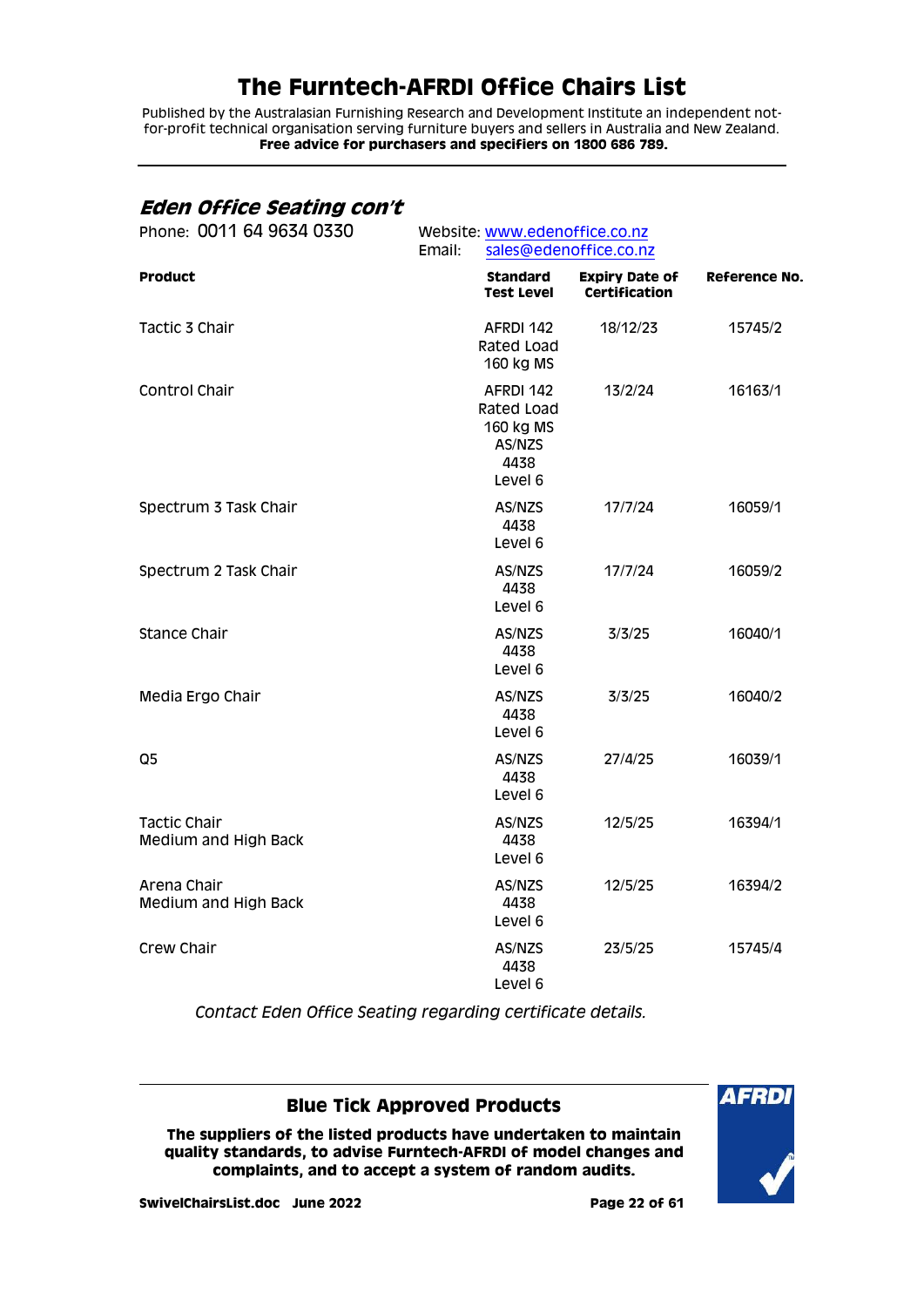Published by the Australasian Furnishing Research and Development Institute an independent notfor-profit technical organisation serving furniture buyers and sellers in Australia and New Zealand. **Free advice for purchasers and specifiers on 1800 686 789.**

### <span id="page-22-0"></span>**Emtek Furniture Pty Ltd**

| Phone: (07) 3204 9950                   | Website: www.emtekfurniture.com.au<br>rod@emtekfurniture.com.au<br>Email: |                                      |                                        |                      |
|-----------------------------------------|---------------------------------------------------------------------------|--------------------------------------|----------------------------------------|----------------------|
| <b>Product</b>                          |                                                                           | <b>Standard</b><br><b>Test Level</b> | <b>Expiry Date of</b><br>Certification | <b>Reference No.</b> |
| Compuform Chair<br>Medium and High Back | Certificate                                                               | AS/NZS<br>4438<br>Level 6            | 12/2/24                                | 15843/1              |

# <span id="page-22-1"></span>**Flokk Australia Pty Ltd (formerly Scandinavian Business Seating)**

| Phone: $+6562256632$                  | Website: www.flokk.com<br>info-australia@flokk.com<br>Email: |                                      |                                               |                      |
|---------------------------------------|--------------------------------------------------------------|--------------------------------------|-----------------------------------------------|----------------------|
| <b>Product</b>                        |                                                              | <b>Standard</b><br><b>Test Level</b> | <b>Expiry Date of</b><br><b>Certification</b> | <b>Reference No.</b> |
| HÅG Capisco 8106                      | Certificate                                                  | AS/NZS<br>4438<br>Level 6            | 23/6/22                                       | 14805/1              |
| HÅG Capisco 8106 Stool                | Certificate                                                  | AS/NZS<br>4438<br>Level 6            | 23/6/22                                       | 14805/2              |
| HÅG SOFI 7500<br>Mesh Back            | Certificate                                                  | AS/NZS<br>4438<br>Level 6            | 23/6/22                                       | 14851/2              |
| HÅG Futu 1100<br>Mesh Back            | Certificate                                                  | AS/NZS<br>4438<br>Level 6            | 31/10/22                                      | 14748/2              |
| Profim LightUp 250SL                  | Certificate                                                  | AS/NZS<br>4438<br>Level 6            | 19/11/22                                      | 15041/1              |
| HÅG Capisco Puls<br>8010 & 8020       | Certificate                                                  | AS/NZS<br>4438<br>Level 6            | 29/6/24                                       | 16008/1              |
| HÅG Capisco Puls Stool<br>8010 & 8020 | Certificate                                                  | AS/NZS<br>4438<br>Level 6            | 29/6/24                                       | 16008/2              |

### **Blue Tick Approved Products**

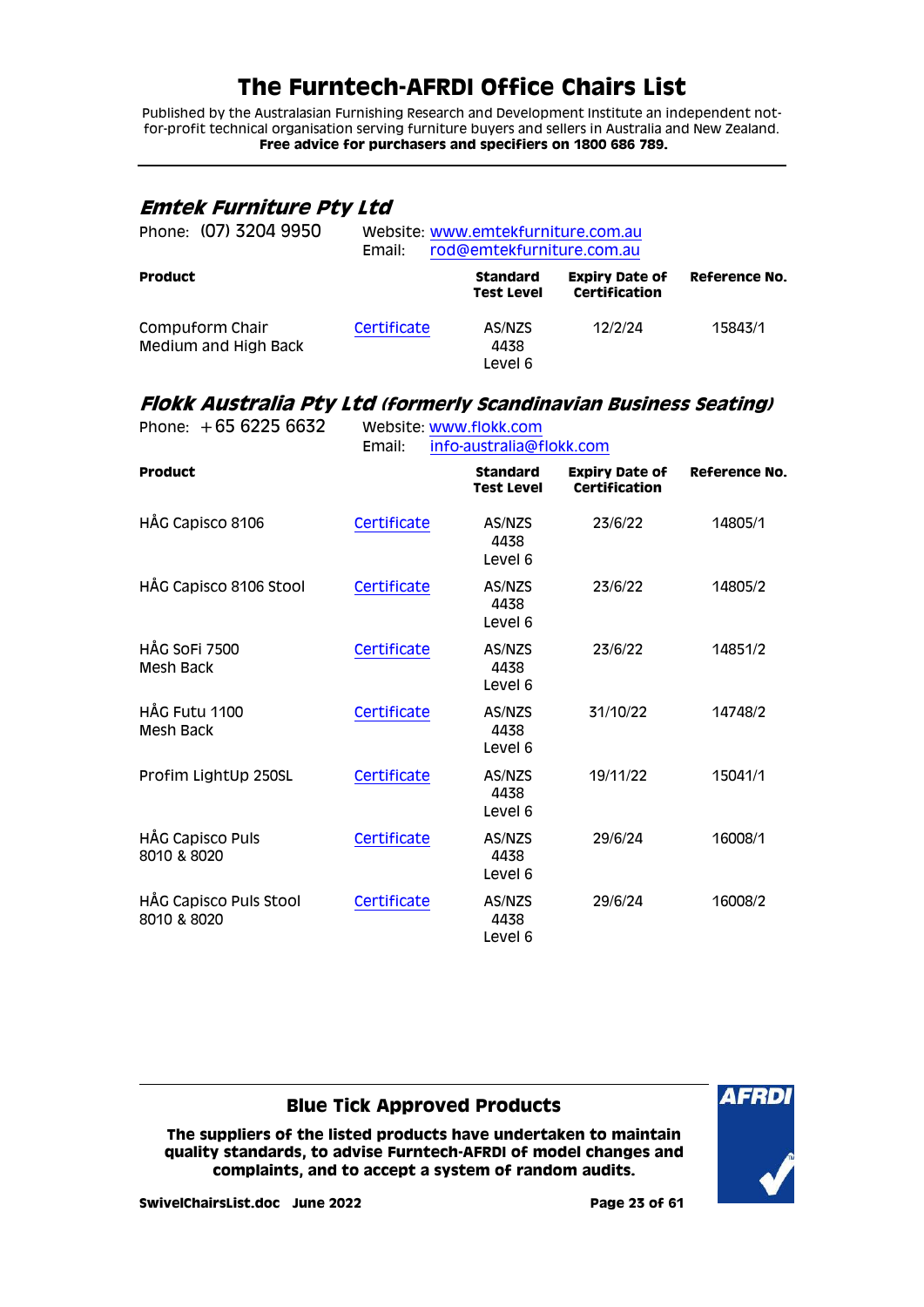Published by the Australasian Furnishing Research and Development Institute an independent notfor-profit technical organisation serving furniture buyers and sellers in Australia and New Zealand. **Free advice for purchasers and specifiers on 1800 686 789.**

## <span id="page-23-0"></span>**Formway Distribution Ltd**

| Phone: 0011 64 4494 8250                | Email:      | Website: www.formwaydistribution.com<br>talktous@formwaydistribution.com |                                        |                      |
|-----------------------------------------|-------------|--------------------------------------------------------------------------|----------------------------------------|----------------------|
| <b>Product</b>                          |             | <b>Standard</b><br><b>Test Level</b>                                     | <b>Expiry Date of</b><br>Certification | <b>Reference No.</b> |
| Life Chair                              | Certificate | AS/NZS<br>4438<br>Level 6                                                | 22/5/21                                | 14240/1              |
| Be Chair                                | Certificate | AS/NZS<br>4438<br>Level 6                                                | 12/10/22                               | 15071/1              |
| Remix Task Chair                        | Certificate | AS/NZS<br>4438<br>Level 6                                                | 28/2/23                                | 15307/1              |
| <b>BeLite Chair</b>                     | Certificate | AS/NZS<br>4438<br>Level 6                                                | 28/6/23                                | 15467/1              |
| Beside Height Adjust Task<br>Chair      | Certificate | AS/NZS<br>4438<br>Level 6                                                | 31/10/23                               | 15660/1              |
| Beside Height Adjust High Task<br>Chair | Certificate | AS/NZS<br>4438<br>Level 6                                                | 31/10/23                               | 15660/2              |

# <span id="page-23-1"></span>**Furnx Pty Ltd (RapidLine Brand)**

| Phone: (07) 3263 1848     | Website:<br>Email: | julie@furnx.com.au                                                |                                        |               |
|---------------------------|--------------------|-------------------------------------------------------------------|----------------------------------------|---------------|
| <b>Product</b>            |                    | <b>Standard</b><br>Test Level                                     | <b>Expiry Date of</b><br>Certification | Reference No. |
| <b>Motion Mesh Chair</b>  | Certificate        | AFRDI 142<br>Rated Load<br>135 kg SS<br>AS/NZS<br>4438<br>Level 6 | 3/9/22                                 | 14979/1       |
| Gesture Task Chair        | Certificate        | AS/NZS<br>4438<br>Level 6                                         | 6/11/23                                | 15675/1       |
| RapidLine Ergo Task Chair | Certificate        | AS/NZS<br>4438<br>Level 6                                         | 24/11/23                               | 15646/1       |

### **Blue Tick Approved Products**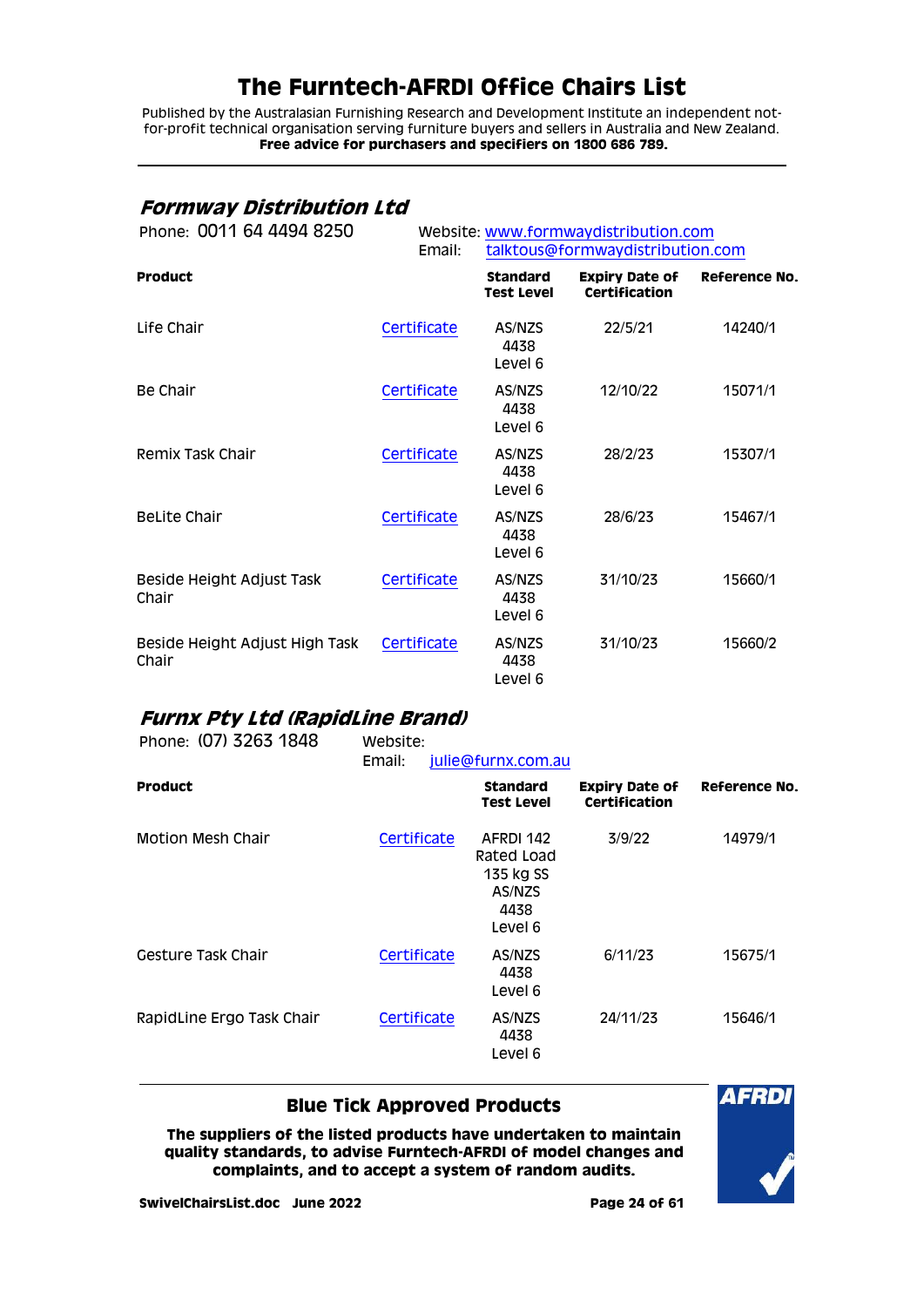Published by the Australasian Furnishing Research and Development Institute an independent notfor-profit technical organisation serving furniture buyers and sellers in Australia and New Zealand. **Free advice for purchasers and specifiers on 1800 686 789.**

## <span id="page-24-0"></span>**Goninon Pty Ltd**

| 6234 3313<br>Phone: (03)         | Website: www.ergorap.com.au<br>Email:<br>ask@ergorap.com.au |                                                                   |                                               |                      |  |  |
|----------------------------------|-------------------------------------------------------------|-------------------------------------------------------------------|-----------------------------------------------|----------------------|--|--|
| <b>Product</b>                   |                                                             | <b>Standard</b><br><b>Test Level</b>                              | <b>Expiry Date of</b><br><b>Certification</b> | <b>Reference No.</b> |  |  |
| <b>EM-1 Task Chair</b>           | Certificate                                                 | AFRDI 142<br>Rated Load<br>160 kg MS<br>AS/NZS<br>4438<br>Level 6 | 10/5/25                                       | 16158/7              |  |  |
| <b>EM-2 Operator Chair</b>       | Certificate                                                 | AFRDI 142<br>Rated Load<br>160 kg MS<br>AS/NZS<br>4438<br>Level 6 | 10/5/25                                       | 16158/8              |  |  |
| <b>EM-3 Manager Chair</b>        | Certificate                                                 | AFRDI 142<br>Rated Load<br>160 kg MS<br>AS/NZS<br>4438<br>Level 6 | 10/5/25                                       | 16158/9              |  |  |
| <b>EM-4 Operator Chair</b>       | Certificate                                                 | AFRDI 142<br>Rated Load<br>160 kg MS<br>AS/NZS<br>4438<br>Level 6 | 10/5/25                                       | 16158/10             |  |  |
| <b>EM-5 Mesh Executive Chair</b> | Certificate                                                 | AFRDI 142<br>Rated Load<br>160 kg MS<br>AS/NZS<br>4438<br>Level 6 | 10/5/25                                       | 16158/11             |  |  |
| EM-6 Flame Operator Chair        | Certificate                                                 | AFRDI 142<br>Rated Load<br>160 kg MS<br>AS/NZS<br>4438<br>Level 6 | 10/5/25                                       | 16158/12             |  |  |

### **Blue Tick Approved Products**

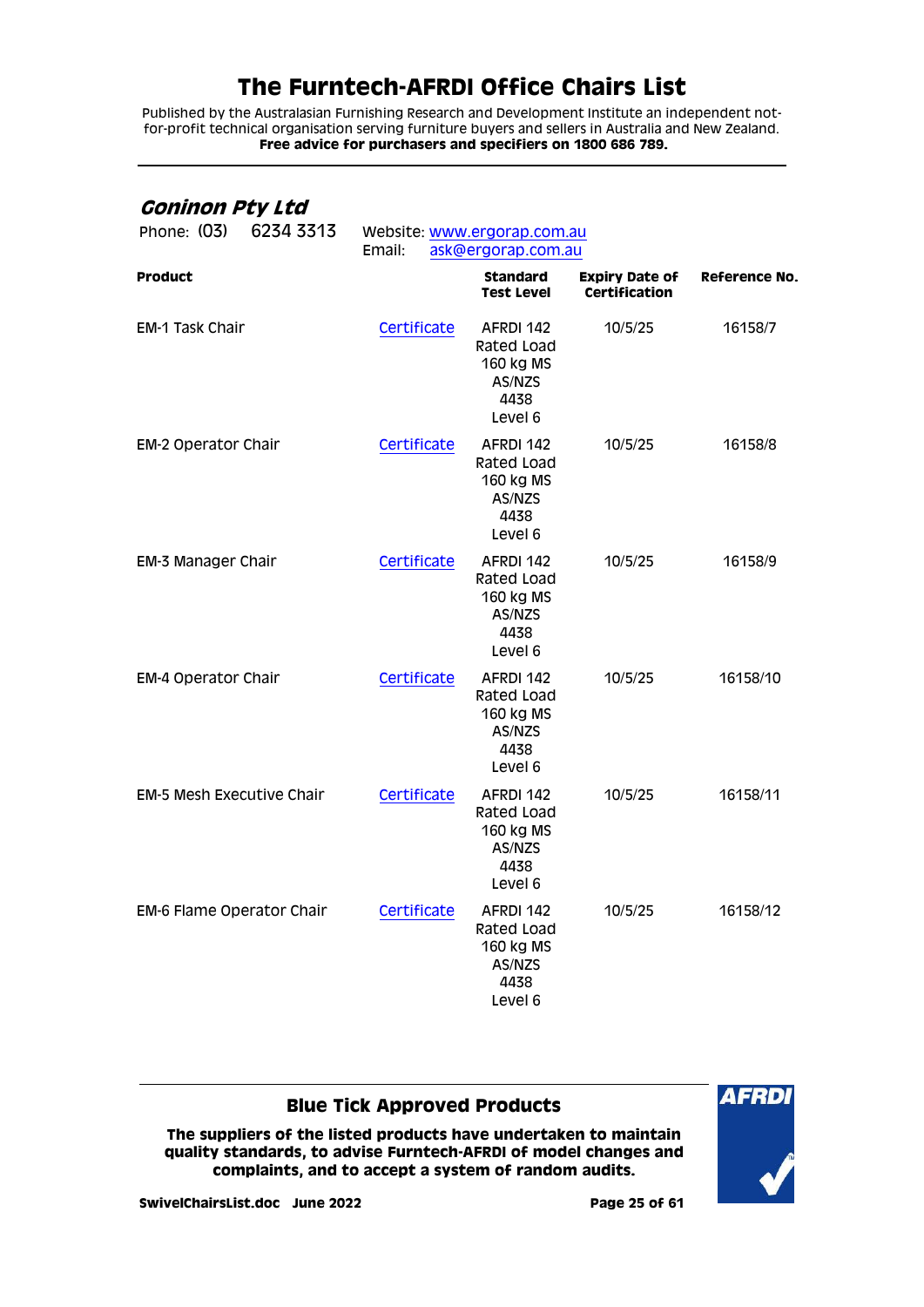Published by the Australasian Furnishing Research and Development Institute an independent notfor-profit technical organisation serving furniture buyers and sellers in Australia and New Zealand. **Free advice for purchasers and specifiers on 1800 686 789.**

## <span id="page-25-0"></span>**Gregory Commercial Furniture Pty Ltd**

| Phone: (02) 8338 9904                                           | Website: www.gcfau.com<br>Email:<br>sales@gcfau.com.au |                               |                                        |                      |
|-----------------------------------------------------------------|--------------------------------------------------------|-------------------------------|----------------------------------------|----------------------|
| Product                                                         |                                                        | <b>Standard</b><br>Test Level | <b>Expiry Date of</b><br>Certification | <b>Reference No.</b> |
| LE Chair<br>Medium and High Round Back                          |                                                        | AS/NZS<br>4438<br>Level 6     | 21/6/21                                | 14320/1              |
| <b>TruSit Chair</b><br>Medium and High Back                     |                                                        | AS/NZS<br>4438<br>Level 6     | 21/6/21                                | 14320/2              |
| <b>TruSit Square Back</b><br><b>High Back</b>                   |                                                        | AS/NZS<br>4438<br>Level 6     | 21/6/21                                | 14320/3              |
| My Chair<br>Boxta Medium and High Back<br>Small and Medium Seat |                                                        | AS/NZS<br>4438<br>Level 6     | 9/5/22                                 | 14768/1<br>1 of 2    |
| My Chair<br>Boxta Medium and High Back<br>Large Seat            |                                                        | AS/NZS<br>4438<br>Level 6     | 9/5/22                                 | 14768/1<br>2 of 2    |
| My Chair<br>Evoke Mesh Back<br>Small and Medium Seat            |                                                        | AS/NZS<br>4438<br>Level 6     | 9/5/22                                 | 14768/2<br>1 of 2    |
| My Chair<br>Evoke Mesh Back<br>Large Seat                       |                                                        | AS/NZS<br>4438<br>Level 6     | 9/5/22                                 | 14768/2<br>2 of 2    |
| My Chair<br>Inca Medium and High Back<br>Small and Medium Seat  |                                                        | AS/NZS<br>4438<br>Level 6     | 9/5/22                                 | 14768/3<br>1 of 2    |
| My Chair<br>Inca Medium and High Back<br>Large Seat             |                                                        | AS/NZS<br>4438<br>Level 6     | 9/5/22                                 | 14768/3<br>2 of 2    |
| My Chair<br>Scope Medium and High Back<br>Small and Medium Seat |                                                        | AS/NZS<br>4438<br>Level 6     | 9/5/22                                 | 14768/4<br>1 of 2    |
| My Chair<br>Scope Medium and High Back<br>Large Seat            |                                                        | AS/NZS<br>4438<br>Level 6     | 9/5/22                                 | 14768/4<br>2 of 2    |

### **Blue Tick Approved Products**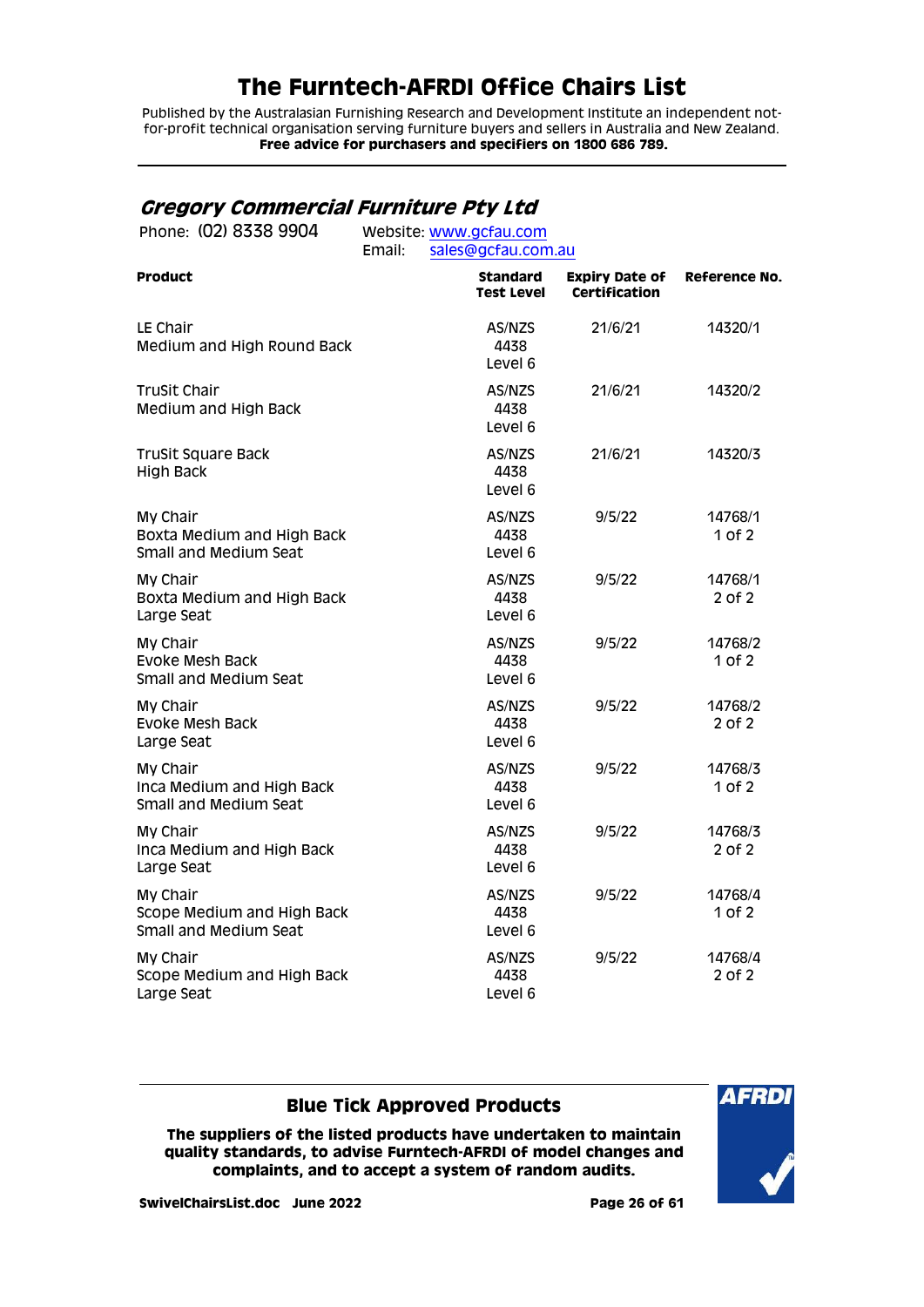Published by the Australasian Furnishing Research and Development Institute an independent notfor-profit technical organisation serving furniture buyers and sellers in Australia and New Zealand. **Free advice for purchasers and specifiers on 1800 686 789.**

## <span id="page-26-0"></span>**Gregory Commercial Furniture Pty Ltd con't**

| Phone: (02) 8338 9904                                              | Email: | Website: www.gcfau.com<br>sales@gcfau.com.au |                                        |                      |  |
|--------------------------------------------------------------------|--------|----------------------------------------------|----------------------------------------|----------------------|--|
| <b>Product</b>                                                     |        | <b>Standard</b><br><b>Test Level</b>         | <b>Expiry Date of</b><br>Certification | <b>Reference No.</b> |  |
| My Chair<br>Slimline Medium and High Back<br>Small and Medium Seat |        | AS/NZS<br>4438<br>Level 6                    | 9/5/22                                 | 14768/5<br>1 of 2    |  |
| My Chair<br>Slimline Medium and High Back<br>Large Seat            |        | AS/NZS<br>4438<br>Level 6                    | 9/5/22                                 | 14768/5<br>2 of 2    |  |
| HIN-HL-135MS                                                       |        | AFRDI 142<br>Rated Load<br>135 kg MS         | 25/10/22                               | 14834/1              |  |

*Contact Gregory Commercial Furniture regarding certificate details.*

#### **Blue Tick Approved Products**

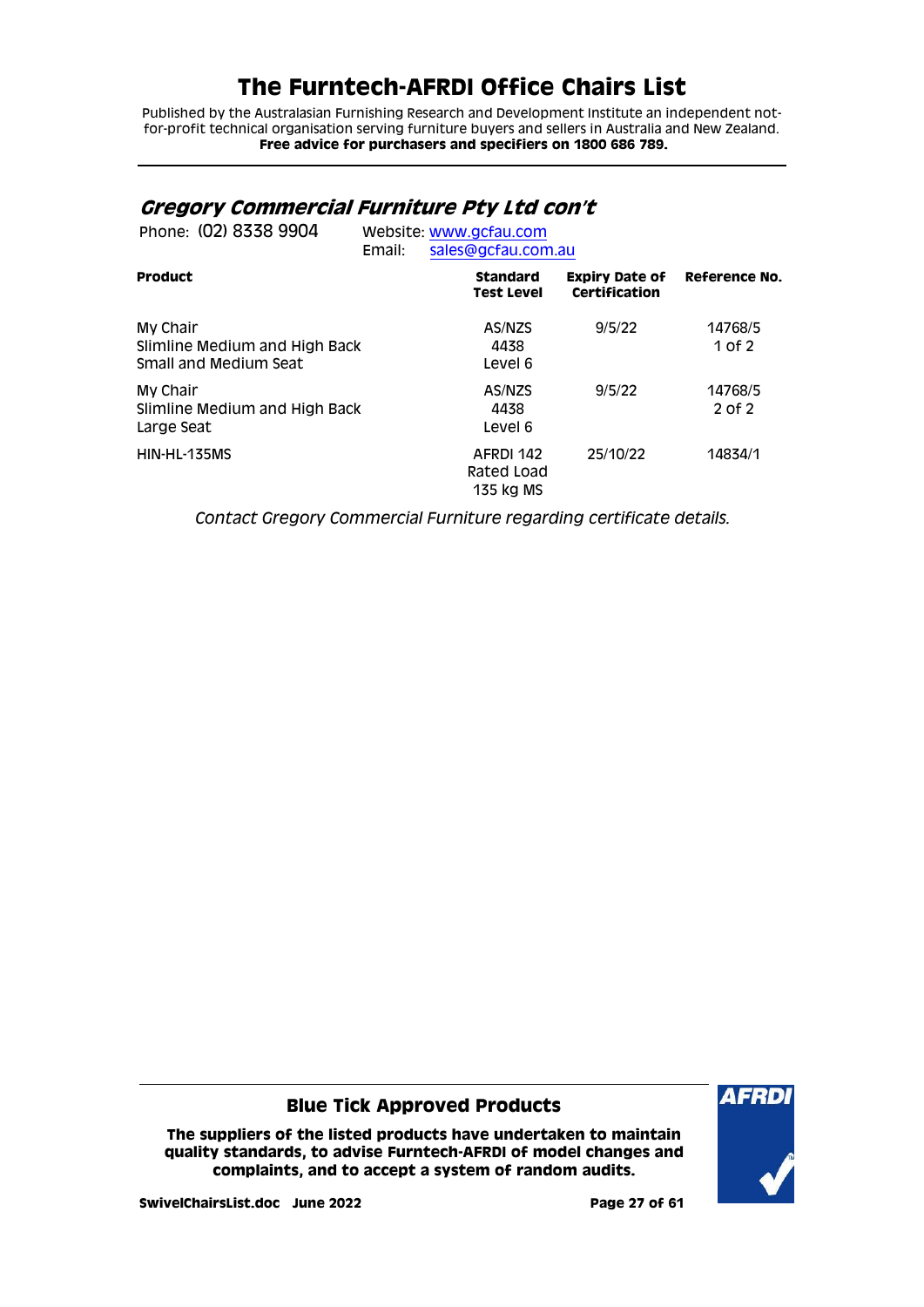Published by the Australasian Furnishing Research and Development Institute an independent notfor-profit technical organisation serving furniture buyers and sellers in Australia and New Zealand. **Free advice for purchasers and specifiers on 1800 686 789.**

## <span id="page-27-0"></span>**Haworth Australia Pty Ltd**

| Phone: (02) 8536 6906             | Website: www.haworth.com<br>Email: |                                      |                                        |               |  |  |
|-----------------------------------|------------------------------------|--------------------------------------|----------------------------------------|---------------|--|--|
| <b>Product</b>                    |                                    | <b>Standard</b><br><b>Test Level</b> | <b>Expiry Date of</b><br>Certification | Reference No. |  |  |
| Aloha Easy                        | Certificate                        | AS/NZS<br>4438<br>Level 6            | 17/12/21                               | 15613/1       |  |  |
| Very Conference Chair             | Certificate                        | AS/NZS<br>4438<br>Level 6            | 27/1/23                                | 15217/1       |  |  |
| Zody Stool                        | Certificate                        | AS/NZS<br>4438<br>Level 6            | 4/3/23                                 | 15201/1       |  |  |
| Fern Stool                        | Certificate                        | AS/NZS<br>4438<br>Level 6            | 4/3/23                                 | 15201/2       |  |  |
| Very Stool                        | Certificate                        | AS/NZS<br>4438<br>Level 6            | 4/3/23                                 | 15201/3       |  |  |
| Soji Task Chair                   | Certificate                        | AS/NZS<br>4438<br>Level 6            | 19/3/23                                | 15244/1       |  |  |
| NIA Chair<br>Medium and High Back | Certificate                        | AS/NZS<br>4438<br>Level 6            | 17/7/23                                | 15447/1       |  |  |
| Aloha Active                      | Certificate                        | AS/NZS<br>4438<br>Level 6            | 24/8/23                                | 15544/1       |  |  |
| Fern                              | Certificate                        | AS/NZS<br>4438<br>Level 6            | 12/9/23                                | 15553/1       |  |  |
| Very Task Chair                   | Certificate                        | AS/NZS<br>4438<br>Level 6            | 13/12/23                               | 15741/1       |  |  |
| Zody Chair                        | Certificate                        | AS/NZS<br>4438<br>Level 6            | 14/9/24                                | 16109/1       |  |  |

### **Blue Tick Approved Products**

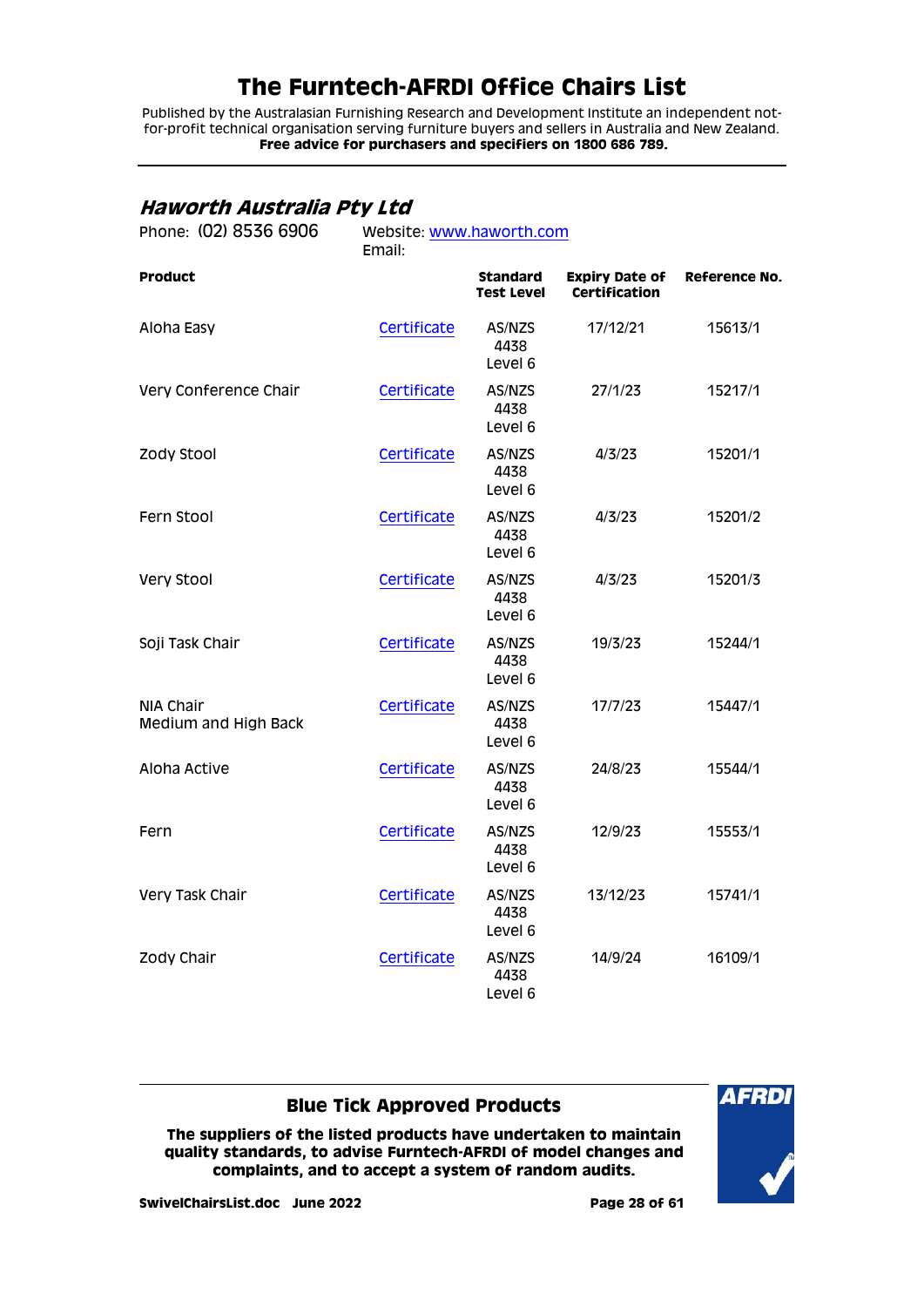Published by the Australasian Furnishing Research and Development Institute an independent notfor-profit technical organisation serving furniture buyers and sellers in Australia and New Zealand. **Free advice for purchasers and specifiers on 1800 686 789.**

### <span id="page-28-0"></span>**Herman Miller Asia (Pte) Ltd**

| Phone:                                              | Website: www.hermanmiller.com<br>Email:<br>david du@hermanmiller.com |                                      |                                               |                      |
|-----------------------------------------------------|----------------------------------------------------------------------|--------------------------------------|-----------------------------------------------|----------------------|
| <b>Product</b>                                      |                                                                      | <b>Standard</b><br><b>Test Level</b> | <b>Expiry Date of</b><br><b>Certification</b> | <b>Reference No.</b> |
| Aeron Chair<br>Size B & C                           | Certificate                                                          | AS/NZS<br>4438<br>Level 6            | 23/5/23                                       | 15408/1              |
| Mirra 2 Chair                                       | Certificate                                                          | AS/NZS<br>4438<br>Level 6            | 11/6/23                                       | 15410/1              |
| Verus Chair<br><b>Upholstered Back</b>              | Certificate                                                          | AS/NZS<br>4438<br>Level 6            | 2/9/23                                        | 15395/1              |
| Verus Chair<br><b>Suspension Back</b>               | Certificate                                                          | AS/NZS<br>4438<br>Level 6            | 2/9/23                                        | 15395/2              |
| Verus Chair<br><b>Triflex Back</b>                  | Certificate                                                          | AS/NZS<br>4438<br>Level 6            | 2/9/23                                        | 15395/3              |
| Setu Multipurpose 5 Star Chair                      | Certificate                                                          | AS/NZS<br>4438<br>Level 6            | 21/10/23                                      | 15460/1              |
| <b>SAYL Work Mesh Chair</b><br>Medium and High Back | Certificate                                                          | AS/NZS<br>4438<br>Level 6            | 1/12/23                                       | 15628/1              |
| Express 2.0                                         | Certificate                                                          | AS/NZS<br>4438<br>Level 6            | 10/4/24                                       | 15896/1              |

### <span id="page-28-1"></span>**Herman Miller International**

| Phone: (02) 8966 9736                | Website: www.hermanmiller.com<br>Email: |                                      |                                        |                      |
|--------------------------------------|-----------------------------------------|--------------------------------------|----------------------------------------|----------------------|
| <b>Product</b>                       |                                         | <b>Standard</b><br><b>Test Level</b> | <b>Expiry Date of</b><br>Certification | <b>Reference No.</b> |
| Lino Chair                           | Certificate                             | AS/NZS<br>4438<br>Level 6            | 4/10/21                                | 14509/1              |
| COSM Chair<br>Low, Mid and High Back | Certificate                             | AS/NZS<br>4438<br>Level 6            | 10/4/22                                | 14233/1              |

### **Blue Tick Approved Products**

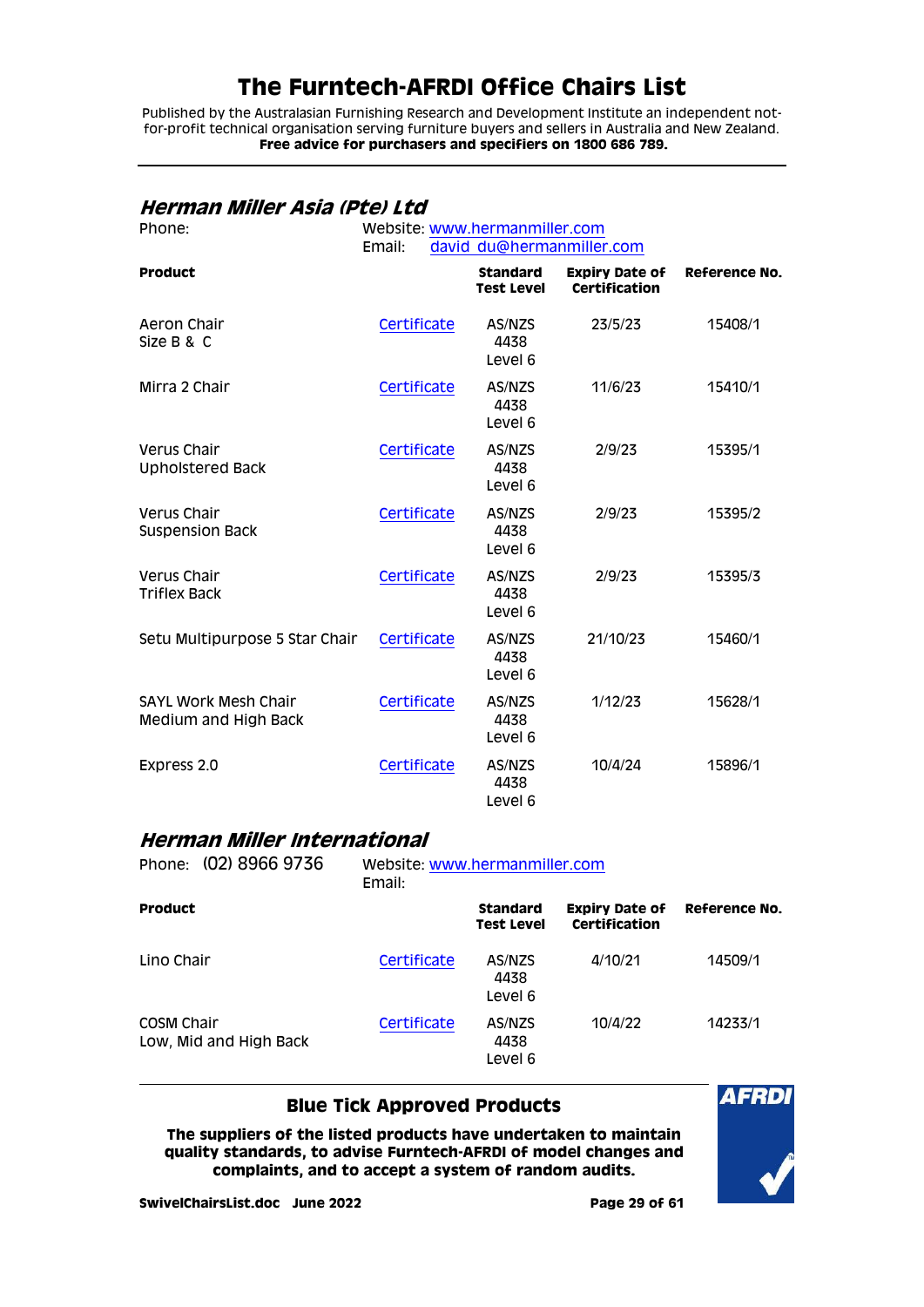Published by the Australasian Furnishing Research and Development Institute an independent notfor-profit technical organisation serving furniture buyers and sellers in Australia and New Zealand. **Free advice for purchasers and specifiers on 1800 686 789.**

### <span id="page-29-0"></span>**How Group Pty Ltd**

| Phone: (03) 8360 9631                                  | Website: www.howgroup.com.au<br>Email: | faith@howgroup.com.au                |                                        |               |
|--------------------------------------------------------|----------------------------------------|--------------------------------------|----------------------------------------|---------------|
| <b>Product</b>                                         |                                        | <b>Standard</b><br><b>Test Level</b> | <b>Expiry Date of</b><br>Certification | Reference No. |
| Dynamic Task Chair                                     | Certificate                            | AS/NZS<br>4438<br>Level 6            | 5/12/22                                | 14230/1       |
| <b>Humanscale Corporation</b><br>Phone: (03) 9674 1500 | Website:                               |                                      |                                        |               |

<span id="page-29-1"></span>Email: **Product Standard Test Level Expiry Date of Certification Reference No.** Liberty Task [Certificate](http://www.furntech.org.au/fs/index.php?dir=16000/16000/&file=16001-1_210916_ct.pdf) AS/NZS 4438 Level 6 18/6/24 16001/1 Smart Task [Certificate](http://www.furntech.org.au/fs/index.php?dir=16000/16000/&file=16002-1_210916_ct.pdf) AS/NZS 4438 Level 6 18/6/24 16002/1 World **[Certificate](http://www.furntech.org.au/fs/index.php?dir=16000/16000/&file=16003-1_210916_ct.pdf)** AS/NZS 4438 Level 6 18/6/24 16003/1 Freedom Task Chair With and without headrest [Certificate](http://www.furntech.org.au/fs/index.php?dir=16000/16000/&file=16010-1_210916_ct.pdf) AS/NZS 4438 Level 6 9/7/24 16010/1

### <span id="page-29-2"></span>**Innerspace (Qld) Seating & Systems Pty Ltd**

| Phone: (07) 3216 6079                    | Website: www.innerspace.net.au<br>sales@innerspace.net.au<br>Email: |                                      |                                        |               |
|------------------------------------------|---------------------------------------------------------------------|--------------------------------------|----------------------------------------|---------------|
| <b>Product</b>                           |                                                                     | <b>Standard</b><br><b>Test Level</b> | <b>Expiry Date of</b><br>Certification | Reference No. |
| <b>ZAPF-T Task Chair</b><br>model VIX-B1 | Certificate                                                         | AS/NZS<br>4438<br>Level 6            | 23/6/24                                | 15969/1       |

### **Blue Tick Approved Products**

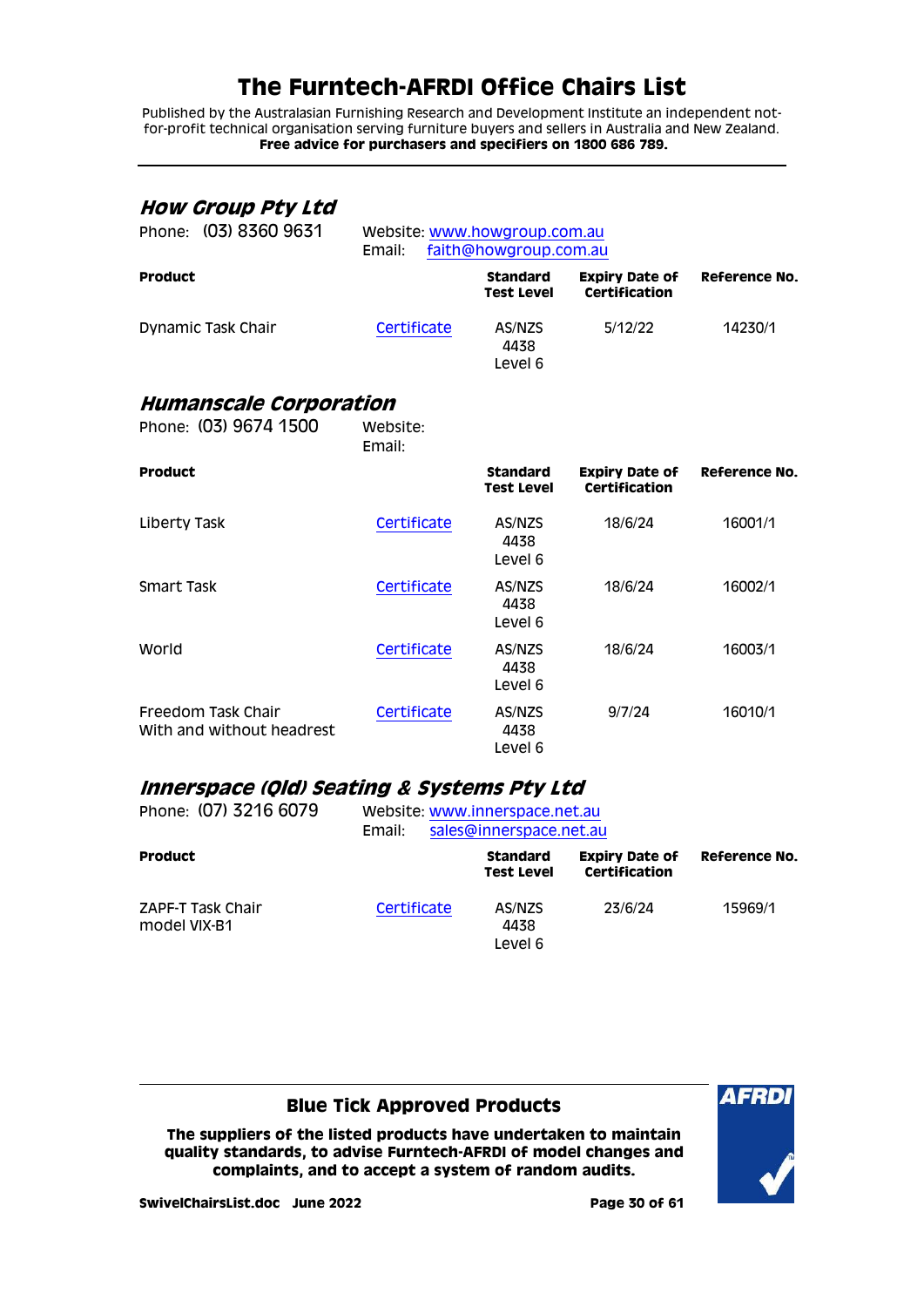Published by the Australasian Furnishing Research and Development Institute an independent notfor-profit technical organisation serving furniture buyers and sellers in Australia and New Zealand. **Free advice for purchasers and specifiers on 1800 686 789.**

<span id="page-30-2"></span><span id="page-30-1"></span><span id="page-30-0"></span>

| Isringhausen Pty Ltd<br>Phone: (02) 9756 6199                           | Website:<br>Email:                   | isri@isri.com.au                     |                                               |                      |
|-------------------------------------------------------------------------|--------------------------------------|--------------------------------------|-----------------------------------------------|----------------------|
| <b>Product</b>                                                          |                                      | <b>Standard</b><br><b>Test Level</b> | <b>Expiry Date of</b><br><b>Certification</b> | <b>Reference No.</b> |
| ISRI <sup>®</sup> Big Boy <sup>®</sup> Chair<br>Standard and Pro models | Certificate                          | AFRDI 142<br>Rated Load<br>135 kg SS | 24/3/23                                       | 15298/1              |
| Jason.L Pty Ltd<br>Phone: (02) 9700 9511                                | Website: www.jasonl.com.au<br>Email: | sales@jasonl.com.au                  |                                               |                      |
| <b>Product</b>                                                          |                                      | <b>Standard</b><br>Test Level        | Expiry Date of<br><b>Certification</b>        | <b>Reference No.</b> |
| Shrike Office Chair                                                     | Certificate                          | AS/NZS<br>4438<br>Level 6            | 20/1/25                                       | 16087/1              |
| Jasper J<br>Phone: 0800 876554                                          | Website:<br>Email:                   | kelsey@tgvworld.com                  |                                               |                      |
| <b>Product</b>                                                          |                                      | <b>Standard</b><br><b>Test Level</b> | <b>Expiry Date of</b><br><b>Certification</b> | Reference No.        |
| Advance Plus Chair<br>Medium and High Back                              | Certificate                          | AS/NZS<br>4438<br>Level 6            | 15/4/22                                       | 15225/1              |
| Advance Chair<br><b>High Back</b>                                       | Certificate                          | AS/NZS<br>4438<br>Level 6            | 15/4/22                                       | 15225/3              |
| Advance Air Chair                                                       | Certificate                          | AS/NZS<br>4438<br>Level 6            | 15/4/22                                       | 15225/4              |
| Advance Air Plus Chair                                                  | Certificate                          | AS/NZS<br>4438<br>Level 6            | 26/7/22                                       | 15225/2              |

### **Blue Tick Approved Products**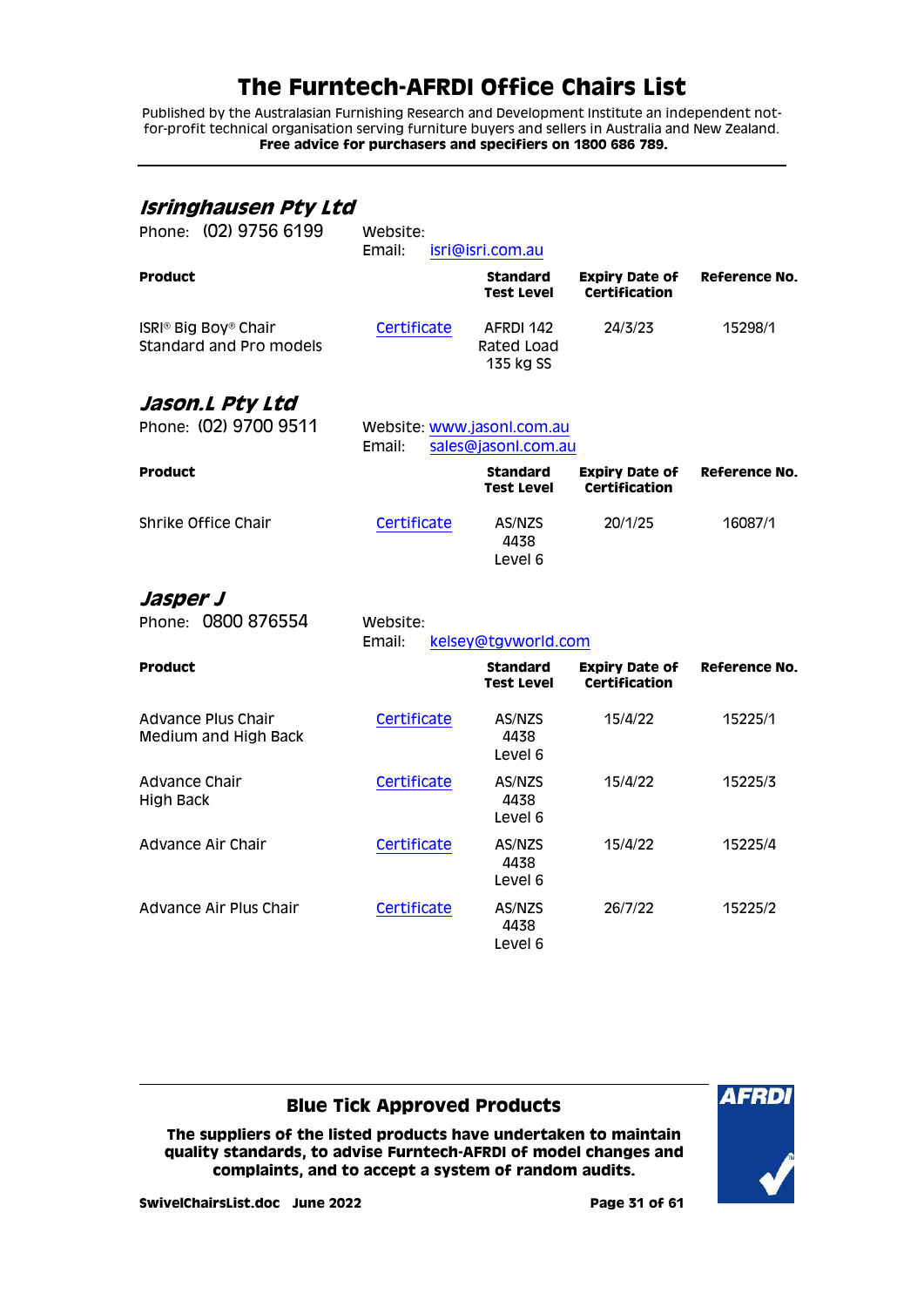Published by the Australasian Furnishing Research and Development Institute an independent notfor-profit technical organisation serving furniture buyers and sellers in Australia and New Zealand. **Free advice for purchasers and specifiers on 1800 686 789.**

## <span id="page-31-0"></span>**K2 Office Pty Ltd**

| Phone: (08) 8268 1122                                     | Website: www.k2office.com.au<br>paulb@k2office.com.au<br>Email: |                                                                   |                                               |                      |
|-----------------------------------------------------------|-----------------------------------------------------------------|-------------------------------------------------------------------|-----------------------------------------------|----------------------|
| <b>Product</b>                                            |                                                                 | <b>Standard</b><br>Test Level                                     | <b>Expiry Date of</b><br><b>Certification</b> | <b>Reference No.</b> |
| BBHD-160P MS<br>Medium and High Back                      | Certificate                                                     | AFRDI 142<br>Rated Load<br>160 kg MS<br>AS/NZS<br>4438<br>Level 6 | 29/10/22                                      | 15079/1              |
| BBHD-160W MS                                              | Certificate                                                     | AFRDI 142<br>Rated Load<br>160 kg MS<br>AS/NZS<br>4438<br>Level 6 | 29/10/22                                      | 15079/2              |
| Brute $160 +$                                             | Certificate                                                     | AFRDI 142<br>Rated Load<br>160 kg MS<br>AS/NZS<br>4438<br>Level 6 | 29/10/22                                      | 15079/3              |
| Clips Chair<br>Low, Medium and High<br><b>Back</b>        | Certificate                                                     | AS/NZS<br>4438<br>Level 6                                         | 9/4/23                                        | 15329/1              |
| <b>Junior TUFF</b><br>Low, Medium and High<br><b>Back</b> | Certificate                                                     | AS/NZS<br>4438<br>Level 6                                         | 9/4/23                                        | 15329/2              |
| <b>Junior BRUTE</b><br>Medium and High Back               | Certificate                                                     | AS/NZS<br>4438<br>Level 6                                         | 9/4/23                                        | 15329/3              |
| <b>Icon Chair</b><br>Medium and High Back                 | Certificate                                                     | AS/NZS<br>4438<br>Level 6                                         | 9/4/23                                        | 15329/4              |
| Series 200W-SLRB Chair                                    | Certificate                                                     | AS/NZS<br>4438<br>Level 6                                         | 9/4/23                                        | 15329/5              |
| <b>Clips Drafting Chair</b><br>Medium and High Back       | Certificate                                                     | AS/NZS<br>4438<br>Level 6                                         | 9/4/23                                        | 16143/1              |

### **Blue Tick Approved Products**

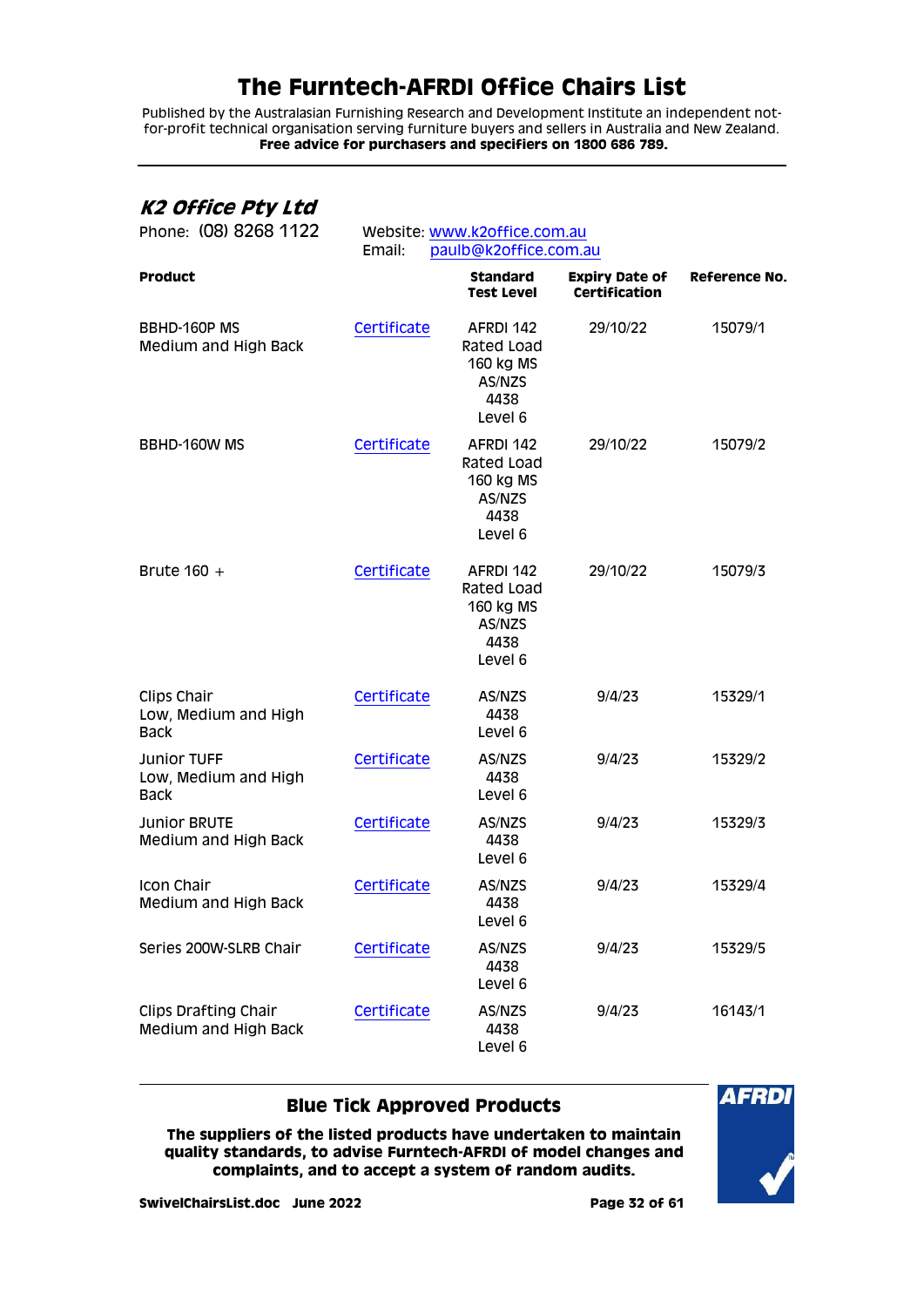Published by the Australasian Furnishing Research and Development Institute an independent notfor-profit technical organisation serving furniture buyers and sellers in Australia and New Zealand. **Free advice for purchasers and specifiers on 1800 686 789.**

## <span id="page-32-0"></span>**K2 Office Pty Ltd con't**

| Phone: (08) 8268 1122                                  | Website: www.k2office.com.au<br>Email:<br>paulb@k2office.com.au |                                      |                                               |               |
|--------------------------------------------------------|-----------------------------------------------------------------|--------------------------------------|-----------------------------------------------|---------------|
| <b>Product</b>                                         |                                                                 | <b>Standard</b><br><b>Test Level</b> | <b>Expiry Date of</b><br><b>Certification</b> | Reference No. |
| Junior TUFF Drafting Chair<br>Medium and High Back     | Certificate                                                     | AS/NZS<br>4438<br>Level 6            | 9/4/23                                        | 16143/2       |
| Junior BRUTE Drafting<br>Chair<br>Medium and High Back | Certificate                                                     | AS/NZS<br>4438<br>Level 6            | 9/4/23                                        | 16143/3       |
| Icon Drafting Chair<br>Medium and High Back            | Certificate                                                     | AS/NZS<br>4438<br>Level 6            | 9/4/23                                        | 16143/4       |
| Series 200W-SLRB Drafting<br>Chair                     | Certificate                                                     | AS/NZS<br>4438<br>Level 6            | 9/4/23                                        | 16143/5       |
| Series 200-HW                                          | Certificate                                                     | AS/NZS<br>4438<br>Level 6            | 28/2/24                                       | 15856/1       |
| Project X                                              | Certificate                                                     | AS/NZS<br>4438<br>Level 6            | 28/2/24                                       | 15856/2       |
| Series 200-HW Drafting<br>Chair                        | Certificate                                                     | AS/NZS<br>4438<br>Level 6            | 28/2/24                                       | 16143/6       |

### **Blue Tick Approved Products**

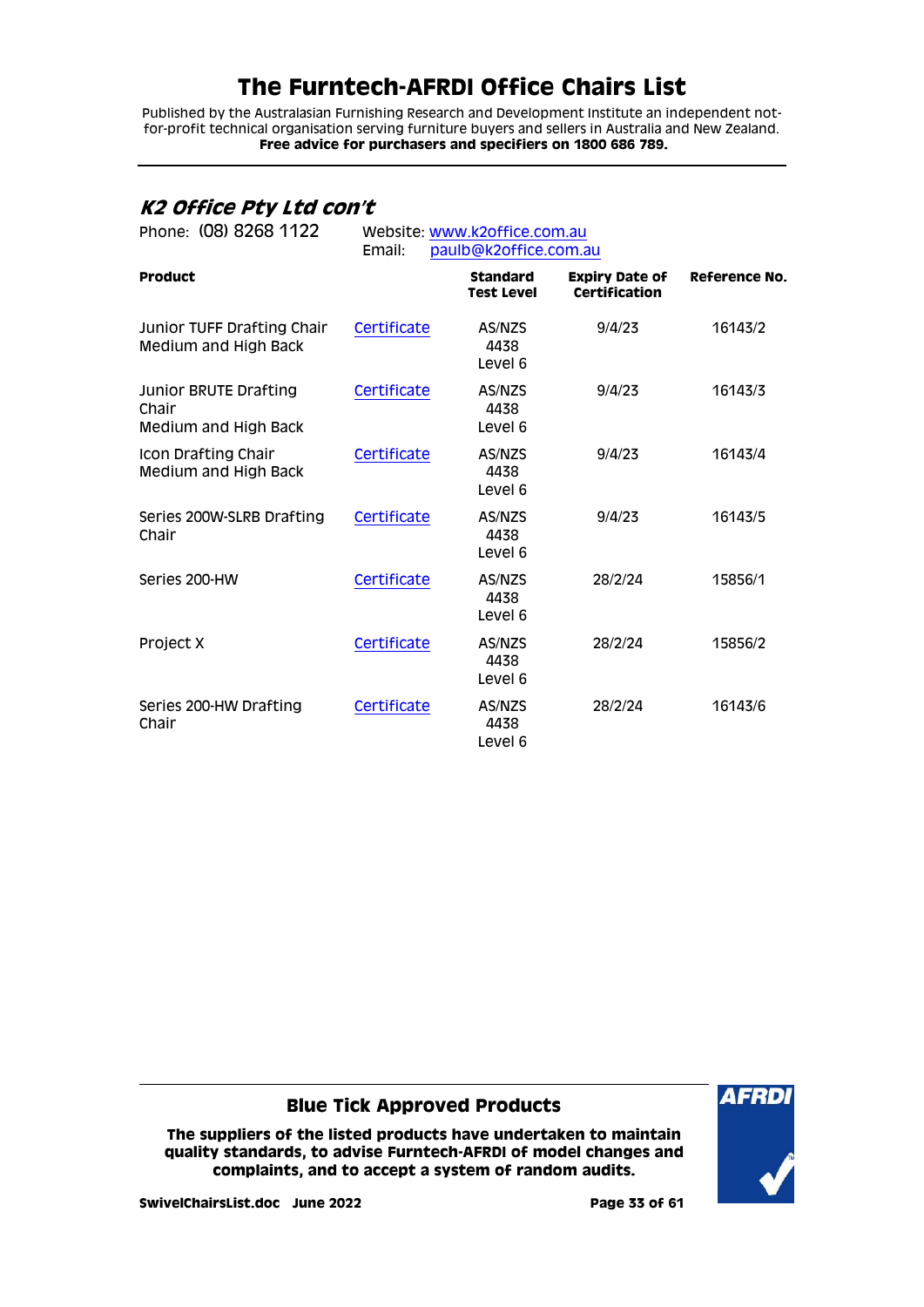Published by the Australasian Furnishing Research and Development Institute an independent notfor-profit technical organisation serving furniture buyers and sellers in Australia and New Zealand. **Free advice for purchasers and specifiers on 1800 686 789.**

## <span id="page-33-0"></span>**KAB Seating Pty Ltd**

| Phone (07) 3344 0526                       |             | Website: www.cvgrp.com<br>Email:                                  |                                        |                      |  |
|--------------------------------------------|-------------|-------------------------------------------------------------------|----------------------------------------|----------------------|--|
| <b>Product</b>                             |             | <b>Standard</b><br><b>Test Level</b>                              | Expiry Date of<br><b>Certification</b> | <b>Reference No.</b> |  |
| Executive/Executive ACS<br>Chair           | Certificate | AFRDI 142<br>Rated Load<br>160 kg MS<br>AS/NZS<br>4438<br>Level 6 | 2/12/24                                | 16187/1              |  |
| Controller/Controller Base<br>Office Chair | Certificate | AFRDI 142<br>Rated Load<br>160 kg MS<br>AS/NZS<br>4438<br>Level 6 | 2/12/24                                | 16187/2              |  |
| Director II Office Chair                   | Certificate | AFRDI 142<br>Rated Load<br>160 kg MS<br>AS/NZS<br>4438<br>Level 6 | 2/12/24                                | 16187/3              |  |
| Sciox Office Chair                         | Certificate | AFRDI 142<br>Rated Load<br>160 kg MS<br>AS/NZS<br>4438<br>Level 6 | 2/12/24                                | 16187/4              |  |
| Knight Group NZ Ltd                        |             |                                                                   |                                        |                      |  |
| Phone: 0015 64 6 759 0030                  | Email:      | Website:                                                          |                                        |                      |  |
| <b>Product</b>                             |             | <b>Standard</b><br><b>Test Level</b>                              | <b>Expiry Date of</b><br>Certification | <b>Reference No.</b> |  |
| Evo Chair<br>Medium and High Back          | Certificate | AS/NZS<br>4438<br>Level 6                                         | 7/2/23                                 | 15238/1              |  |
| Urban Mesh Chair                           | Certificate | AS/NZS<br>4438<br>Level 6                                         | 23/9/23                                | 15618/1              |  |

### <span id="page-33-1"></span>**Blue Tick Approved Products**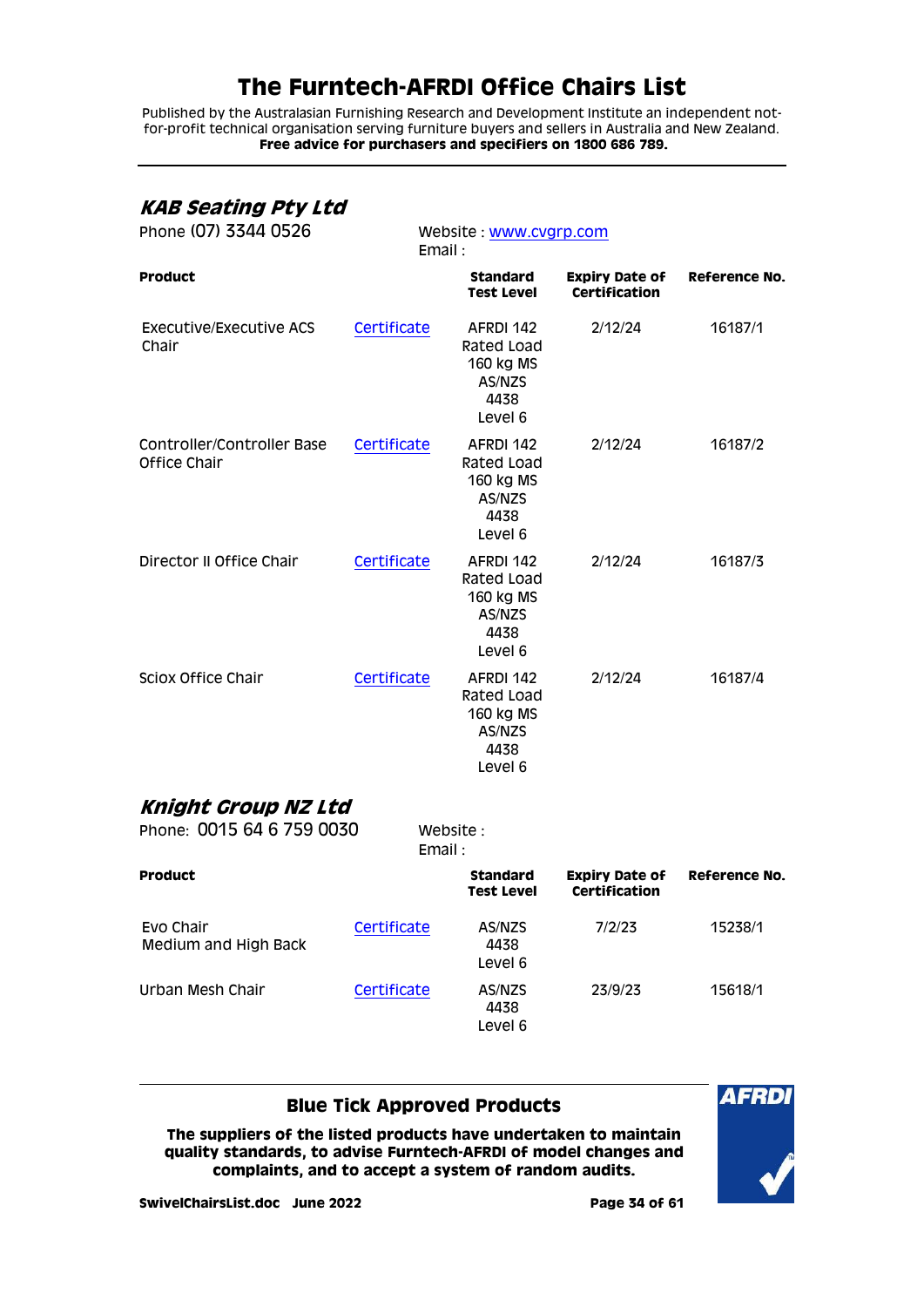Published by the Australasian Furnishing Research and Development Institute an independent notfor-profit technical organisation serving furniture buyers and sellers in Australia and New Zealand. **Free advice for purchasers and specifiers on 1800 686 789.**

### <span id="page-34-0"></span>**Knoll Inc**

| Phone: $+12156797991$ |             | Website: www.knoll.com<br>Email      |                                        |               |  |
|-----------------------|-------------|--------------------------------------|----------------------------------------|---------------|--|
| <b>Product</b>        |             | <b>Standard</b><br><b>Test Level</b> | <b>Expiry Date of</b><br>Certification | Reference No. |  |
| Ollo Light Task Chair | Certificate | AS/NZS<br>4438<br>Level 6            | 21/9/23                                | 15186/1       |  |
| Ollo High Task Chair  | Certificate | AS/NZS<br>4438<br>Level 6            | 21/9/23                                | 15186/2       |  |

### **Blue Tick Approved Products**

**The suppliers of the listed products have undertaken to maintain quality standards, to advise Furntech-AFRDI of model changes and complaints, and to accept a system of random audits.**



**SwivelChairsList.doc June 2022 Page 35 of 61**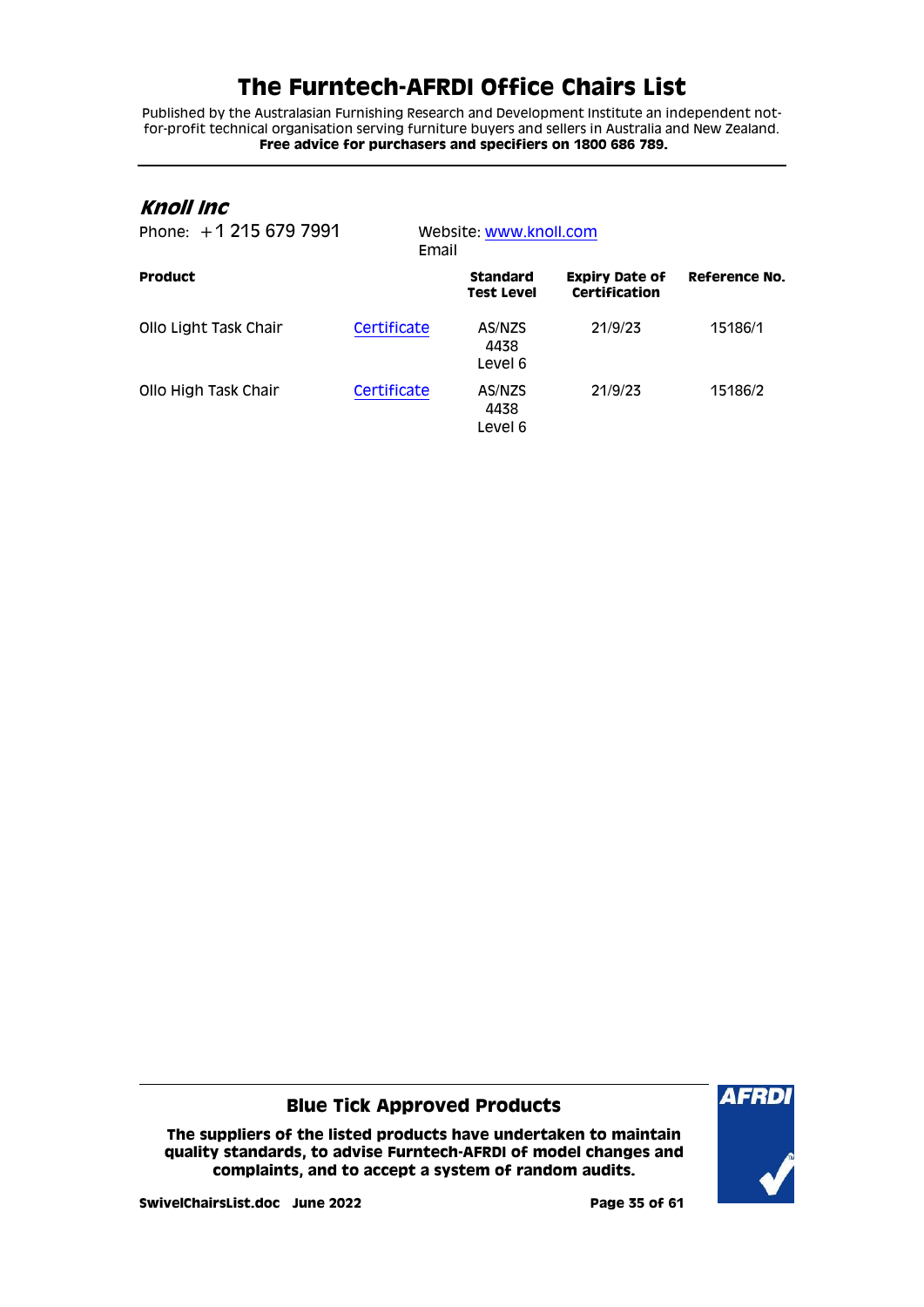Published by the Australasian Furnishing Research and Development Institute an independent notfor-profit technical organisation serving furniture buyers and sellers in Australia and New Zealand. **Free advice for purchasers and specifiers on 1800 686 789.**

## <span id="page-35-0"></span>**Kokuyo Co. Ltd**

| Phone: +81 80 8941 042                               | Website: www.kokuyo-furniture.com |                                      |                                               |               |  |
|------------------------------------------------------|-----------------------------------|--------------------------------------|-----------------------------------------------|---------------|--|
|                                                      | Email:                            |                                      |                                               |               |  |
| <b>Product</b>                                       |                                   | <b>Standard</b><br><b>Test Level</b> | <b>Expiry Date of</b><br><b>Certification</b> | Reference No. |  |
| <b>ING</b><br>Low and High Back                      | Certificate                       | AS/NZS<br>4438<br>Level 6            | 2/9/23                                        | 15319/1       |  |
| <b>ING</b><br>Mesh High Back                         | Certificate                       | AS/NZS<br>4438<br>Level 6            | 2/9/23                                        | 15319/2       |  |
| <b>DUORA</b><br>Mesh High Back                       | Certificate                       | AS/NZS<br>4438<br>Level 6            | 2/9/23                                        | 15351/1       |  |
| <b>DUORA Drafter</b>                                 | Certificate                       | AS/NZS<br>4438<br>Level 6            | 2/9/23                                        | 16116/1       |  |
| Mitra<br><b>Upholstered and Mesh</b><br><b>Back</b>  | Certificate                       | AS/NZS<br>4438<br>Level 6            | 4/3/24                                        | 15785/1       |  |
| Opti                                                 | Certificate                       | AS/NZS<br>4438<br>Level 6            | 23/6/24                                       | 16026/1       |  |
| Opti High                                            | Certificate                       | AS/NZS<br>4438<br>Level 6            | 23/6/24                                       | 16026/2       |  |
| Entry                                                | Certificate                       | AS/NZS<br>4438<br>Level 6            | 23/6/24                                       | 16043/1       |  |
| Fabre<br>Upholstered and Mesh<br>Seat and Back       | Certificate                       | AS/NZS<br>4438<br>Level 6            | 21/12/24                                      | 16274/1       |  |
| Monet<br>Upholstered, Mesh and<br><b>Resin Back</b>  | Certificate                       | AS/NZS<br>4438<br>Level 6            | 19/1/25                                       | 16238/1       |  |
| Mitra2<br><b>Upholstered and Mesh</b><br><b>Back</b> | Certificate                       | AS/NZS<br>4438<br>Level 6            | 1/4/25                                        | 16340/1       |  |

### **Blue Tick Approved Products**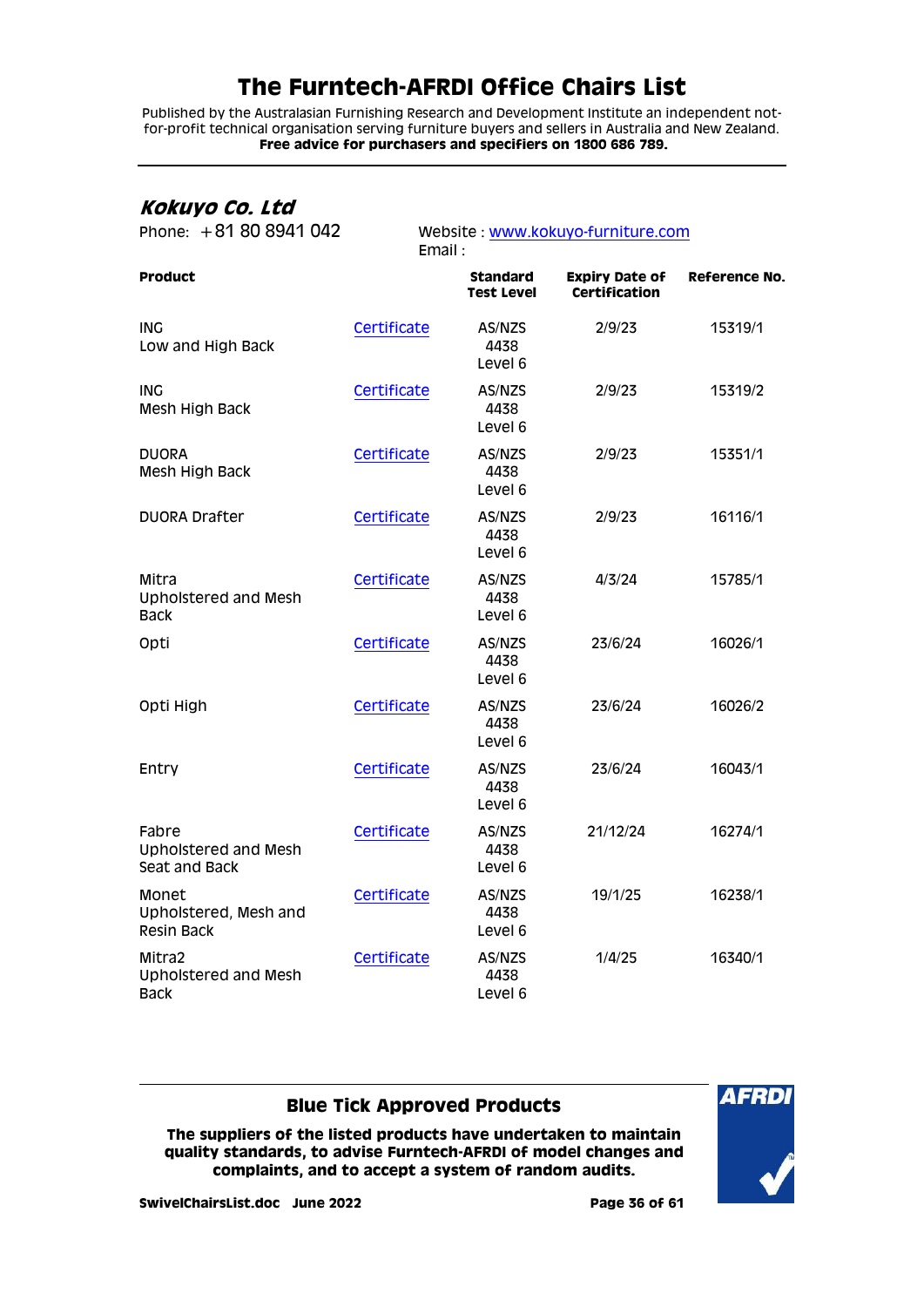Published by the Australasian Furnishing Research and Development Institute an independent notfor-profit technical organisation serving furniture buyers and sellers in Australia and New Zealand. **Free advice for purchasers and specifiers on 1800 686 789.**

### <span id="page-36-0"></span>**Krost Business Furniture**

| Phone: 1800 157 678                            | Website: www.krost.com.au<br>Email:<br>sales@krost.com.au |                                      |                                               |               |  |
|------------------------------------------------|-----------------------------------------------------------|--------------------------------------|-----------------------------------------------|---------------|--|
| <b>Product</b>                                 |                                                           | <b>Standard</b><br><b>Test Level</b> | <b>Expiry Date of</b><br><b>Certification</b> | Reference No. |  |
| Miro Executive Chair<br><b>MM100 and MM200</b> | Certificate                                               | AS/NZS<br>4438<br>Level 6            | 5/2/23                                        | 15224/1       |  |
| Hana Task Chair                                | Certificate                                               | AS/NZS<br>4438<br>Level 6            | 3/3/23                                        | 15168/1       |  |
| Sonic Task Chair                               | Certificate                                               | AS/NZS<br>4438<br>Level 6            | 3/3/23                                        | 15168/2       |  |
| Alex                                           | Certificate                                               | AS/NZS<br>4438<br>Level 6            | 3/3/23                                        | 15168/3       |  |
| <b>Future II</b><br><b>FV2070</b>              | Certificate                                               | AS/NZS<br>4438<br>Level 6            | 16/9/23                                       | 15509/1       |  |
| Space Chair                                    | Certificate                                               | AS/NZS<br>4438<br>Level 6            | 9/2/24                                        | 15837/1       |  |

**Blue Tick Approved Products**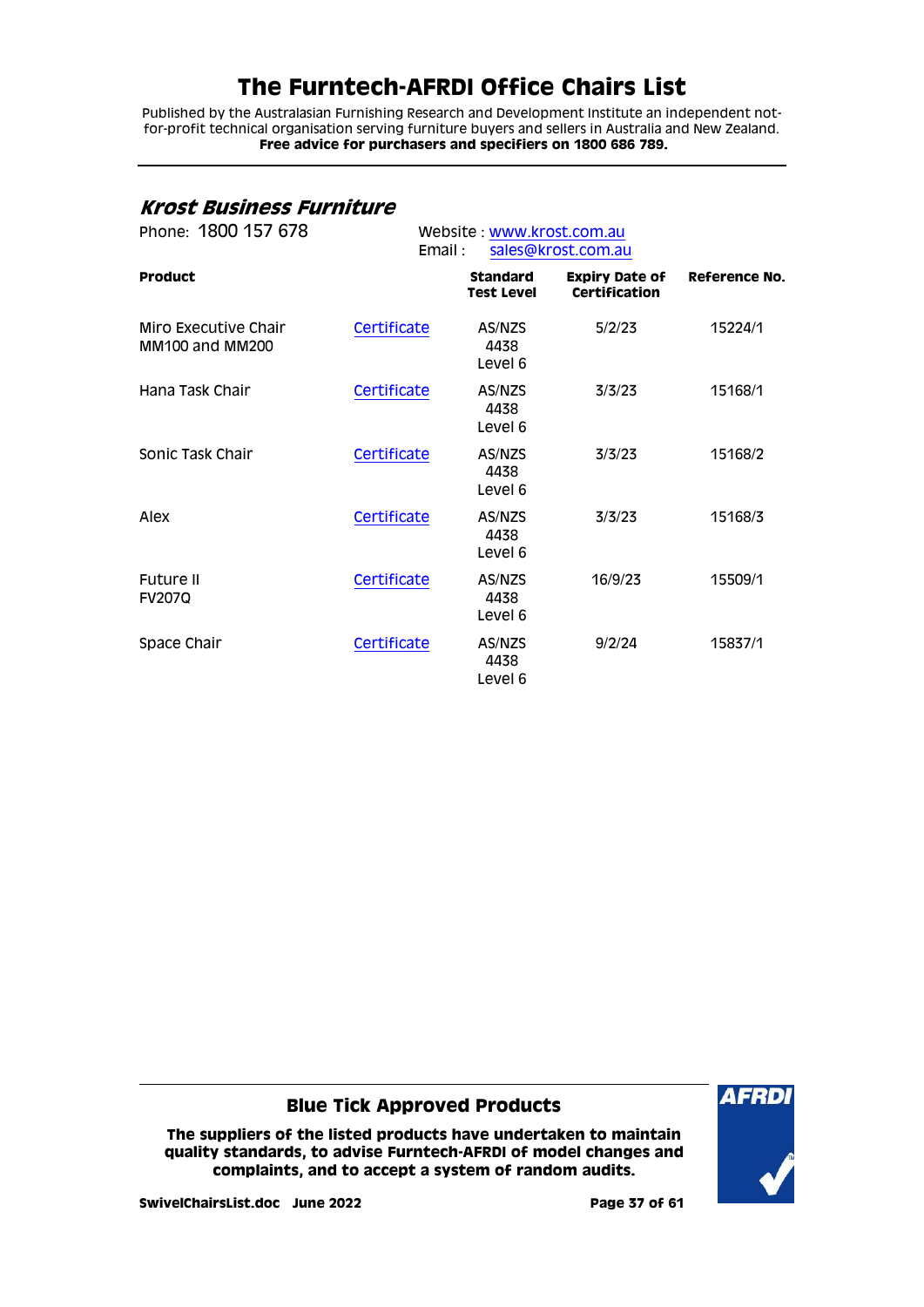Published by the Australasian Furnishing Research and Development Institute an independent notfor-profit technical organisation serving furniture buyers and sellers in Australia and New Zealand. **Free advice for purchasers and specifiers on 1800 686 789.**

## <span id="page-37-0"></span>**Kyvas (Australia) Pty Ltd**

| Phone: (03) 9310 3011          | Website:<br>Email: |                                                                   |                                               |                      |
|--------------------------------|--------------------|-------------------------------------------------------------------|-----------------------------------------------|----------------------|
| Product                        |                    | Standard<br><b>Test Level</b>                                     | <b>Expiry Date of</b><br><b>Certification</b> | <b>Reference No.</b> |
| Professional II Mesh Chair     | Certificate        | AFRDI 142<br>Rated Load<br>160 kg MS<br>AS/NZS<br>4438<br>Level 6 | 9/8/22                                        | 14646/1              |
| Professional Fabric Chair      | Certificate        | AFRDI 142<br>Rated Load<br>160 kg MS<br>AS/NZS<br>4438<br>Level 6 | 5/9/23                                        | 15296/1              |
| Professional Mesh Chair        | Certificate        | AFRDI 142<br>Rated Load<br>160 kg MS<br>AS/NZS<br>4438<br>Level 6 | 5/9/23                                        | 15296/2              |
| Professional Drafting<br>Stool | Certificate        | AS/NZS<br>4438<br>Level 6                                         | 5/9/23                                        | 15296/3              |
| Alera Mesh Chair               | Certificate        | AFRDI 142<br>Rated Load<br>135 kg SS<br>AS/NZS<br>4438<br>Level 6 | 27/11/23                                      | 15663/1              |
| Zeta Chair                     | Certificate        | AFRDI 142<br>Rated Load<br>135 kg SS<br>AS/NZS<br>4438<br>Level 6 | 6/7/24                                        | 16064/1              |
| Halifax Ergonomic Chair        | Certificate        | AFRDI 142<br>Rated Load<br>135 kg SS<br>AS/NZS<br>4438<br>Level 6 | 21/9/24                                       | 16093/1              |

### **Blue Tick Approved Products**

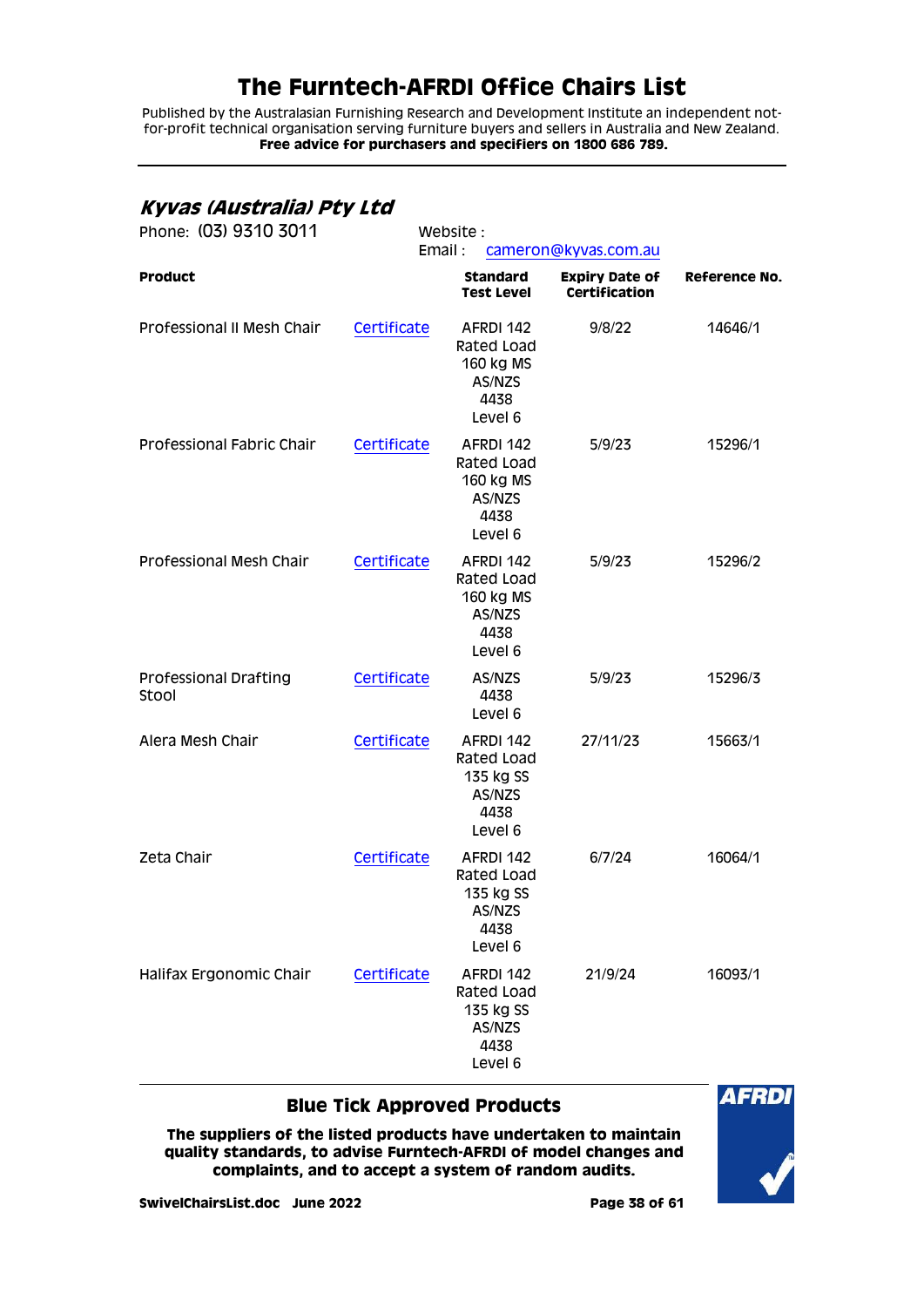Published by the Australasian Furnishing Research and Development Institute an independent notfor-profit technical organisation serving furniture buyers and sellers in Australia and New Zealand. **Free advice for purchasers and specifiers on 1800 686 789.**

## <span id="page-38-0"></span>**Mark Perry Commercial Furniture Pty Ltd**

| Phone: (03) 9308 7900                                                             | Website:<br>Email: | sales@markperry.com.au               |                                               |               |  |
|-----------------------------------------------------------------------------------|--------------------|--------------------------------------|-----------------------------------------------|---------------|--|
| <b>Product</b>                                                                    |                    | <b>Standard</b><br><b>Test Level</b> | <b>Expiry Date of</b><br><b>Certification</b> | Reference No. |  |
| Envy Mesh Chair<br>Medium and High Back                                           |                    | AS/NZS<br>4438<br>Level 6            | 18/7/23                                       | 15484/1       |  |
| Perry Deluxe Chair<br><b>Contour Plus and XHL Back</b><br>Standard and Large Seat |                    | AS/NZS<br>4438<br>Level 6            | 31/8/24                                       | 16107/1       |  |
| Perry Deluxe Chair<br><b>Bliss Back</b><br>Standard and Large Seat                |                    | AS/NZS<br>4438<br>Level 6            | 31/8/24                                       | 16107/2       |  |
| Perry Deluxe Chair<br>Bliss D Range<br>Standard and Large Seat                    |                    | AS/NZS<br>4438<br>Level 6            | 31/8/24                                       | 16107/4       |  |
| Perry Deluxe Chair<br>Quadro Back<br>Standard and Large Seat                      |                    | AS/NZS<br>4438<br>Level 6            | 31/8/24                                       | 16107/5       |  |
| Maxx Chair<br>Medium Back                                                         | Certificate        | AS/NZS<br>4438<br>Level 6            | 27/3/25                                       | 16355/1       |  |

*Contact Mark Perry Furniture regarding certificate details not displayed.*

## <span id="page-38-1"></span>**Matic Furniture Pty Ltd**

| Phone: (02) 9756 4111 | Website:<br>info@maticfurniture.com.au<br>Email: |                                      |                                               |               |  |
|-----------------------|--------------------------------------------------|--------------------------------------|-----------------------------------------------|---------------|--|
| <b>Product</b>        |                                                  | <b>Standard</b><br><b>Test Level</b> | <b>Expiry Date of</b><br><b>Certification</b> | Reference No. |  |
| ERG 300 Chair         | Certificate                                      | AS/NZS<br>4438<br>Level 6            | 9/9/22                                        | 14970/1       |  |
| ERG 300 H Chair       | Certificate                                      | AS/NZS<br>4438<br>Level 6            | 9/9/22                                        | 14970/2       |  |

### **Blue Tick Approved Products**

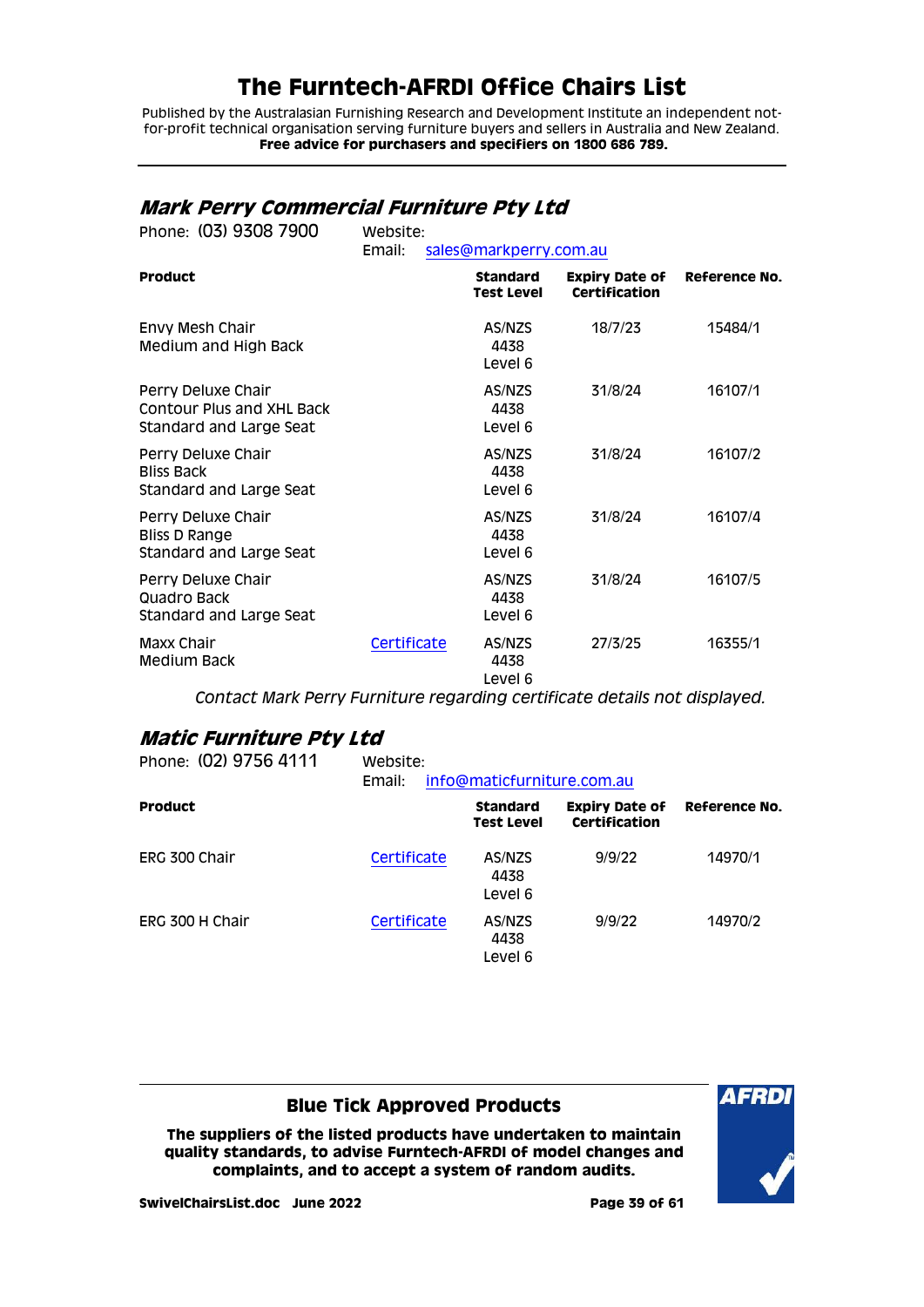Published by the Australasian Furnishing Research and Development Institute an independent notfor-profit technical organisation serving furniture buyers and sellers in Australia and New Zealand. **Free advice for purchasers and specifiers on 1800 686 789.**

<span id="page-39-1"></span><span id="page-39-0"></span>

| NOVAH (Shanghai) System Technology Corp., Ltd<br>Phone: $+862163932688$ | Email:             | Website: www.novah.cn<br>info@novah.cn |                                                             |         |
|-------------------------------------------------------------------------|--------------------|----------------------------------------|-------------------------------------------------------------|---------|
| <b>Product</b>                                                          |                    | Standard<br>Test Level                 | <b>Expiry Date of Reference No.</b><br><b>Certification</b> |         |
| Yoko Chair                                                              | Certificate        | AS/NZS<br>4438<br>Level 6              | 31/3/25                                                     | 16290/1 |
| Office Link Group Pty Ltd                                               |                    |                                        |                                                             |         |
| Phone: (02) 8188 2732                                                   | Website:<br>Email: |                                        |                                                             |         |
| Product                                                                 |                    | <b>Standard</b><br><b>Test Level</b>   | <b>Expiry Date of Reference No.</b><br><b>Certification</b> |         |
| Urban Mesh Chair                                                        | Certificate        | AS/NZS<br>4438<br>Level 6              | 10/3/23                                                     | 15283/1 |

**Blue Tick Approved Products**

**The suppliers of the listed products have undertaken to maintain quality standards, to advise Furntech-AFRDI of model changes and complaints, and to accept a system of random audits.**



**SwivelChairsList.doc June 2022 Page 40 of 61**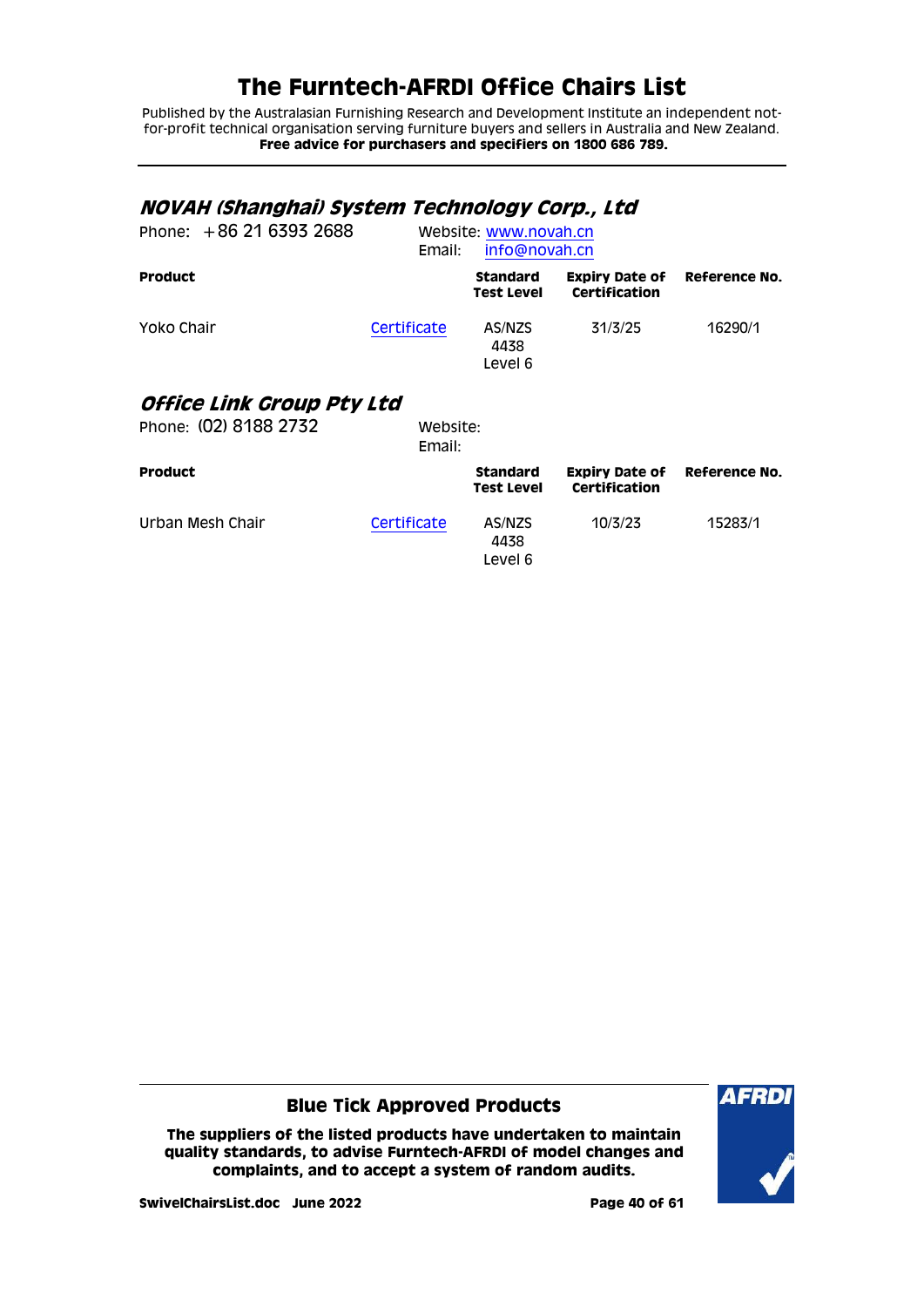Published by the Australasian Furnishing Research and Development Institute an independent notfor-profit technical organisation serving furniture buyers and sellers in Australia and New Zealand. **Free advice for purchasers and specifiers on 1800 686 789.**

## <span id="page-40-0"></span>**Office Seating Australia Pty Ltd**

| Phone: (03) 9761 7110                              | Website: www.officeseating.com.au<br>sales@officeseating.com.au<br>Email: |                                      |                                               |                      |  |
|----------------------------------------------------|---------------------------------------------------------------------------|--------------------------------------|-----------------------------------------------|----------------------|--|
| <b>Product</b>                                     |                                                                           | <b>Standard</b><br><b>Test Level</b> | <b>Expiry Date of</b><br><b>Certification</b> | <b>Reference No.</b> |  |
| Jupiter Chair<br>Medium and High Back              |                                                                           | AS/NZS<br>4438<br>Level 6            | 17/1/24                                       | 15211/1              |  |
| <b>Belair Chair</b><br>Medium and High Back        |                                                                           | AS/NZS<br>4438<br>Level 6            | 17/1/24                                       | 15213/1              |  |
| Yarra Chair<br>Medium and High Back                |                                                                           | AS/NZS<br>4438<br>Level 6            | 17/1/24                                       | 15215/1              |  |
| <b>Berwick Chair</b><br>Medium and High Back       |                                                                           | AS/NZS<br>4438<br>Level 6            | 17/1/24                                       | 15215/2              |  |
| <b>Hamilton Task Chair</b><br>Medium and High Back |                                                                           | AS/NZS<br>4438<br>Level 6            | 17/1/24                                       | 15215/3              |  |
| Balcombe Chair<br>Medium and High Back             |                                                                           | AS/NZS<br>4438<br>Level 6            | 17/1/24                                       | 15216/1              |  |
| Sonic Chair<br>Medium and High Back                |                                                                           | AS/NZS<br>4438<br>Level 6            | 17/1/24                                       | 15216/2              |  |

*Contact Office Seating Australia regarding certificate details.*

**Blue Tick Approved Products**

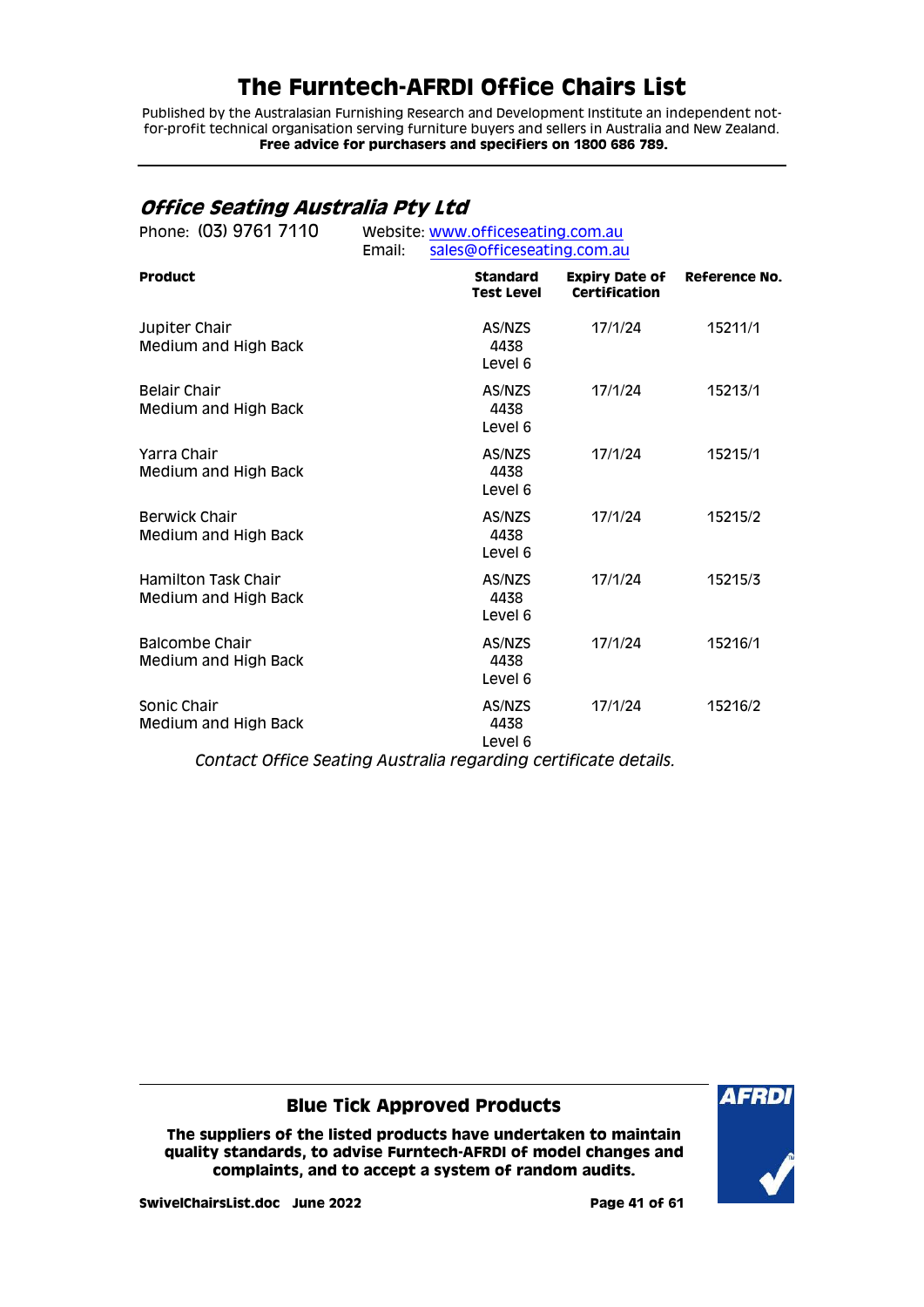Published by the Australasian Furnishing Research and Development Institute an independent notfor-profit technical organisation serving furniture buyers and sellers in Australia and New Zealand. **Free advice for purchasers and specifiers on 1800 686 789.**

### <span id="page-41-0"></span>**Officeworks Ltd**

| Phone: (03) 8575 1773        | Email:      | Website: www.officeworks.com.au                                   |                                        |               |
|------------------------------|-------------|-------------------------------------------------------------------|----------------------------------------|---------------|
| <b>Product</b>               |             | <b>Standard</b><br><b>Test Level</b>                              | <b>Expiry Date of</b><br>Certification | Reference No. |
| Doncaster Ergonomic<br>Chair | Certificate | AFRDI 142<br>Rated Load<br>135 kg SS<br>AS/NZS<br>4438<br>Level 6 | 7/3/25                                 | 16150/1       |

### <span id="page-41-1"></span>**Pago International**

| Phone: (02) 9700 9100                                                              | Website: www.pagodesigns.com.au<br>Email:<br>paul@pagodesigns.com.au |                                      |                                               |                      |
|------------------------------------------------------------------------------------|----------------------------------------------------------------------|--------------------------------------|-----------------------------------------------|----------------------|
| <b>Product</b>                                                                     |                                                                      | <b>Standard</b><br><b>Test Level</b> | <b>Expiry Date of</b><br><b>Certification</b> | <b>Reference No.</b> |
| Matrix Mesh High Back<br>Chair                                                     | Certificate 1 of 2<br>Certificate 2 of 2                             | AS/NZS<br>4438<br>Level 6            | 15/4/22                                       | 14828/1              |
| Matrix Mesh Chair                                                                  | Certificate 1 of 2<br>Certificate 2 of 2                             | AS/NZS<br>4438<br>Level 6            | 15/4/22                                       | 14828/2              |
| Matrix<br>Advance - Medium Back<br>Il Plus - High Back                             | Certificate 1 of 2<br>Certificate 2 of 2                             | AS/NZS<br>4438<br>Level 6            | 15/4/22                                       | 14828/3              |
| Flash II<br>Medium and High Back                                                   | Certificate 1 of 2<br>Certificate 2 of 2                             | AS/NZS<br>4438<br>Level 6            | 15/4/22                                       | 14828/4              |
| Matrix Mesh HB Drafting<br>Chair                                                   | Certificate 1 of 2<br>Certificate 2 of 2                             | AS/NZS<br>4438<br>Level 6            | 15/4/22                                       | 14828/5              |
| <b>Matrix Mesh Drafting</b><br>Chair                                               | Certificate 1 of 2<br>Certificate 2 of 2                             | AS/NZS<br>4438<br>Level 6            | 15/4/22                                       | 14828/6              |
| <b>Matrix II Drafting Chair</b><br><b>Medium Back and Plus</b><br><b>High Back</b> | Certificate 1 of 2<br>Certificate 2 of 2                             | AS/NZS<br>4438<br>Level 6            | 15/4/22                                       | 14828/7              |

### **Blue Tick Approved Products**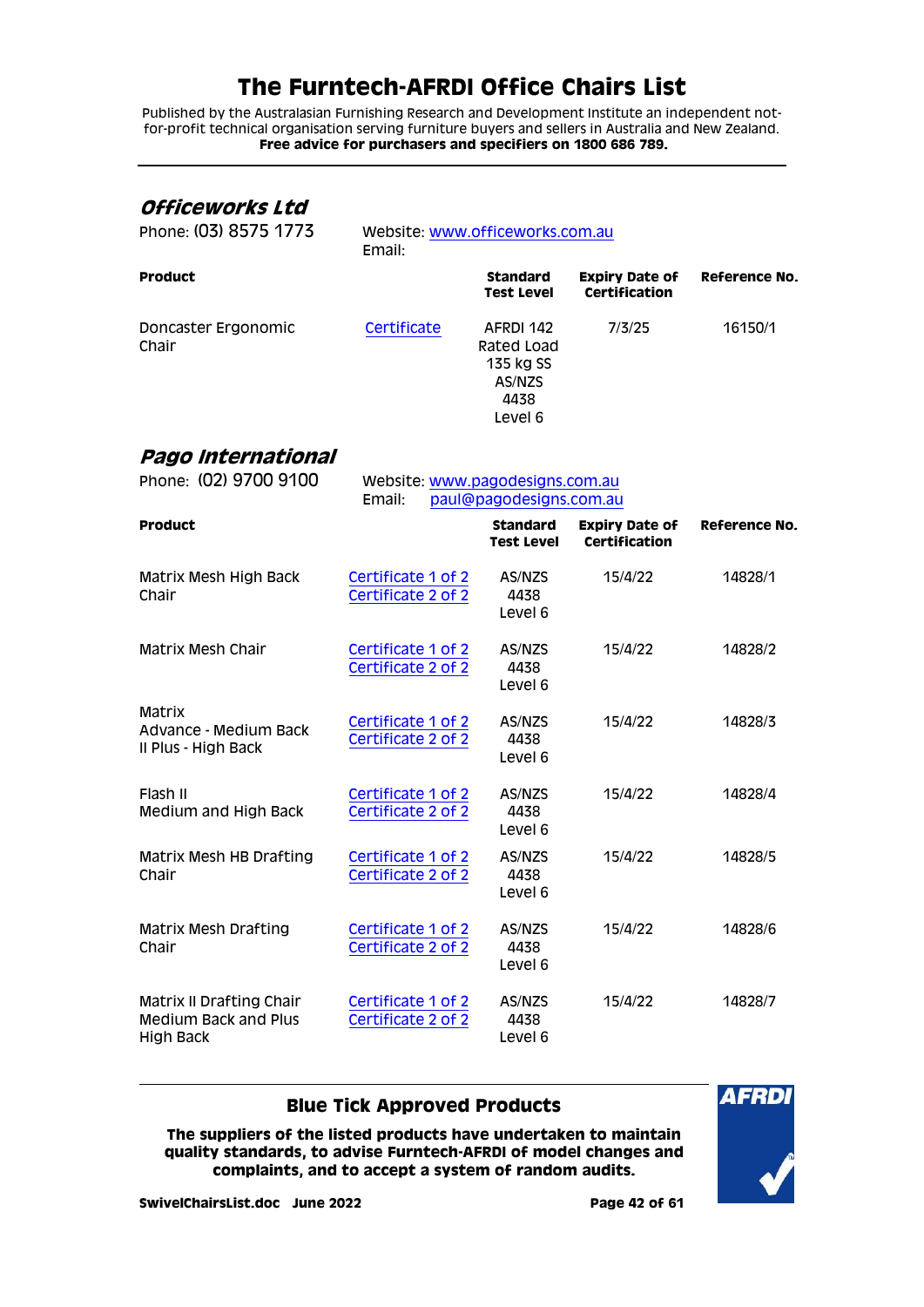Published by the Australasian Furnishing Research and Development Institute an independent notfor-profit technical organisation serving furniture buyers and sellers in Australia and New Zealand. **Free advice for purchasers and specifiers on 1800 686 789.**

## <span id="page-42-0"></span>**Pago International con't**

| Phone: (02) 9700 9100                           | Website: www.pagodesigns.com.au<br>Email:<br>paul@pagodesigns.com.au |                                                                   |                                               |                      |
|-------------------------------------------------|----------------------------------------------------------------------|-------------------------------------------------------------------|-----------------------------------------------|----------------------|
| <b>Product</b>                                  |                                                                      | <b>Standard</b><br><b>Test Level</b>                              | <b>Expiry Date of</b><br><b>Certification</b> | <b>Reference No.</b> |
| Flash II Drafting Chair<br>Medium and High Back | Certificate 1 of 2<br>Certificate 2 of 2                             | AS/NZS<br>4438<br>Level 6                                         | 15/4/22                                       | 14828/8              |
| Radar II Chair                                  | Certificate                                                          | AS/NZS<br>4438<br>Level 6                                         | 26/7/22                                       | 14882/1              |
| Poly Stool                                      | Certificate                                                          | AS/NZS<br>4438<br>Level 6                                         | 3/10/22                                       | 15050/1              |
| Enduro Chair                                    | Certificate                                                          | AFRDI 142<br>Rated Load<br>160 kg SS<br>AS/NZS<br>4438<br>Level 6 | 21/3/24                                       | 15887/1              |
| Pago Pinnacle                                   | Certificate                                                          | AS/NZS<br>4438<br>Level 6                                         | 28/9/24                                       | 16201/1              |
| Pago Typhoon Spartan                            | Certificate                                                          | AS/NZS<br>4438<br>Level 4                                         | 12/11/24                                      | 16202/1              |
| Pago Capella Ergonomic<br>Chair                 | Certificate                                                          | AS/NZS<br>4438<br>Level 6                                         | 12/1/25                                       | 16118/1              |
| Pago Cosmos Ergonomic<br>Chair                  | Certificate                                                          | AS/NZS<br>4438<br>Level 6                                         | 12/1/25                                       | 16119/1              |

### **Blue Tick Approved Products**

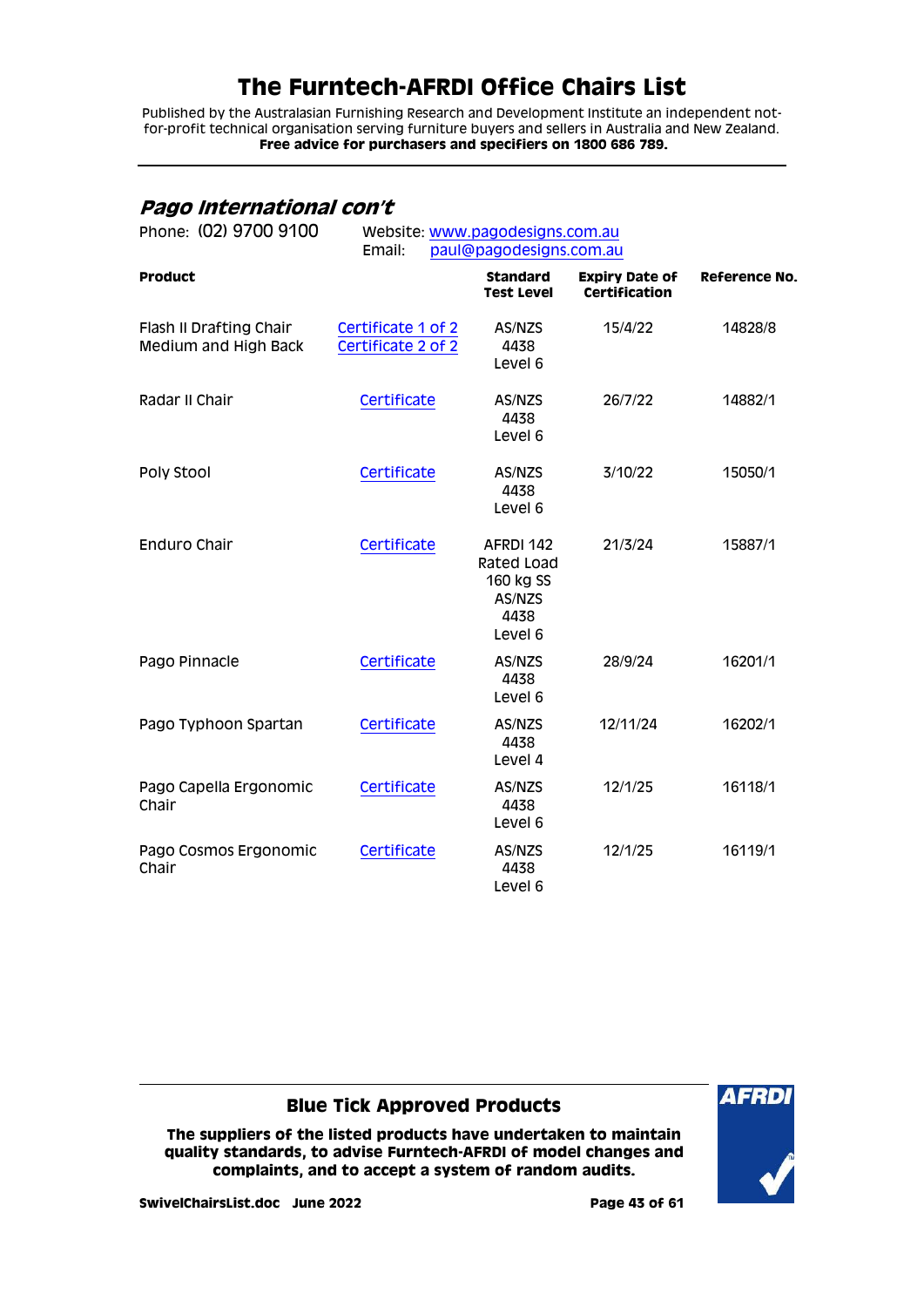Published by the Australasian Furnishing Research and Development Institute an independent notfor-profit technical organisation serving furniture buyers and sellers in Australia and New Zealand. **Free advice for purchasers and specifiers on 1800 686 789.**

## <span id="page-43-0"></span>**PCF Australia**

| Phone: (07) 3205 1622                    | Website:<br>Email: |                                      |                                               |               |
|------------------------------------------|--------------------|--------------------------------------|-----------------------------------------------|---------------|
| <b>Product</b>                           |                    | <b>Standard</b><br><b>Test Level</b> | <b>Expiry Date of</b><br><b>Certification</b> | Reference No. |
| Centor Chair<br>Medium and High Back     | Certificate        | AS/NZS<br>4438<br>Level 6            | 9/4/23                                        | 15327/1       |
| Vortex Chair<br>Medium and High Back     | Certificate        | AS/NZS<br>4438<br>Level 6            | 9/4/23                                        | 15327/2       |
| Centor Max Chair<br>Medium and High Back | Certificate        | AS/NZS<br>4438<br>Level 6            | 9/4/23                                        | 15328/1       |
| Vortex Max Chair<br>Medium and High Back | Certificate        | AS/NZS<br>4438<br>Level 6            | 9/4/23                                        | 15328/2       |
| Centor Mesh Chair                        | Certificate        | AS/NZS<br>4438<br>Level 6            | 24/6/24                                       | 15328/3       |

## <span id="page-43-1"></span>**Posture Balance**

| Phone: (03) 9353 0500                                       | Website:<br>johnu@posturebalance.com.au<br>Email: |                                      |                                        |               |
|-------------------------------------------------------------|---------------------------------------------------|--------------------------------------|----------------------------------------|---------------|
| <b>Product</b>                                              |                                                   | <b>Standard</b><br><b>Test Level</b> | <b>Expiry Date of</b><br>Certification | Reference No. |
| bPlus Chair<br>Medium and High Back<br>Small and Large Seat | Certificate                                       | AS/NZS<br>4438<br>Level 6            | 30/4/22                                | 14827/1       |
| Flexi Plush High Back                                       | Certificate                                       | AS/NZS<br>4438<br>Level 6            | 30/4/22                                | 15478/1       |

### **Blue Tick Approved Products**

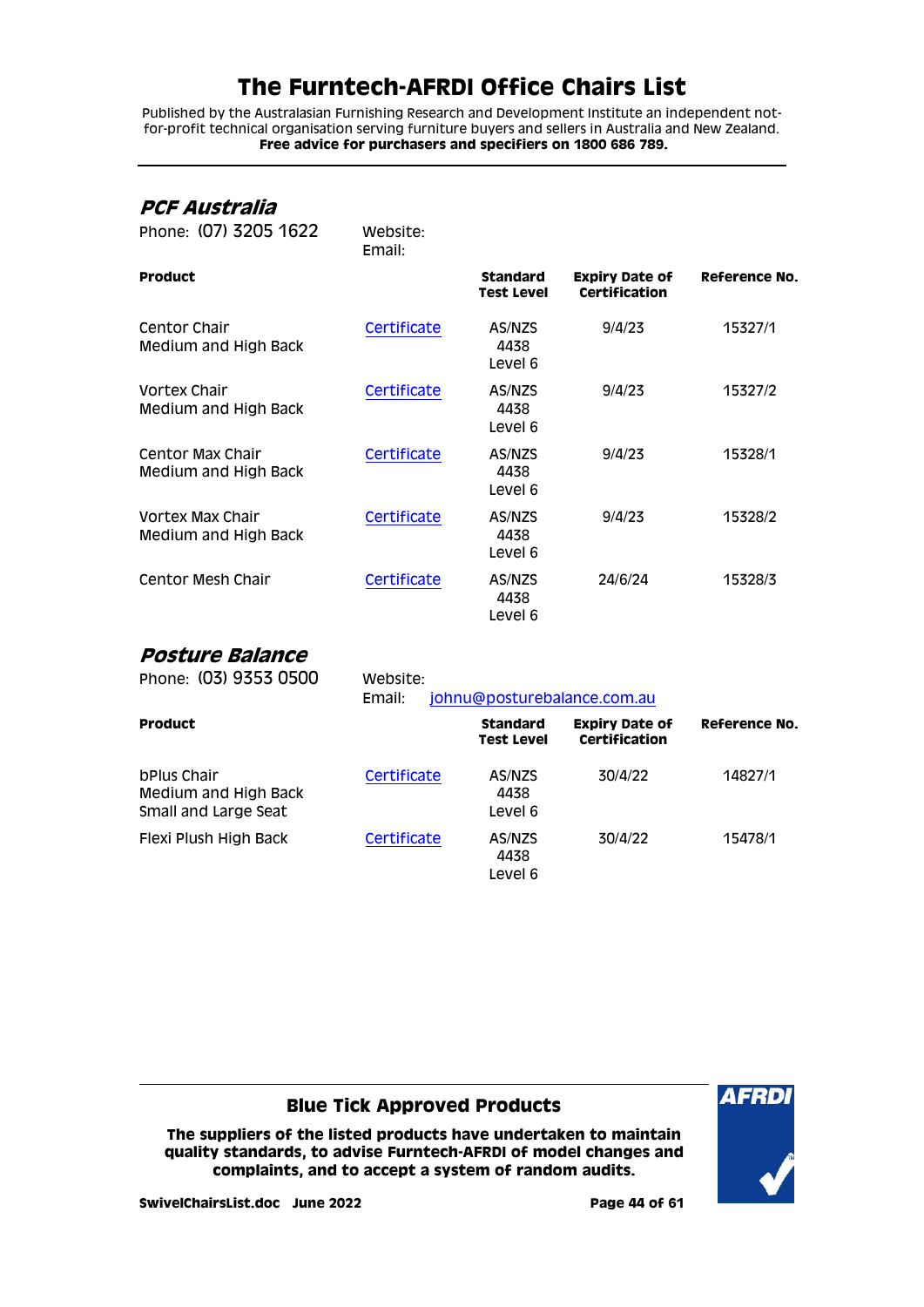Published by the Australasian Furnishing Research and Development Institute an independent notfor-profit technical organisation serving furniture buyers and sellers in Australia and New Zealand. **Free advice for purchasers and specifiers on 1800 686 789.**

## <span id="page-44-0"></span>**Qianglong Furniture Co Ltd**

| Phone:                 | Website:<br>Email: |                                      | kevin@qlongseating.com                 |               |  |
|------------------------|--------------------|--------------------------------------|----------------------------------------|---------------|--|
| <b>Product</b>         |                    | <b>Standard</b><br><b>Test Level</b> | <b>Expiry Date of</b><br>Certification | Reference No. |  |
| Ergotech 10813         |                    | AS/NZS<br>4438<br>Level 6            | 12/9/22                                | 15012/1       |  |
| CC Task Chair<br>10008 |                    | AS/NZS<br>4438<br>Level 6            | 31/1/23                                | 15218/1       |  |

*Contact Qianglong Furniture Co. regarding certificate details.*

## <span id="page-44-1"></span>**Schiavello (Vic) Pty Ltd**

| Phone: (03) 9338 4555                          | Website:<br>Email: |                                      |                                        |               |
|------------------------------------------------|--------------------|--------------------------------------|----------------------------------------|---------------|
| <b>Product</b>                                 |                    | <b>Standard</b><br><b>Test Level</b> | <b>Expiry Date of</b><br>Certification | Reference No. |
| Novetta Chair<br>NV-BKM-SY/3L and NV-BKH-SY/3L | Certificate        | AS/NZS<br>4438<br>Level 6            | 28/5/22                                | 14785/1       |

### <span id="page-44-2"></span>**Seating Solutions**

| Phone: (02) 9517 3668                       | Website:<br>Email: |                                      | sales@seatingsolutions.com.au          |                      |
|---------------------------------------------|--------------------|--------------------------------------|----------------------------------------|----------------------|
| Product                                     |                    | <b>Standard</b><br><b>Test Level</b> | <b>Expiry Date of</b><br>Certification | <b>Reference No.</b> |
| Economic Range<br>Medium Back               | Certificate        | AS/NZS<br>4438<br>Level 6            | 27/9/22                                | 15028/1              |
| Ergonomic 100 Range<br>Medium and High Back | Certificate        | AS/NZS<br>4438<br>Level 6            | 6/8/23                                 | 15551/1              |
| <b>Ergo 400</b>                             | Certificate        | AS/NZS<br>4438<br>Level 6            | 8/9/24                                 | 16131/1              |
| Posturight Chair                            | Certificate        | AS/NZS<br>4438<br>Level 6            | 3/10/24                                | 16167/1              |

### **Blue Tick Approved Products**

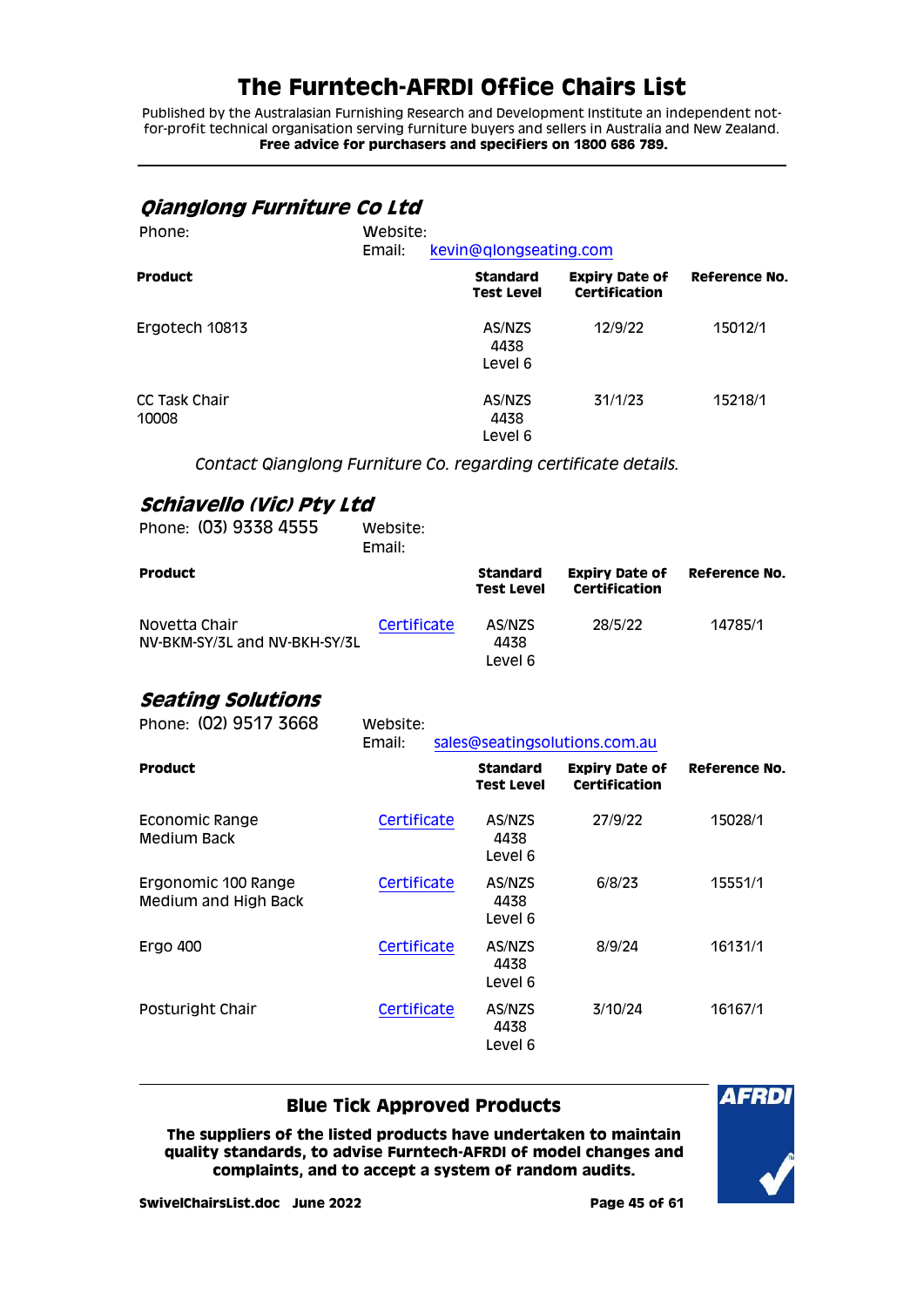Published by the Australasian Furnishing Research and Development Institute an independent notfor-profit technical organisation serving furniture buyers and sellers in Australia and New Zealand. **Free advice for purchasers and specifiers on 1800 686 789.**

<span id="page-45-2"></span><span id="page-45-1"></span><span id="page-45-0"></span>

| Seatmatic Australia Pty Ltd                                |                                               |  |                                                       |                                               |               |
|------------------------------------------------------------|-----------------------------------------------|--|-------------------------------------------------------|-----------------------------------------------|---------------|
| Phone: (02) 9666 1295                                      | Website:<br>Email:<br>akseatmatic@bigpond.com |  |                                                       |                                               |               |
| <b>Product</b>                                             |                                               |  | <b>Standard</b><br><b>Test Level</b>                  | <b>Expiry Date of</b><br><b>Certification</b> | Reference No. |
| SA-3612 Skin Task Chair                                    |                                               |  | AS/NZS<br>4438<br>Level 6                             | 6/9/22                                        | 15004/1       |
| Contact Seatmatic Australia regarding certificate details. |                                               |  |                                                       |                                               |               |
| SecretLab SG Pte Ltd                                       |                                               |  |                                                       |                                               |               |
| Phone: +65 6341 5032                                       | Email:                                        |  | Website: https://secretlab.sg<br>support@secretlab.co |                                               |               |
| <b>Product</b>                                             |                                               |  | <b>Standard</b><br><b>Test Level</b>                  | <b>Expiry Date of</b><br><b>Certification</b> | Reference No. |
| Omega 2020 Series                                          | Certificate                                   |  | AS/NZS<br>4438<br>Level 6                             | 1/9/23                                        | 15504/1       |
| <b>Sedus Stoll AG</b>                                      |                                               |  |                                                       |                                               |               |
| Phone:                                                     | Email:                                        |  | Website: www.sedus.de                                 | Thomasvogelbacher@sedus.com                   |               |
| <b>Product</b>                                             |                                               |  | <b>Standard</b><br><b>Test Level</b>                  | <b>Expiry Date of</b><br><b>Certification</b> | Reference No. |
| se:motion                                                  | Certificate                                   |  | AS/NZS<br>4438<br>Level 6                             | 7/11/22                                       | 14960/1       |
| Quarterback Chair                                          | Certificate                                   |  | AS/NZS<br>4438<br>Level 6                             | 19/3/23                                       | 15293/1       |
| se: do pro ap-199                                          | Certificate                                   |  | AS/NZS<br>4438<br>Level 6                             | 23/6/23                                       | 15466/1       |
| se:flex                                                    | Certificate                                   |  | AS/NZS<br>4438<br>Level 6                             | 24/11/23                                      | 15600/1       |

### **Blue Tick Approved Products**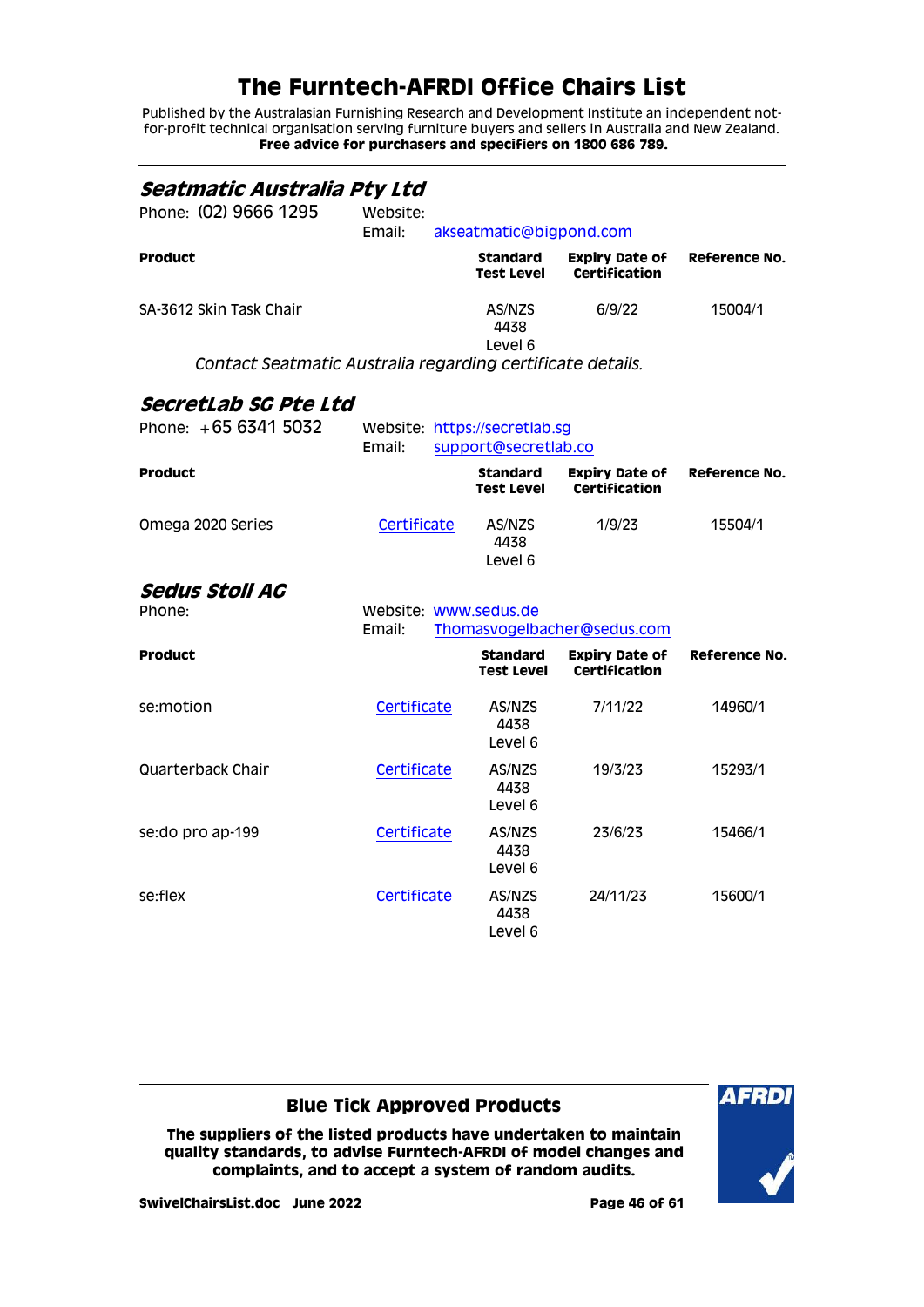Published by the Australasian Furnishing Research and Development Institute an independent notfor-profit technical organisation serving furniture buyers and sellers in Australia and New Zealand. **Free advice for purchasers and specifiers on 1800 686 789.**

## <span id="page-46-0"></span>**Specfurn Commercial Furniture Pty Ltd**

| Phone: (07) 3268 2500 | Email:      | Website: www.specfurn.com.au<br>sales@specfurn.com.au |                                        |                      |  |  |  |
|-----------------------|-------------|-------------------------------------------------------|----------------------------------------|----------------------|--|--|--|
| <b>Product</b>        |             | <b>Standard</b><br><b>Test Level</b>                  | <b>Expiry Date of</b><br>Certification | <b>Reference No.</b> |  |  |  |
| AP Flex Chair         | Certificate | AS/NZS<br>4438<br>Level 6                             | 23/3/22                                | 14725/1              |  |  |  |

### **Blue Tick Approved Products**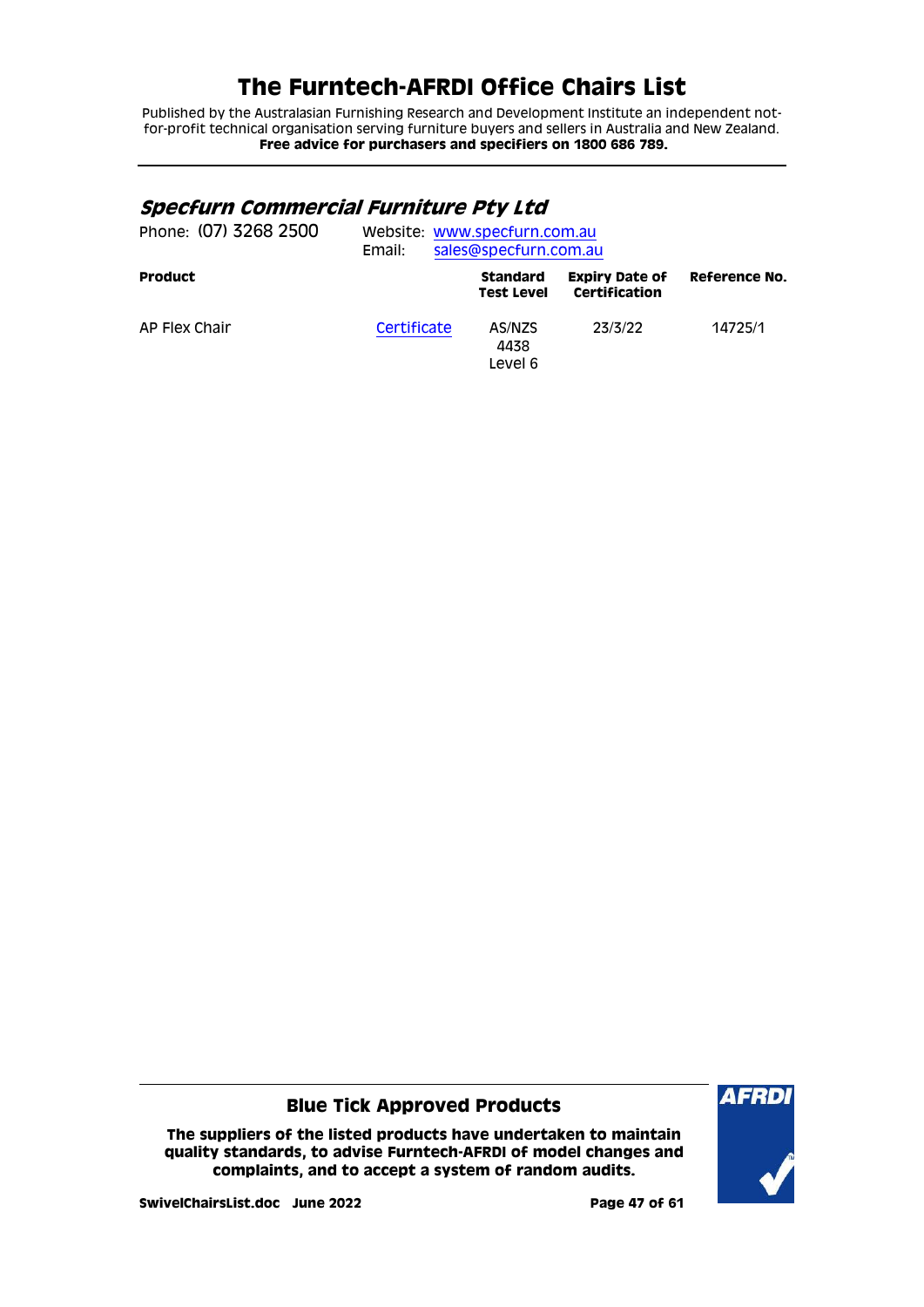Published by the Australasian Furnishing Research and Development Institute an independent notfor-profit technical organisation serving furniture buyers and sellers in Australia and New Zealand. **Free advice for purchasers and specifiers on 1800 686 789.**

## <span id="page-47-0"></span>**Stateline Furniture Sales**

| Phone: (03) 5940 5960              | Website:<br>Email: info@statelinefurniture.com |                                                                   |                                               |               |  |
|------------------------------------|------------------------------------------------|-------------------------------------------------------------------|-----------------------------------------------|---------------|--|
| <b>Product</b>                     |                                                | <b>Standard</b><br><b>Test Level</b>                              | <b>Expiry Date of</b><br><b>Certification</b> | Reference No. |  |
| Endeavour 103                      |                                                | AS/NZS<br>4438<br>Level 6                                         | 26/9/22                                       | 15025/1       |  |
| Ergoform                           |                                                | AS/NZS<br>4438<br>Level 6                                         | 26/9/22                                       | 15025/2       |  |
| Mesh Mirae<br>Medium and High Back |                                                | AS/NZS<br>4438<br>Level 6                                         | 26/9/22                                       | 15025/3       |  |
| Ergo-Air                           |                                                | AS/NZS<br>4438<br>Level 6                                         | 26/9/22                                       | 15025/4       |  |
| Seville<br>Medium and High Back    |                                                | AS/NZS<br>4438<br>Level 6                                         | 26/9/22                                       | 15025/5       |  |
| Madrid<br>Medium and High Back     |                                                | AS/NZS<br>4438<br>Level 6                                         | 26/9/22                                       | 15025/6       |  |
| Siena Synchro Chair                |                                                | AFRDI 142<br>Rated Load<br>135 kg SS<br>AS/NZS<br>4438<br>Level 6 | 27/2/23                                       | 15107/1       |  |
| Ergo Synchro Chair                 |                                                | AFRDI 142<br>Rated Load<br>135 kg SS<br>AS/NZS<br>4438<br>Level 6 | 27/2/23                                       | 15107/2       |  |
| Aspire Medium Back Chair           |                                                | AFRDI 142<br>Rated Load<br>135 kg SS<br>AS/NZS<br>4438<br>Level 6 | 27/2/23                                       | 15107/3       |  |

### **Blue Tick Approved Products**

**AFRDI**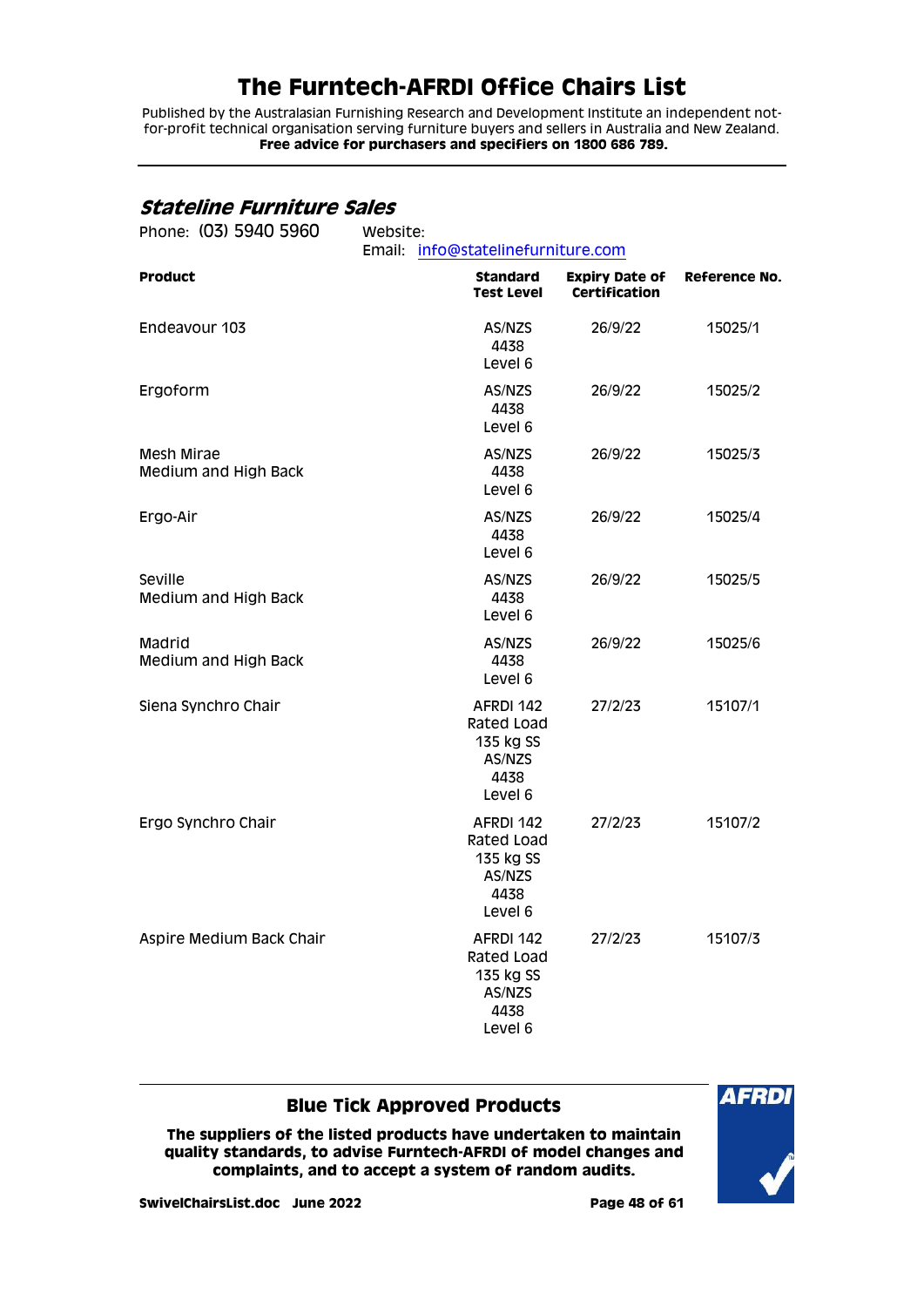Published by the Australasian Furnishing Research and Development Institute an independent notfor-profit technical organisation serving furniture buyers and sellers in Australia and New Zealand. **Free advice for purchasers and specifiers on 1800 686 789.**

### <span id="page-48-0"></span>**Stateline Furniture Sales con't**

| Phone: (03) 5940 5960                                      | Website: | Email: info@statelinefurniture.com                                |                                               |                      |
|------------------------------------------------------------|----------|-------------------------------------------------------------------|-----------------------------------------------|----------------------|
| <b>Product</b>                                             |          | <b>Standard</b><br><b>Test Level</b>                              | <b>Expiry Date of</b><br><b>Certification</b> | <b>Reference No.</b> |
| Aspire High Back Chair                                     |          | AFRDI 142<br>Rated Load<br>135 kg SS<br>AS/NZS<br>4438<br>Level 6 | 27/2/23                                       | 15107/4              |
| COMO Chair                                                 |          | AS/NZS<br>4438<br>Level 6                                         | 9/9/23                                        | 15548/1              |
| Ergoform Chair                                             |          | AFRDI 142<br>Rated Load<br>160 kg SS                              | 9/4/24                                        | 15894/1              |
| Mesh Mirae Chair                                           |          | AFRDI 142<br>Rated Load<br>160 kg SS                              | 9/4/24                                        | 15894/2              |
| Endeavour 103 Chair                                        |          | AFRDI 142<br>Rated Load<br>160 kg SS                              | 9/4/24                                        | 15894/3              |
| Seville Chair                                              |          | AFRDI 142<br>Rated Load<br>160 kg SS                              | 9/4/24                                        | 15895/1              |
| <b>Milan Chair</b><br>Medium and High Back                 |          | AFRDI 142<br>Rated Load<br>160 kg SS                              | 22/10/24                                      | 15991/1              |
| Endeavour Pro                                              |          | AFRDI 142<br>Rated Load<br>160 kg SS                              | 22/10/24                                      | 15991/2              |
| Merida Medium Back                                         |          | AFRDI 142<br>Rated Load<br>160 kg SS                              | 22/10/24                                      | 15991/3              |
| Contact Stateline Furniture regarding certificate details. |          |                                                                   |                                               |                      |

### **Blue Tick Approved Products**

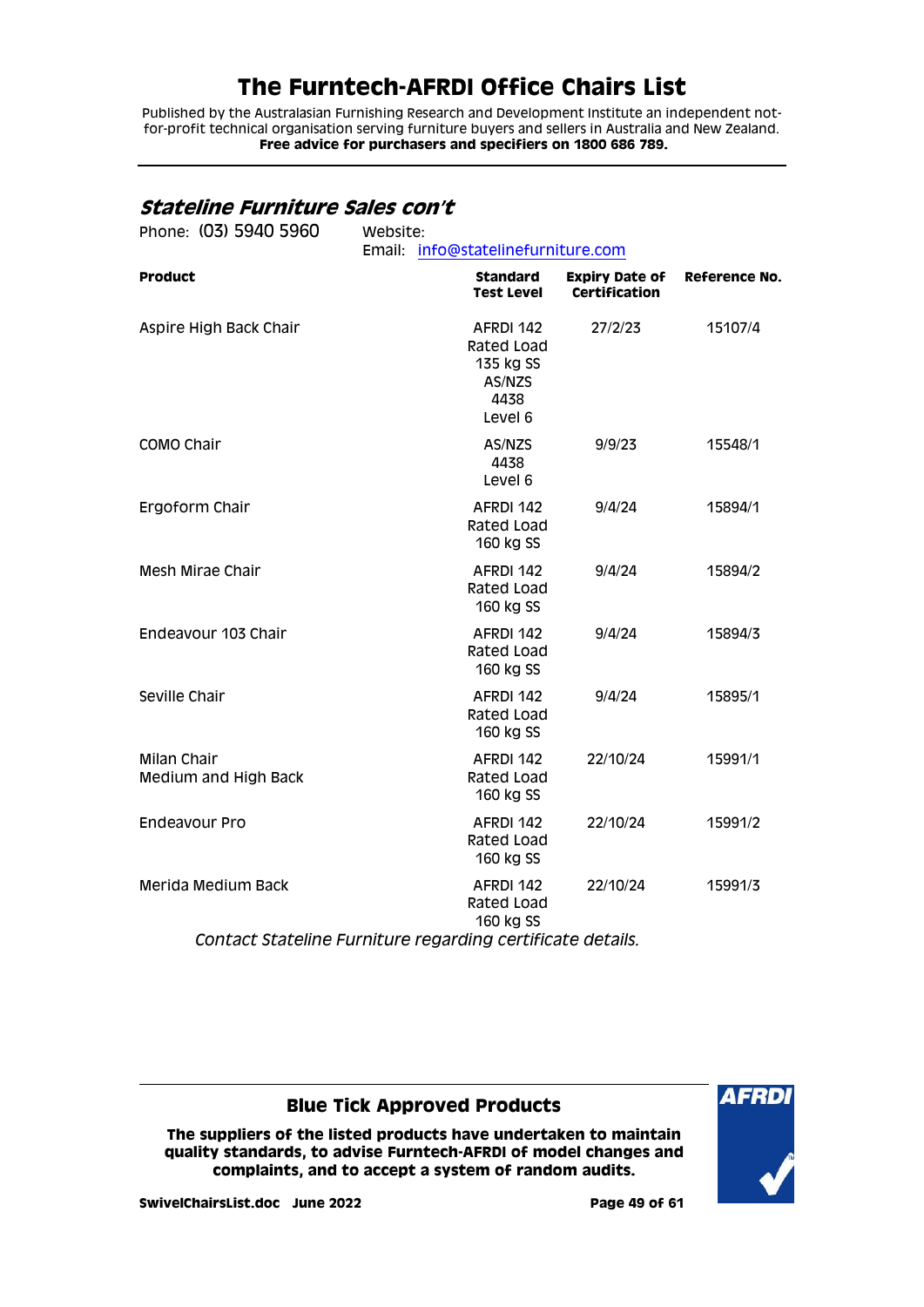Published by the Australasian Furnishing Research and Development Institute an independent notfor-profit technical organisation serving furniture buyers and sellers in Australia and New Zealand. **Free advice for purchasers and specifiers on 1800 686 789.**

## <span id="page-49-0"></span>**Steelcase Australia Pty Ltd**

| Phone: (02) 9660 5855                      | Website: www.steelcase.com<br>Email:<br>brett.todd@steelcase.com |                                      |                                               |                      |  |
|--------------------------------------------|------------------------------------------------------------------|--------------------------------------|-----------------------------------------------|----------------------|--|
| <b>Product</b>                             |                                                                  | <b>Standard</b><br><b>Test Level</b> | <b>Expiry Date of</b><br><b>Certification</b> | <b>Reference No.</b> |  |
| Leap                                       | Certificate                                                      | AS/NZS<br>4438<br>Level 6            | 30/3/23                                       | 15301/1              |  |
| Series 2 Chair<br>Air and Upholstered Back | Certificate                                                      | AS/NZS<br>4438<br>Level 6            | 21/12/23                                      | 15670/1              |  |
| Series 2 Stool<br>Air and Upholstered Back | Certificate                                                      | AS/NZS<br>4438<br>Level 6            | 21/12/23                                      | 15670/2              |  |
| Gesture                                    | Certificate                                                      | AS/NZS<br>4438<br>Level 6            | 14/6/24                                       | 15581/1              |  |
| Gesture Stool                              | Certificate                                                      | AS/NZS<br>4438<br>Level 6            | 14/6/24                                       | 15581/2              |  |
| Series 1                                   | Certificate                                                      | AS/NZS<br>4438<br>Level 6            | 12/9/24                                       | 16133/1              |  |
| Series 1 Stool                             | Certificate                                                      | AS/NZS<br>4438<br>Level 6            | 12/9/24                                       | 16133/2              |  |
| Think Chair                                | Certificate                                                      | AS/NZS<br>4438<br>Level 6            | 17/9/24                                       | 16135/1              |  |
| <b>Think Stool</b>                         | Certificate                                                      | AS/NZS<br>4438<br>Level 6            | 17/9/24                                       | 16135/2              |  |
| Personality Mesh Back Chair                | Certificate                                                      | AS/NZS<br>4438<br>Level 6            | 15/3/25                                       | 16342/1              |  |
| Personality Plus Chair                     | Certificate                                                      | AS/NZS<br>4438<br>Level 6            | 25/3/25                                       | 16242/1              |  |
| Personality Plus Stool                     | Certificate                                                      | AS/NZS<br>4438<br>Level 6            | 25/3/25                                       | 16242/2              |  |

### **Blue Tick Approved Products**

**The suppliers of the listed products have undertaken to maintain quality standards, to advise Furntech-AFRDI of model changes and complaints, and to accept a system of random audits.**

**AFRDI**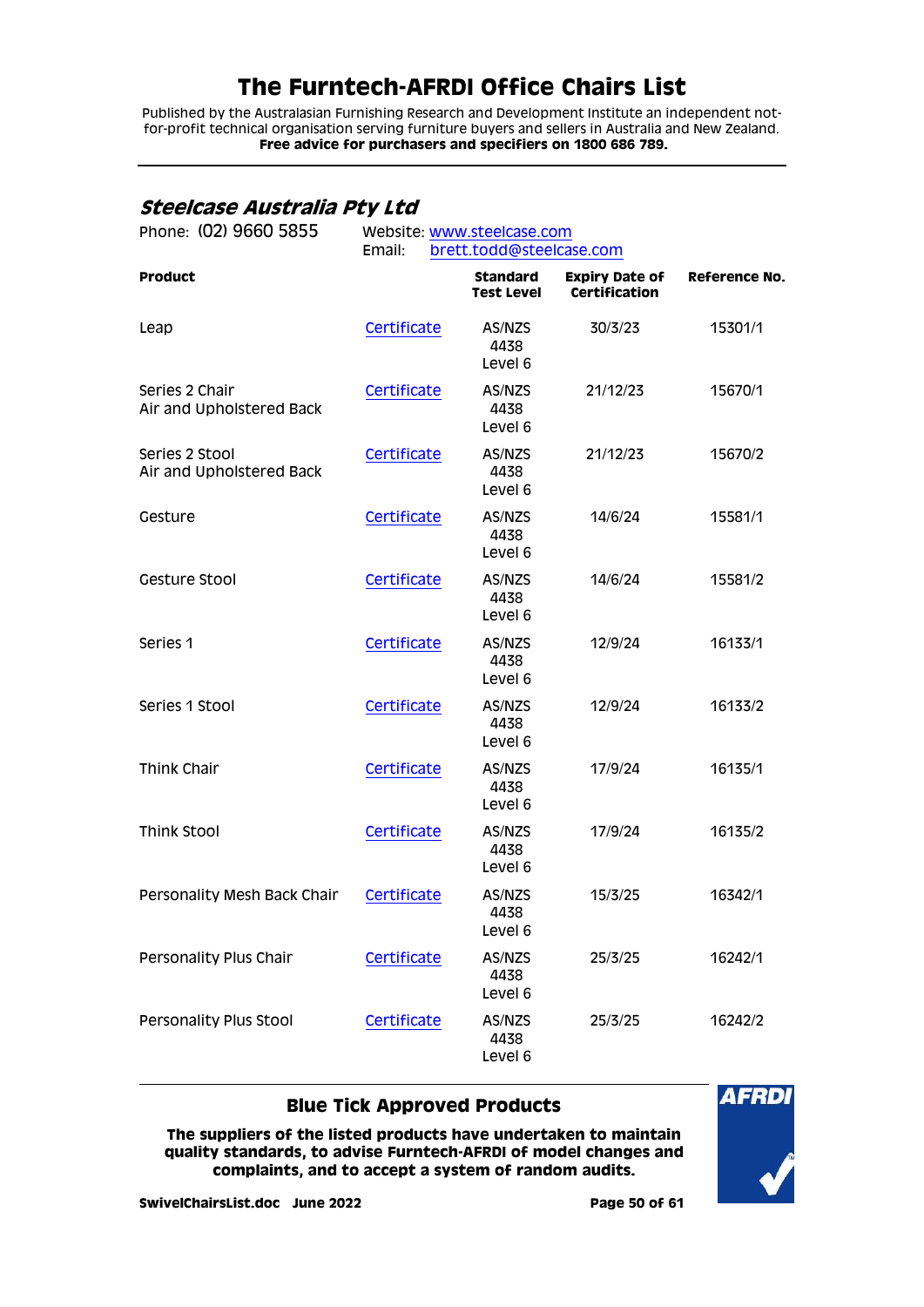Published by the Australasian Furnishing Research and Development Institute an independent notfor-profit technical organisation serving furniture buyers and sellers in Australia and New Zealand. **Free advice for purchasers and specifiers on 1800 686 789.**

## <span id="page-50-0"></span>**Sturdy Components Pty Ltd**

| Phone: (02) 9790 3500                                                                                               | Website: www.sturdy.com.au<br>Email:<br>sales@sturdy.com.au |                                      |                                        |                      |  |
|---------------------------------------------------------------------------------------------------------------------|-------------------------------------------------------------|--------------------------------------|----------------------------------------|----------------------|--|
| <b>Product</b>                                                                                                      |                                                             | <b>Standard</b><br><b>Test Level</b> | <b>Expiry Date of</b><br>Certification | <b>Reference No.</b> |  |
| Norse Task Chair<br>Medium and High back<br>Medium and Large Seat                                                   |                                                             | AS/NZS<br>4438<br>Level 6            | 20/12/22                               | 15160/1              |  |
| Penny Task Chair<br>Medium and High back<br>Medium and Large Seat                                                   |                                                             | AS/NZS<br>4438<br>Level 6            | 20/12/22                               | 15160/2              |  |
| Lynx Task Chair<br>Medium and High back<br>Medium and Large Seat                                                    |                                                             | AS/NZS<br>4438<br>Level 6            | 20/12/22                               | 15160/3              |  |
| Calice Task Chair<br>Medium and High back<br>Medium and Large Seat                                                  |                                                             | AS/NZS<br>4438<br>Level 6            | 20/12/22                               | 15160/4              |  |
| Wave Task Chair<br>Medium and High back<br>Medium and Large Seat                                                    |                                                             | AS/NZS<br>4438<br>Level 6            | 20/12/22                               | 15160/5              |  |
| Chinque Task Chair<br>Medium and High back<br>Medium and Large Seat                                                 |                                                             | AS/NZS<br>4438<br>Level 6            | 20/12/22                               | 15160/6              |  |
| Ecco Task Chair<br>Medium and High back<br>Medium and Large Seat                                                    |                                                             | AS/NZS<br>4438<br>Level 6            | 20/12/22                               | 15160/7              |  |
| Penta Task Chair<br>Medium and High back<br>Medium and Large Seat                                                   |                                                             | AS/NZS<br>4438<br>Level 6            | 20/12/22                               | 15160/8              |  |
| Axer Heavy Duty Chair<br>Medium and High back<br>Medium and Large Seat                                              |                                                             | AS/NZS<br>4438<br>Level 6            | 20/12/22                               | 15160/9              |  |
| Wave Mesh Back Chair<br>Medium and Large Seat                                                                       |                                                             | AS/NZS<br>4438<br>Level 6            | 20/12/22                               | 15160/10             |  |
| Quasar Task Chair<br>Medium and High back<br>Medium and Large Seat<br>Contact Sturdy regarding certificate details. |                                                             | AS/NZS<br>4438<br>Level 6            | 20/12/22                               | 15160/11             |  |

### **Blue Tick Approved Products**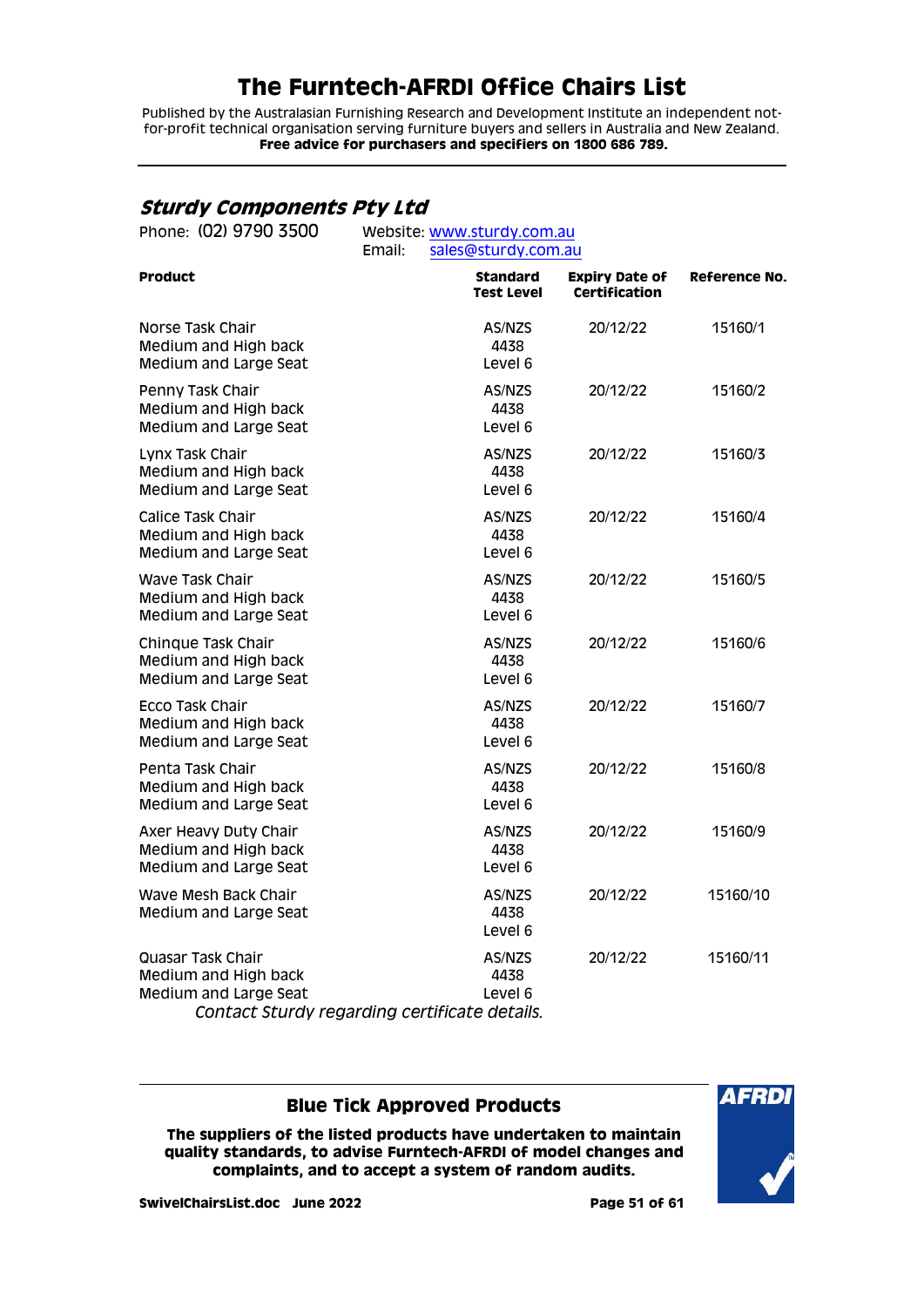Published by the Australasian Furnishing Research and Development Institute an independent notfor-profit technical organisation serving furniture buyers and sellers in Australia and New Zealand. **Free advice for purchasers and specifiers on 1800 686 789.**

## <span id="page-51-0"></span>**Style Ergonomics Australia Pty Ltd**

| Phone: (02) 9757 2515                                              | Website:    | www.styleergonomics.com.au           |                                               |                      |  |  |
|--------------------------------------------------------------------|-------------|--------------------------------------|-----------------------------------------------|----------------------|--|--|
|                                                                    | Email:      | sales@styleergonomics.com.au         |                                               |                      |  |  |
| <b>Product</b>                                                     |             | <b>Standard</b><br><b>Test Level</b> | <b>Expiry Date of</b><br><b>Certification</b> | <b>Reference No.</b> |  |  |
| Galaxy GA600<br>Low and High Back<br>Large and Extra Large<br>Seat | Certificate | AS/NZS<br>4438<br>Level 6            | 2/9/22                                        | 14983/1              |  |  |
| Chelsea Mesh MCH600<br>Low and High Back<br>Large Seat             | Certificate | AS/NZS<br>4438<br>Level 6            | 2/9/22                                        | 14983/2              |  |  |
| <b>TR600 &amp; TR600C</b><br><b>High Back</b><br>Extra Large Seat  | Certificate | AS/NZS<br>4438<br>Level 6            | 2/9/22                                        | 14983/3              |  |  |
| Prestige PR600<br><b>High Back</b><br>Large Seat                   | Certificate | AS/NZS<br>4438<br>Level 6            | 2/9/22                                        | 14983/4              |  |  |
| HINO & HINO-C<br><b>High Back</b><br>Extra Large Seat              | Certificate | AS/NZS<br>4438<br>Level 6            | 2/9/22                                        | 14983/5              |  |  |
| Spot & Spot-C<br>High Back<br>Extra Large Seat                     | Certificate | AS/NZS<br>4438<br>Level 6            | 2/9/22                                        | 14983/6              |  |  |
| Newton NE600 & NE600C<br><b>High Back</b><br>Extra Large Seat      | Certificate | AS/NZS<br>4438<br>Level 6            | 2/9/22                                        | 14983/7              |  |  |
| Spiral & Spiral-C<br><b>High Back</b><br>Extra Large Seat          | Certificate | AS/NZS<br>4438<br>Level 6            | 2/9/22                                        | 14983/8              |  |  |
| Epic & Epic-C<br>High Back<br>Extra Large Seat                     | Certificate | AS/NZS<br>4438<br>Level 6            | 2/9/22                                        | 14983/9              |  |  |
| Mega & Mega-C<br><b>High Back</b><br>Extra Large Seat              | Certificate | AS/NZS<br>4438<br>Level 6            | 2/9/22                                        | 14983/10             |  |  |
| Prestige P350<br>Low and High Back<br>Standard & Square Seat       | Certificate | AS/NZS<br>4438<br>Level 6            | 2/9/22                                        | 14982/1              |  |  |

### **Blue Tick Approved Products**

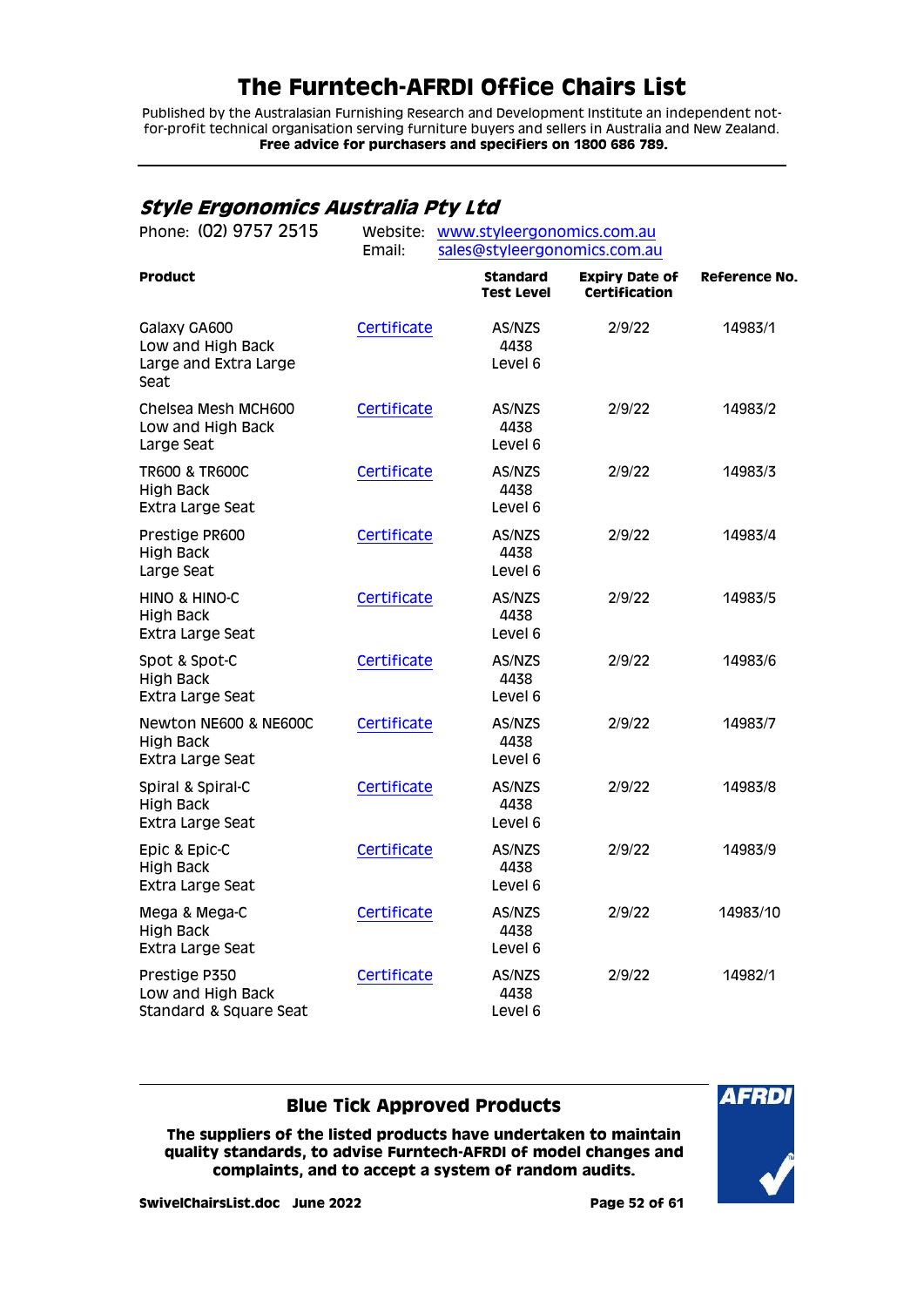Published by the Australasian Furnishing Research and Development Institute an independent notfor-profit technical organisation serving furniture buyers and sellers in Australia and New Zealand. **Free advice for purchasers and specifiers on 1800 686 789.**

## <span id="page-52-0"></span>**Style Ergonomics Australia Pty Ltd con't**

| Phone: (02) 9757 2515                                            |             | Website: www.styleergonomics.com.au  |                                               |                      |  |  |
|------------------------------------------------------------------|-------------|--------------------------------------|-----------------------------------------------|----------------------|--|--|
|                                                                  | Email:      | sales@styleergonomics.com.au         |                                               |                      |  |  |
| <b>Product</b>                                                   |             | <b>Standard</b><br><b>Test Level</b> | <b>Expiry Date of</b><br><b>Certification</b> | <b>Reference No.</b> |  |  |
| Ecotech E350<br>Low and High Back<br><b>Standard Seat</b>        | Certificate | AS/NZS<br>4438<br>Level 6            | 2/9/22                                        | 14982/2              |  |  |
| Vesta Mesh MVE350<br>Low and High Back<br>Square Seat            | Certificate | AS/NZS<br>4438<br>Level 6            | 2/9/22                                        | 14982/4              |  |  |
| Rio Mesh Chair<br>Low and High Back<br><b>Standard Seat</b>      | Certificate | AS/NZS<br>4438<br>Level 6            | 2/9/22                                        | 14982/5              |  |  |
| Alpha AL350<br>Low and High Back<br><b>Standard Seat</b>         | Certificate | AS/NZS<br>4438<br>Level 6            | 2/9/22                                        | 14982/6              |  |  |
| Avoca Mesh MAV350<br>Low and High Back<br><b>Standard Seat</b>   | Certificate | AS/NZS<br>4438<br>Level 6            | 2/9/22                                        | 14982/7              |  |  |
| Virgo VI350<br>Low and High Back<br>Square Seat                  | Certificate | AS/NZS<br>4438<br>Level 6            | 2/9/22                                        | 14982/8              |  |  |
| Aqua Chair<br>Low and High Back<br><b>Standard Seat</b>          | Certificate | AS/NZS<br>4438<br>Level 6            | 2/9/22                                        | 14982/9              |  |  |
| Click Chair<br>Low and High Back<br>Square Seat                  | Certificate | AS/NZS<br>4438<br>Level 6            | 2/9/22                                        | 14982/10             |  |  |
| Expo Chair<br>Low and High Back<br>Square Seat                   | Certificate | AS/NZS<br>4438<br>Level 6            | 2/9/22                                        | 14982/11             |  |  |
| Economy<br>Low and High Back<br>Standard and Square<br>Seat      | Certificate | AS/NZS<br>4438<br>Level 6            | 2/9/22                                        | 15306/1              |  |  |
| The Hemsworth Chair<br>Low and High Back<br><b>Standard Seat</b> | Certificate | AS/NZS<br>4438                       | 2/9/22                                        | 15650/1              |  |  |

### **Blue Tick Approved Products**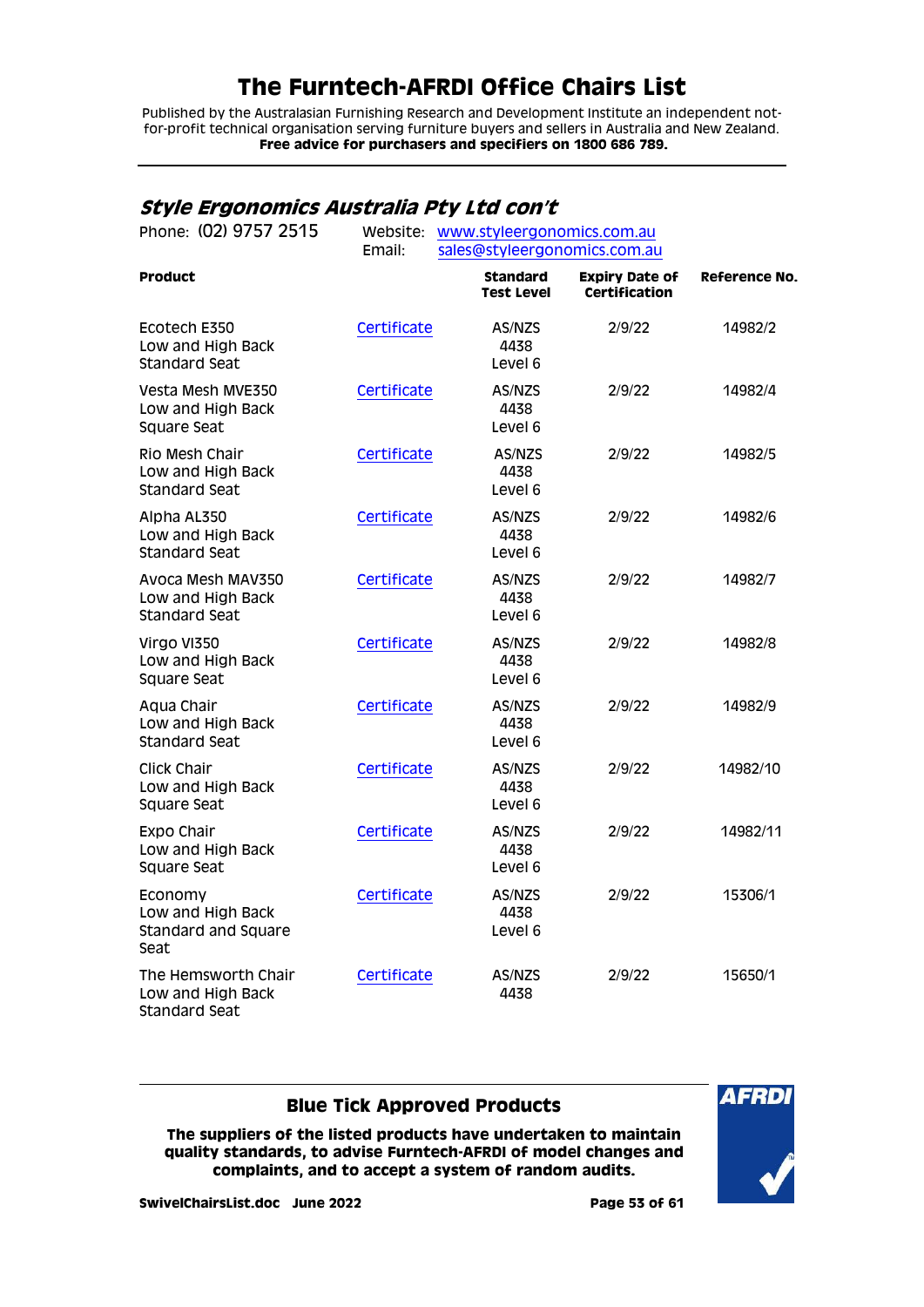Published by the Australasian Furnishing Research and Development Institute an independent notfor-profit technical organisation serving furniture buyers and sellers in Australia and New Zealand. **Free advice for purchasers and specifiers on 1800 686 789.**

## <span id="page-53-0"></span>**Style Ergonomics Australia Pty Ltd con't**

| Phone: (02) 9757 2515              | Website:<br>www.styleergonomics.com.au<br>sales@styleergonomics.com.au<br>Email: |  |                                                                   |                                               |                      |
|------------------------------------|----------------------------------------------------------------------------------|--|-------------------------------------------------------------------|-----------------------------------------------|----------------------|
| <b>Product</b>                     |                                                                                  |  | <b>Standard</b><br><b>Test Level</b>                              | <b>Expiry Date of</b><br><b>Certification</b> | <b>Reference No.</b> |
| DAM Chair                          | Certificate                                                                      |  | AS/NZS<br>4438<br>Level 6                                         | 28/3/23                                       | 15300/1              |
| Posture Mate<br>Low and High Back  | Certificate                                                                      |  | AS/NZS<br>4438<br>Level 6                                         | 28/3/23                                       | 15300/2              |
| Eden Chair<br>Models BBC & WB      | Certificate                                                                      |  | AS/NZS<br>4438<br>Level 4                                         | 17/9/23                                       | 15530/1              |
| FortyFour Chair<br>Models BBC & WB | Certificate                                                                      |  | AS/NZS<br>4438<br>Level 4                                         | 17/9/23                                       | 15857/1              |
| Ranger Chair                       | Certificate                                                                      |  | AFRDI 142<br>Rated Load<br>160 kg MS<br>AS/NZS<br>4438<br>Level 6 | 13/2/24                                       | 15844/1              |

## <span id="page-53-1"></span>**Stylecraft**

| Phone: (02) 9355 0010 | Website:<br>Email: | tonyr@stylecraft.com.au              |                                        |               |  |  |
|-----------------------|--------------------|--------------------------------------|----------------------------------------|---------------|--|--|
| <b>Product</b>        |                    | <b>Standard</b><br><b>Test Level</b> | <b>Expiry Date of</b><br>Certification | Reference No. |  |  |
| Vault 1460            | Certificate        | AS/NZS<br>4438<br>Level 6            | 11/3/23                                | 15193/1       |  |  |
|                       |                    |                                      |                                        |               |  |  |

### <span id="page-53-2"></span>**Sunon Technology co., ltd**

| Phone:               | Website:<br>www.sunonglobal.com<br>Email: |                                      |                                        |               |
|----------------------|-------------------------------------------|--------------------------------------|----------------------------------------|---------------|
| <b>Product</b>       |                                           | <b>Standard</b><br><b>Test Level</b> | <b>Expiry Date of</b><br>Certification | Reference No. |
| H <sub>2</sub> Chair | Certificate                               | AS/NZS<br>4438<br>Level 6            | 20/12/24                               | 16186/1       |

### **Blue Tick Approved Products**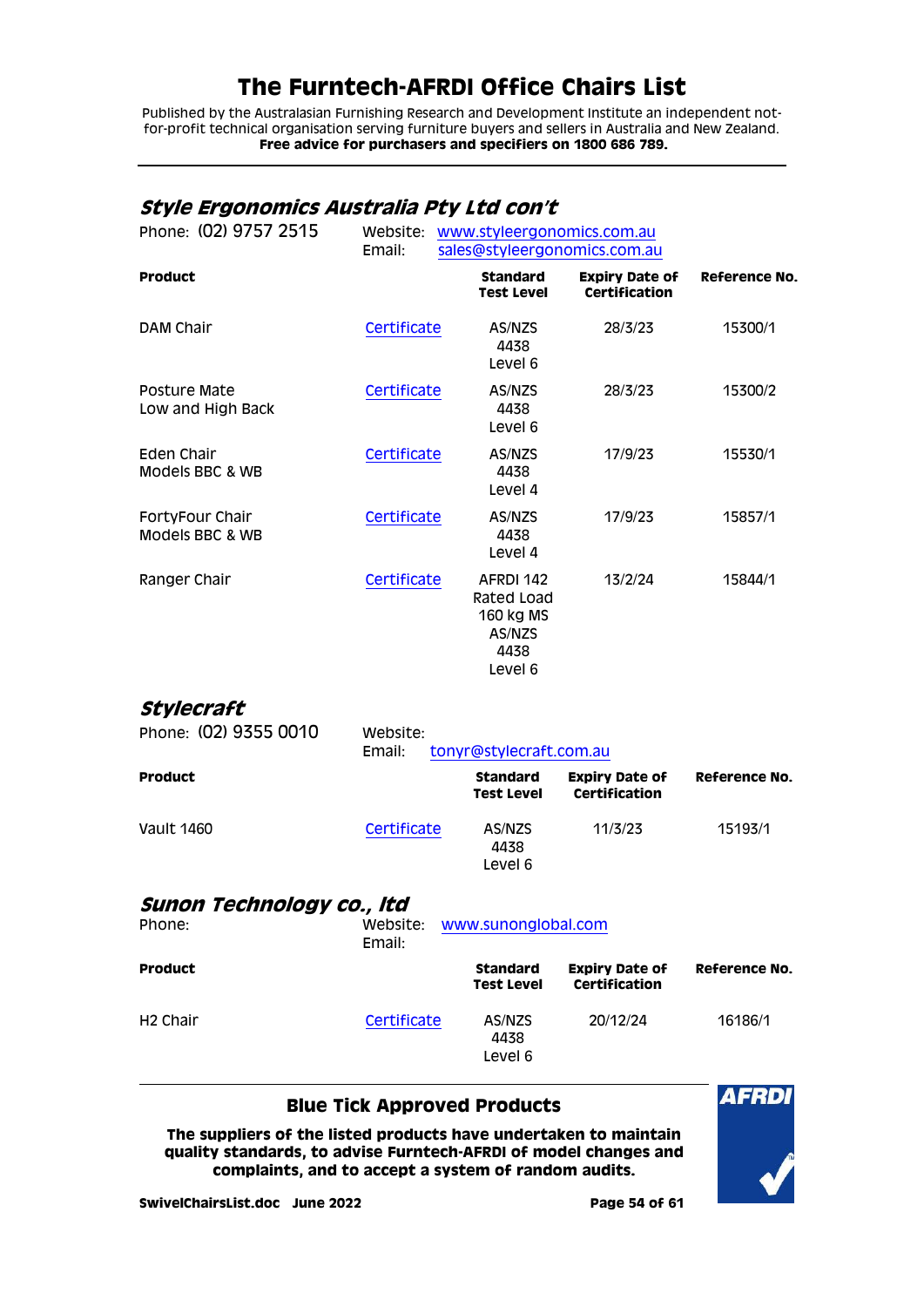Published by the Australasian Furnishing Research and Development Institute an independent notfor-profit technical organisation serving furniture buyers and sellers in Australia and New Zealand. **Free advice for purchasers and specifiers on 1800 686 789.**

### <span id="page-54-0"></span>**Topstar Australia**

| Phone: (02) 9772 0590                | Website:<br>Email: | www.topstaraustralia.com.au          |                                        |               |  |
|--------------------------------------|--------------------|--------------------------------------|----------------------------------------|---------------|--|
| <b>Product</b>                       |                    | <b>Standard</b><br><b>Test Level</b> | <b>Expiry Date of</b><br>Certification | Reference No. |  |
| Kobe 3 Lever<br>Medium and High Back | Certificate        | AS/NZS<br>4438<br>Level 6            | 28/5/23                                | 15430/1       |  |

### <span id="page-54-1"></span>**Trusource Workspace Solutions**

| Phone: (02) 9771 3020 | Website:<br>Email: | glenn@trusource.com.au        |                                               |               |
|-----------------------|--------------------|-------------------------------|-----------------------------------------------|---------------|
| <b>Product</b>        |                    | <b>Standard</b><br>Test Level | <b>Expiry Date of</b><br><b>Certification</b> | Reference No. |
| 10892 Mesh Task Chair | Certificate        | AS/NZS<br>4438<br>Level 6     | 28/8/21                                       | 13816/1       |

### <span id="page-54-2"></span>**Turnco Industries (Vic) Pty Ltd**

| Phone: (03) 9375 4944                                                               | Email: | Website: www.turnco.com.au<br>admin@turnco.com.au |                                                                   |                                               |                      |
|-------------------------------------------------------------------------------------|--------|---------------------------------------------------|-------------------------------------------------------------------|-----------------------------------------------|----------------------|
| <b>Product</b>                                                                      |        |                                                   | <b>Standard</b><br>Test Level                                     | <b>Expiry Date of</b><br><b>Certification</b> | <b>Reference No.</b> |
| Baron Chair<br>Low, Medium and High Back<br>Standard and Large Seat                 |        |                                                   | AS/NZS<br>4438<br>Level 6                                         | 6/8/23                                        | 15552/1              |
| <b>Baron Drafting Chair</b><br>Low, Medium and High Back<br>Standard and Large Seat |        |                                                   | AS/NZS<br>4438<br>Level 6                                         | 6/8/23                                        | 15552/2              |
| Commander Chair<br>Medium and High back                                             |        |                                                   | AFRDI 142<br>Rated Load<br>160 kg MS<br>AS/NZS<br>4438<br>Level 6 | 31/10/23                                      | 15658/1              |
| Contact Turnco Industries (Vic) regarding certificate details.                      |        |                                                   |                                                                   |                                               |                      |

### **Blue Tick Approved Products**

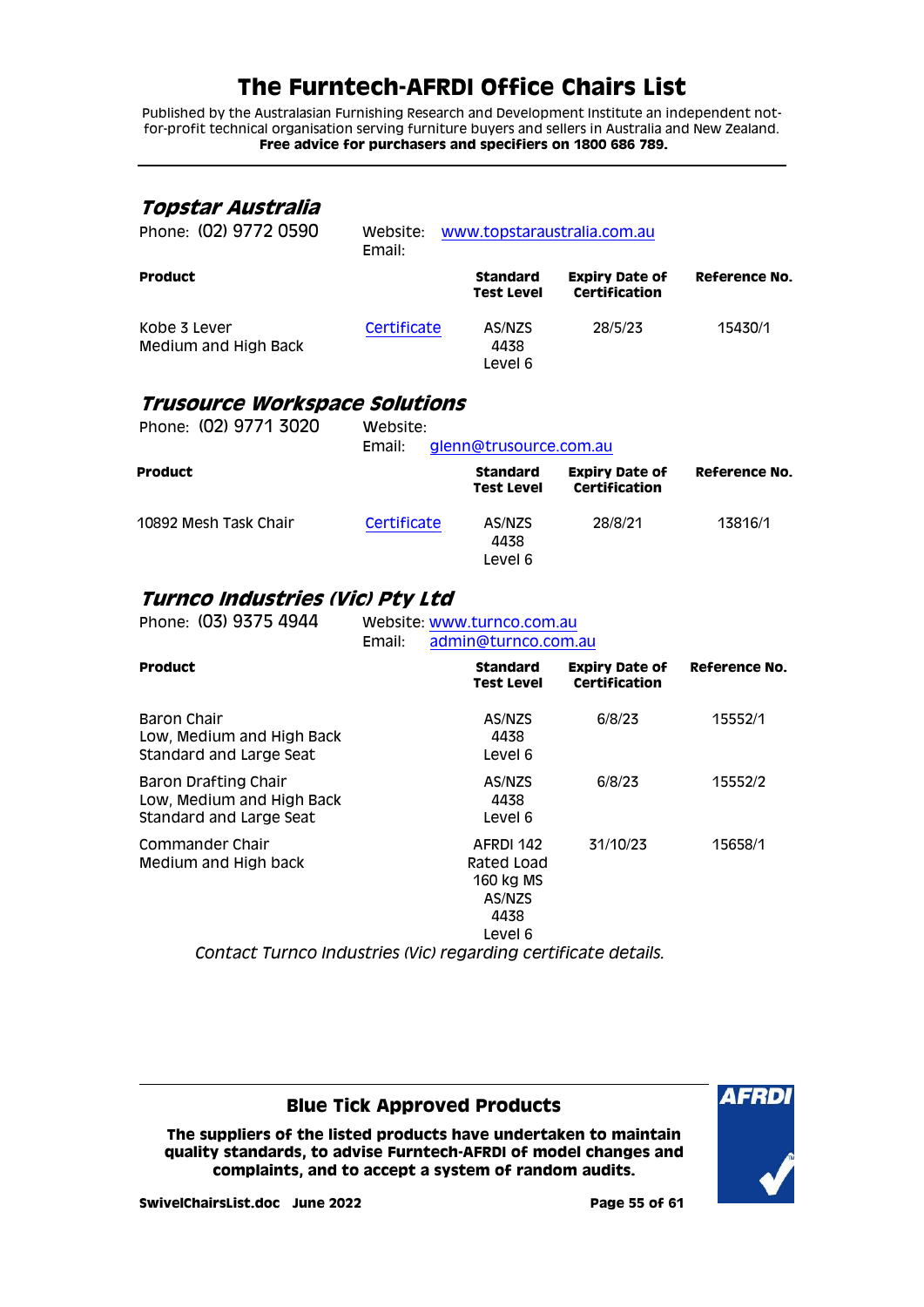Published by the Australasian Furnishing Research and Development Institute an independent notfor-profit technical organisation serving furniture buyers and sellers in Australia and New Zealand. **Free advice for purchasers and specifiers on 1800 686 789.**

## <span id="page-55-0"></span>**UCI Australia Pty Ltd**

| Phone: 1300 824 824       | Website:<br>Email: | www.uci.com.au<br>info@uci.com.au    |                                               |               |
|---------------------------|--------------------|--------------------------------------|-----------------------------------------------|---------------|
| <b>Product</b>            |                    | <b>Standard</b><br><b>Test Level</b> | <b>Expiry Date of</b><br><b>Certification</b> | Reference No. |
| Relate Chair<br>Mesh Back | Certificate        | AS/NZS<br>4438<br>Level 6            | 18/10/21                                      | 14498/2       |
| Sylphy Chair              | Certificate        | AS/NZS<br>4438<br>Level 6            | 22/6/22                                       | 14754/1       |
| Sylphy Drafting Chair     | Certificate        | AS/NZS<br>4438<br>Level 6            | 22/6/22                                       | 14754/2       |
| Baron Chair               | Certificate        | AS/NZS<br>4438<br>Level 6            | 18/9/22                                       | 15020/1       |
| Portone Smart             | Certificate        | AS/NZS<br>4438<br>Level 6            | 21/7/24                                       | 15874/1       |

### <span id="page-55-1"></span>**UES Seating Solutions**

| Phone: (02) 4730 9000 | Email:      | Website: www.alex-zanda.com<br>wlawrence@uesint.com |                                                 |                                        |                      |
|-----------------------|-------------|-----------------------------------------------------|-------------------------------------------------|----------------------------------------|----------------------|
| <b>Product</b>        |             |                                                     | <b>Standard</b><br><b>Test Level</b>            | <b>Expiry Date of</b><br>Certification | <b>Reference No.</b> |
| Zepha Chair           | Certificate |                                                     | AS/NZS<br>4438<br>Level 6<br>ANSI/BIFMA<br>X5.1 | 11/5/24                                | 15940/1              |
| Sirocco Chair         | Certificate |                                                     | AS/NZS<br>4438<br>Level 6<br>ANSI/BIFMA<br>X5.1 | 11/5/24                                | 15940/2              |
| Aria Chair            | Certificate |                                                     | AS/NZS<br>4438<br>Level 6<br>ANSI/BIFMA<br>X5.1 | 11/5/24                                | 15940/3              |

### **Blue Tick Approved Products**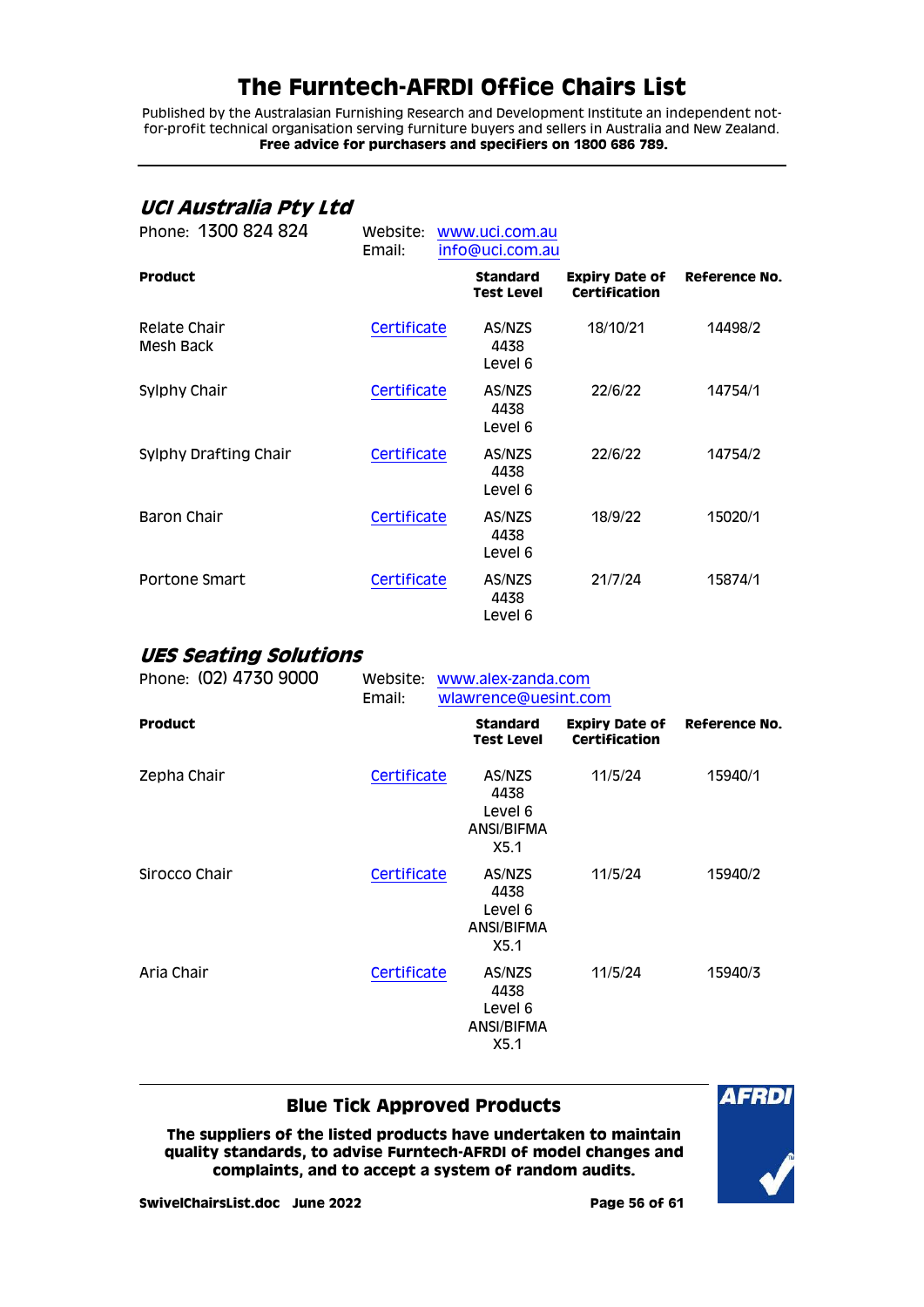Published by the Australasian Furnishing Research and Development Institute an independent notfor-profit technical organisation serving furniture buyers and sellers in Australia and New Zealand. **Free advice for purchasers and specifiers on 1800 686 789.**

## <span id="page-56-0"></span>**Unitec Advanced Systems Pty Ltd**

| Phone: (08) 9248 1894                                                  | Website:<br>Email: | www.unitec.net.au<br>jk@unitec.net.au |                                        |               |  |
|------------------------------------------------------------------------|--------------------|---------------------------------------|----------------------------------------|---------------|--|
| <b>Product</b>                                                         |                    | <b>Standard</b><br><b>Test Level</b>  | <b>Expiry Date of</b><br>Certification | Reference No. |  |
| Zeta Chair<br>Medium and High Back<br>Medium and Large Seat            | Certificate        | AS/NZS<br>4438<br>Level 6             | 21/6/24                                | 15997/2       |  |
| Alpha Square Back Chair<br>High and Maxi Back<br>Medium and Large Seat | Certificate        | AS/NZS<br>4438<br>Level 6             | 21/6/24                                | 15997/3       |  |
| Alpha Mesh Back Chair<br>Medium and Large Seat                         | Certificate        | AS/NZS<br>4438<br>Level 6             | 21/6/24                                | 15997/4       |  |

## <span id="page-56-1"></span>**Unix Solutions Pty Ltd**

| Phone: 1800 973 337     | Website: www.unixsolutions.com.au<br>info@unixsolutions.com.au<br>Email: |                                                                   |                                        |               |
|-------------------------|--------------------------------------------------------------------------|-------------------------------------------------------------------|----------------------------------------|---------------|
| <b>Product</b>          |                                                                          | <b>Standard</b><br>Test Level                                     | <b>Expiry Date of</b><br>Certification | Reference No. |
| UNIX 160 kg Multi-Shift | Certificate                                                              | AFRDI 142<br>Rated Load<br>160 kg MS<br>AS/NZS<br>4438<br>Level 6 | 29/10/22                               | 15841/1       |

**Blue Tick Approved Products**

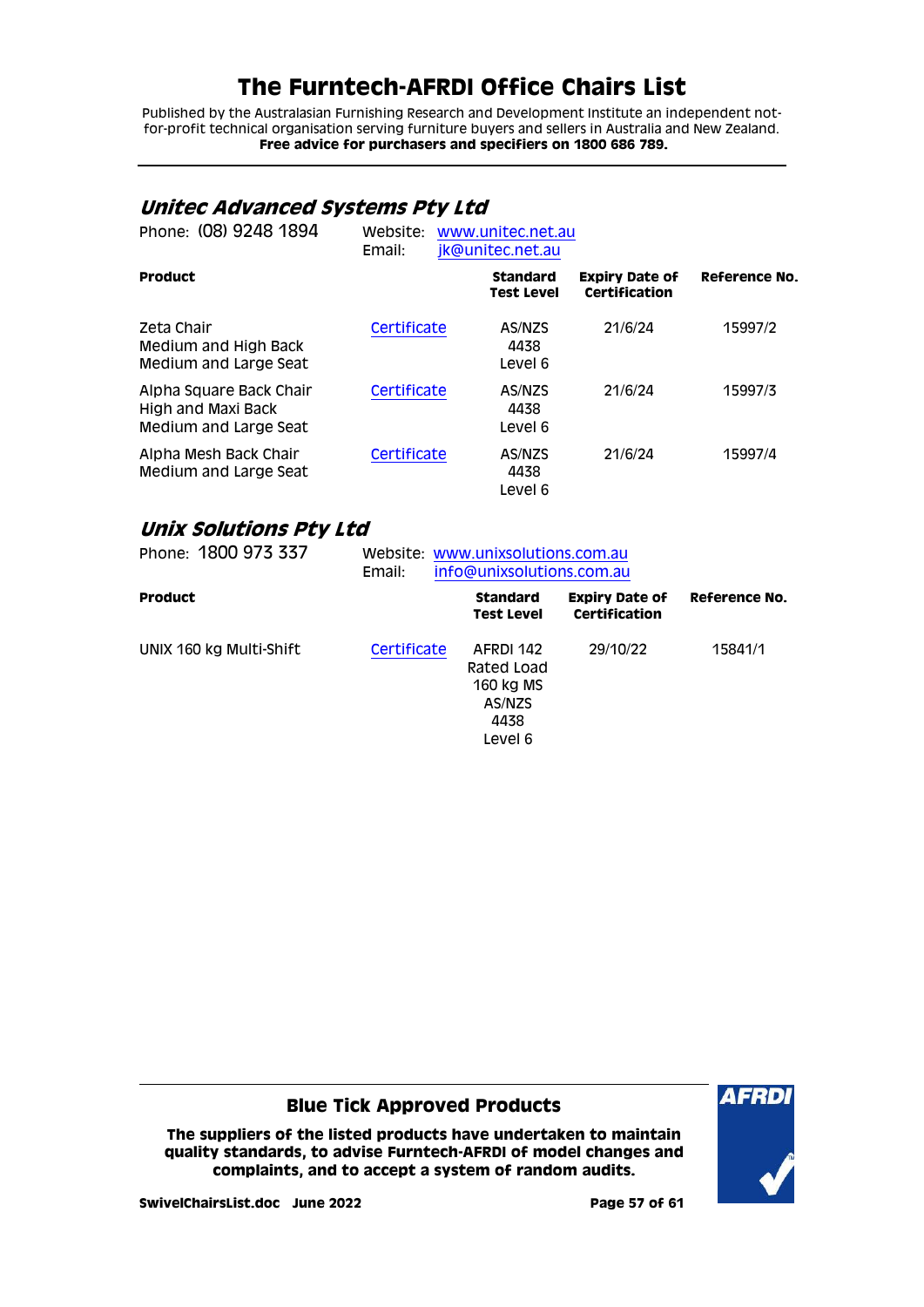Published by the Australasian Furnishing Research and Development Institute an independent notfor-profit technical organisation serving furniture buyers and sellers in Australia and New Zealand. **Free advice for purchasers and specifiers on 1800 686 789.**

## <span id="page-57-0"></span>**Wenchen Furniture Limited**

| Phone: (86) 757 2388 9948  | Website: www.wenchenfurniture.com<br>Emaill: | billhu@wenchenfurniture.com   |                                        |               |
|----------------------------|----------------------------------------------|-------------------------------|----------------------------------------|---------------|
| <b>Product</b>             |                                              | <b>Standard</b><br>Test Level | <b>Expiry Date of</b><br>Certification | Reference No. |
| T8108 Low Back Task Chair  | Certificate                                  | AS/NZS<br>4438<br>Level 6     | 2/8/22                                 | 15207/1       |
| T8109 High Back Task Chair | Certificate                                  | AS/NZS<br>4438<br>Level 6     | 2/8/22                                 | 15207/2       |
| T841 High Back Chair       | Certificate                                  | AS/NZS<br>4438<br>Level 6     | 2/8/22                                 | 15207/3       |
| T842 Medium Back Chair     | Certificate                                  | AS/NZS<br>4438<br>Level 6     | 2/8/22                                 | 15207/4       |

**Blue Tick Approved Products**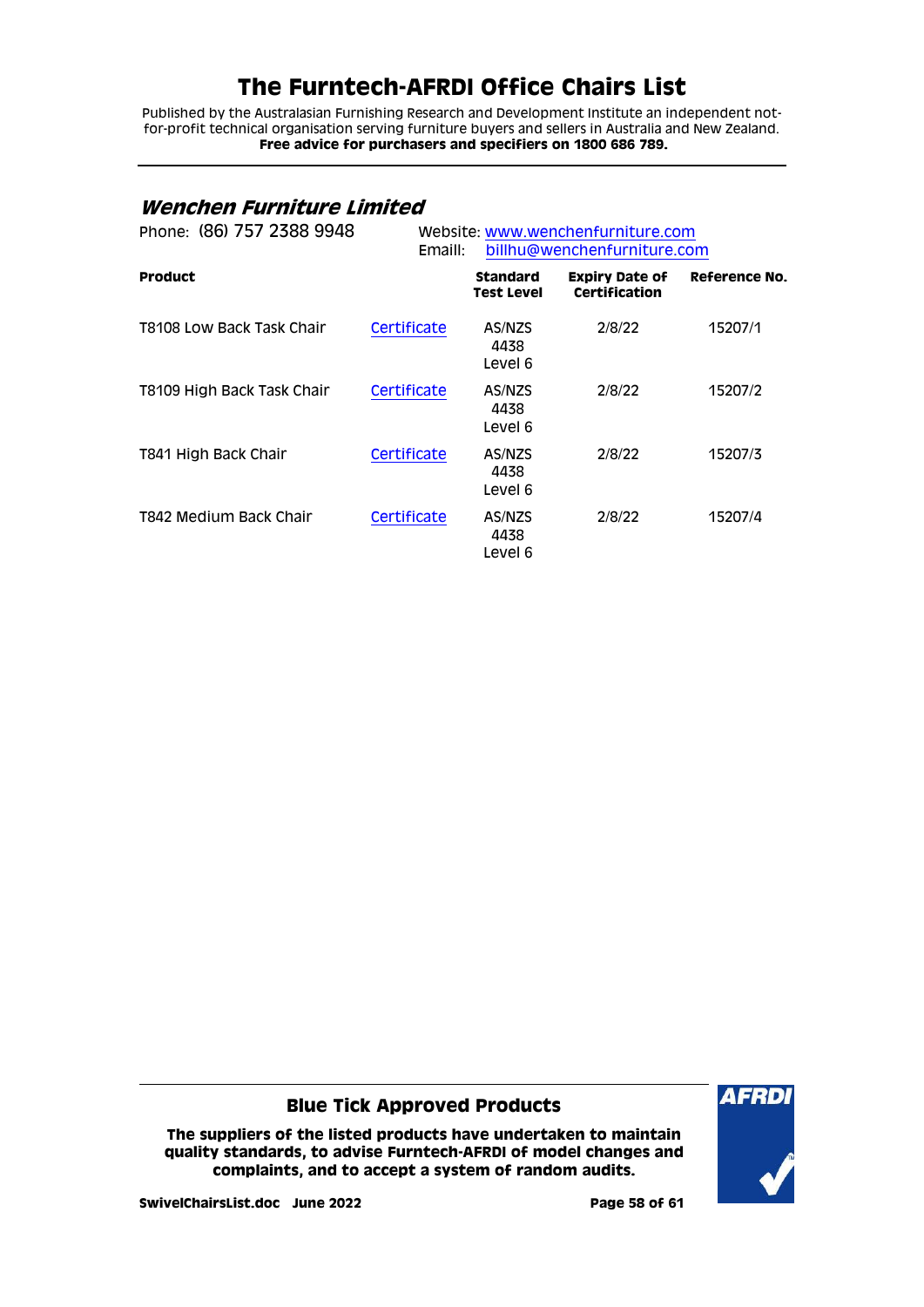Published by the Australasian Furnishing Research and Development Institute an independent notfor-profit technical organisation serving furniture buyers and sellers in Australia and New Zealand. **Free advice for purchasers and specifiers on 1800 686 789.**

## <span id="page-58-0"></span>**Wilkhahn Wilkening & Hahne Pty Ltd**

| Phone: (02) 9310 3355                                                                            | Website: www.wilkhahn.com.au<br>Email:<br>info@wilkhahn.com.au |                                      |                                               |                      |  |
|--------------------------------------------------------------------------------------------------|----------------------------------------------------------------|--------------------------------------|-----------------------------------------------|----------------------|--|
| <b>Product</b>                                                                                   |                                                                | <b>Standard</b><br><b>Test Level</b> | <b>Expiry Date of</b><br><b>Certification</b> | <b>Reference No.</b> |  |
| <b>IN Task Chair</b>                                                                             | Certificate                                                    | AS/NZS<br>4438<br>Level 6            | 23/10/22                                      | 15085/1              |  |
| AT Mesh Chair<br>Model 187/71                                                                    | Certificate                                                    | AS/NZS<br>4438<br>Level 6            | 26/8/23                                       | 15601/1              |  |
| FS 211/8                                                                                         | Certificate                                                    | AS/NZS<br>4438<br>Level 6            | 19/10/23                                      | 15636/1              |  |
| <b>Modus 275/7</b>                                                                               | Certificate                                                    | AS/NZS<br>4438<br>Level 6            | 19/10/23                                      | 15637/1              |  |
| Sola Conference Chair 291                                                                        | Certificate                                                    | AS/NZS<br>4438<br>Level 4            | 2/7/24                                        | 16038/1              |  |
| <b>ON Swivel Chair</b><br>Medium and High Back<br>Models 174/7, 174/71, 175/7,<br>175/71 & 172/7 | Certificate                                                    | AS/NZS<br>4438<br>Level 6            | 9/7/25                                        | 16309/1              |  |
| ON 174/1 Counter Chair                                                                           | Certificate                                                    | AS/NZS<br>4438<br>Level 6            | 9/7/25                                        | 16309/2              |  |

### <span id="page-58-1"></span>**Woods Furniture Pty Ltd**

| Phone: (03) 9316 0600 | Website: www.woodsfurniture.com.au<br>sales@woodsfurniture.com.au<br>Email: |                                                                   |                                        |               |  |
|-----------------------|-----------------------------------------------------------------------------|-------------------------------------------------------------------|----------------------------------------|---------------|--|
| <b>Product</b>        |                                                                             | <b>Standard</b><br><b>Test Level</b>                              | <b>Expiry Date of</b><br>Certification | Reference No. |  |
| Grande Mesh Chair     | Certificate                                                                 | AFRDI 142<br>Rated Load<br>135 kg MS<br>AS/NZS<br>4438<br>Level 6 | 17/12/23                               | 15744/1       |  |
| Newport Chair         | Certificate                                                                 | AS/NZS<br>4438<br>Level 5                                         | 14/9/24                                | 16134/1       |  |

### **Blue Tick Approved Products**

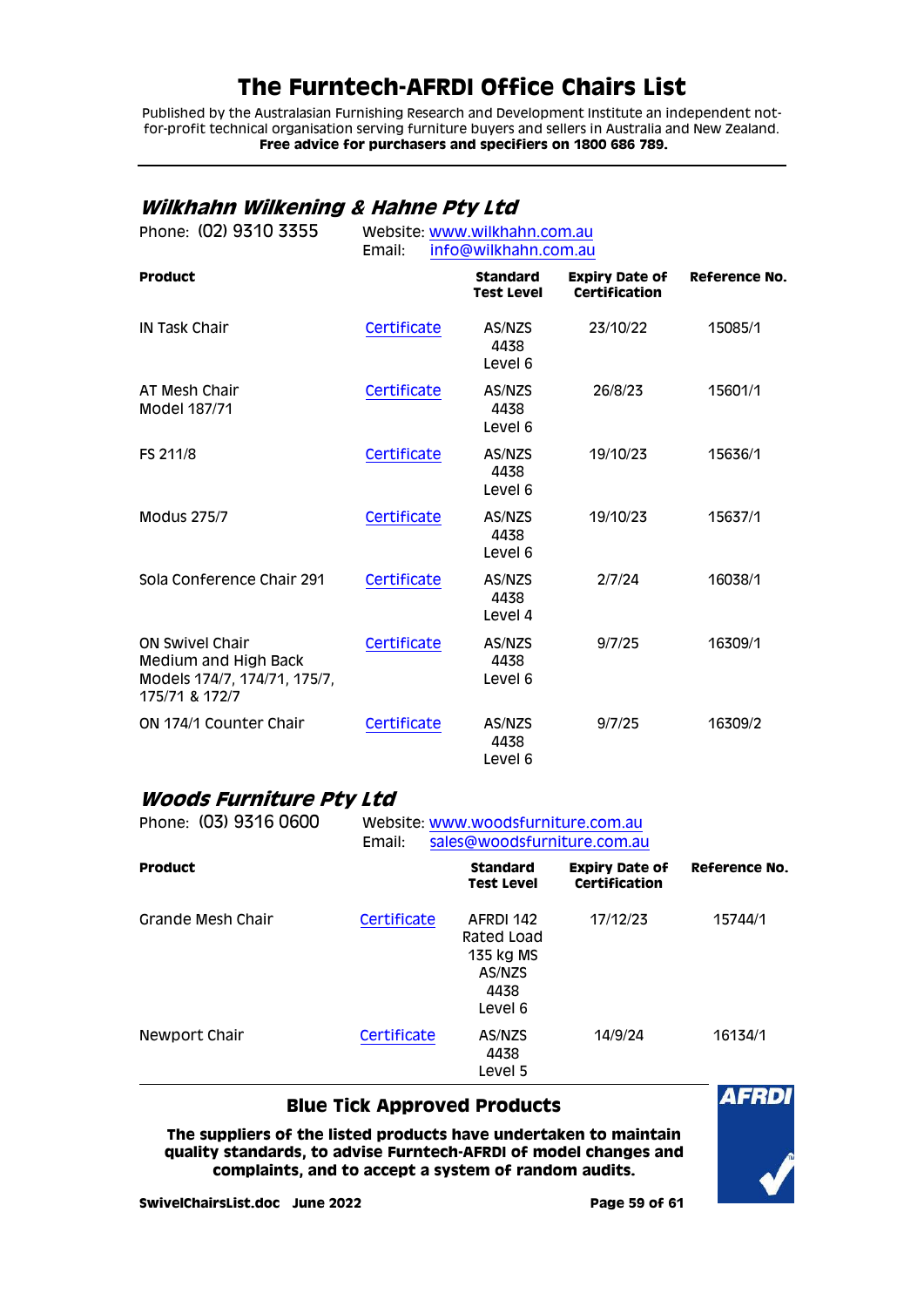Published by the Australasian Furnishing Research and Development Institute an independent notfor-profit technical organisation serving furniture buyers and sellers in Australia and New Zealand. **Free advice for purchasers and specifiers on 1800 686 789.**

## <span id="page-59-0"></span>**Workspace Commercial Furniture Pty Ltd**

| Phone: (08) 8374 8900                                   | Website: www.workspace.com.au<br>Email: |                                      |                                        | dmitroussidis@workspace.com.au |  |
|---------------------------------------------------------|-----------------------------------------|--------------------------------------|----------------------------------------|--------------------------------|--|
| <b>Product</b>                                          |                                         | <b>Standard</b><br><b>Test Level</b> | <b>Expiry Date of</b><br>Certification | <b>Reference No.</b>           |  |
| Eben Chair                                              | Certificate                             | AS/NZS<br>4438<br>Level 6            | 20/12/21                               | 14574/1                        |  |
| Dot.Pro chair                                           | Certificate                             | AS/NZS<br>4438<br>Level 6            | 21/8/22                                | 14824/1                        |  |
| Tone Chair                                              | Certificate                             | AS/NZS<br>4438<br>Level 6            | 28/9/22                                | 14980/1                        |  |
| Plaza Chair<br>Medium and High Back                     | Certificate                             | AS/NZS<br>4438<br>Level 6            | 12/12/23                               | 15705/1                        |  |
| <b>Trax Chair</b><br>Mesh or Upholstered Seat           | Certificate                             | AS/NZS<br>4438<br>Level 6            | 17/1/24                                | 15787/1                        |  |
| Tempo Task Chair<br>Low, Medium and High<br><b>Back</b> | Certificate                             | AS/NZS<br>4438<br>Level 6            | 8/11/24                                | 16206/1                        |  |

### <span id="page-59-1"></span>**Zenith Interiors**

| Phone: 1300 013 013 | Email:      | Website: www.zenithinteriors.com<br>tom.jovanonyski@zenithinteriors.com.au |                                        |               |  |
|---------------------|-------------|----------------------------------------------------------------------------|----------------------------------------|---------------|--|
| <b>Product</b>      |             | <b>Standard</b><br><b>Test Level</b>                                       | <b>Expiry Date of</b><br>Certification | Reference No. |  |
| VOX (VX)            | Certificate | AS/NZS<br>4438<br>Level 6                                                  | 28/2/24                                | 15855/1       |  |

### **Blue Tick Approved Products**